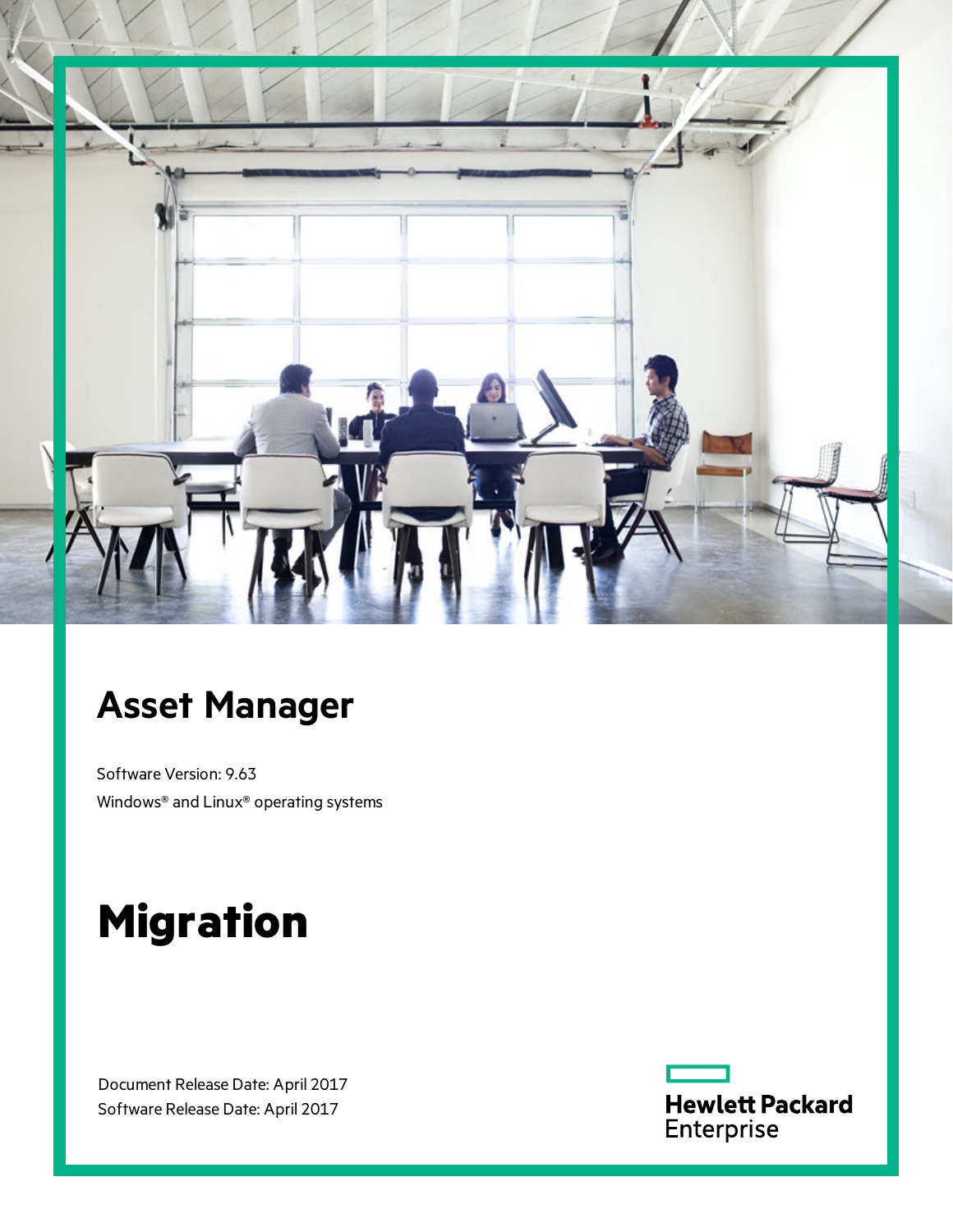### Legal Notices

#### **Warranty**

The only warranties for Hewlett Packard Enterprise products and services are set forth in the express warranty statements accompanying such products and services. Nothing herein should be construed as constituting an additional warranty. Hewlett Packard Enterprise shall not be liable for technical or editorial errors or omissions contained herein. The information contained herein is subject to change without notice.

### Restricted Rights Legend

Confidential computer software. Valid license from Hewlett Packard Enterprise required for possession, use or copying. Consistent with FAR 12.211 and 12.212, Commercial Computer Software, Computer Software Documentation, and Technical Data for Commercial Items are licensed to the U.S. Government under vendor's standard commercial license.

### Copyright Notice

© 1994 - 2017 Hewlett Packard Enterprise Development LP

### Trademark Notices

Adobe™ is a trademark of Adobe Systems Incorporated.

Microsoft® and Windows® are U.S. registered trademarks of Microsoft Corporation.

UNIX® is a registered trademark of The Open Group.

This product includes an interface of the 'zlib' general purpose compression library, which is Copyright © 1995-2002 Jean-loup Gailly and Mark Adler.

### Documentation Updates

To check for recent updates or to verify that you are using the most recent edition of a document, go to: <https://softwaresupport.hpe.com/>.

This site requires that you register for an HP Passport and to sign in. To register for an HP Passport ID, click **Register** on the HPE Software Support site or click **Create an Account** on the HP Passport login page.

You will also receive updated or new editions if you subscribe to the appropriate product support service. Contact your HPE sales representative for details.

### **Support**

Visit the HPE Software Support site at: <https://softwaresupport.hpe.com/>.

Most of the support areas require that you register as an HP Passport user and to sign in. Many also require a support contract. To register for an HP Passport ID, click **Register** on the HPE Support site or click **Create an Account** on the HP Passport login page.

To find more information about access levels, go to: <https://softwaresupport.hpe.com/web/softwaresupport/access-levels>.

**HPE Software Solutions Now** accesses the HPSW Solution and Integration Portal website. This site enables you to explore HPE Product Solutions to meet your business needs, includes a full list of Integrations between HPE Products, as well as a listing of ITIL Processes. The URL for this website is [https://softwaresupport.hpe.com/km/KM01702731.](https://softwaresupport.hpe.com/km/KM01702731)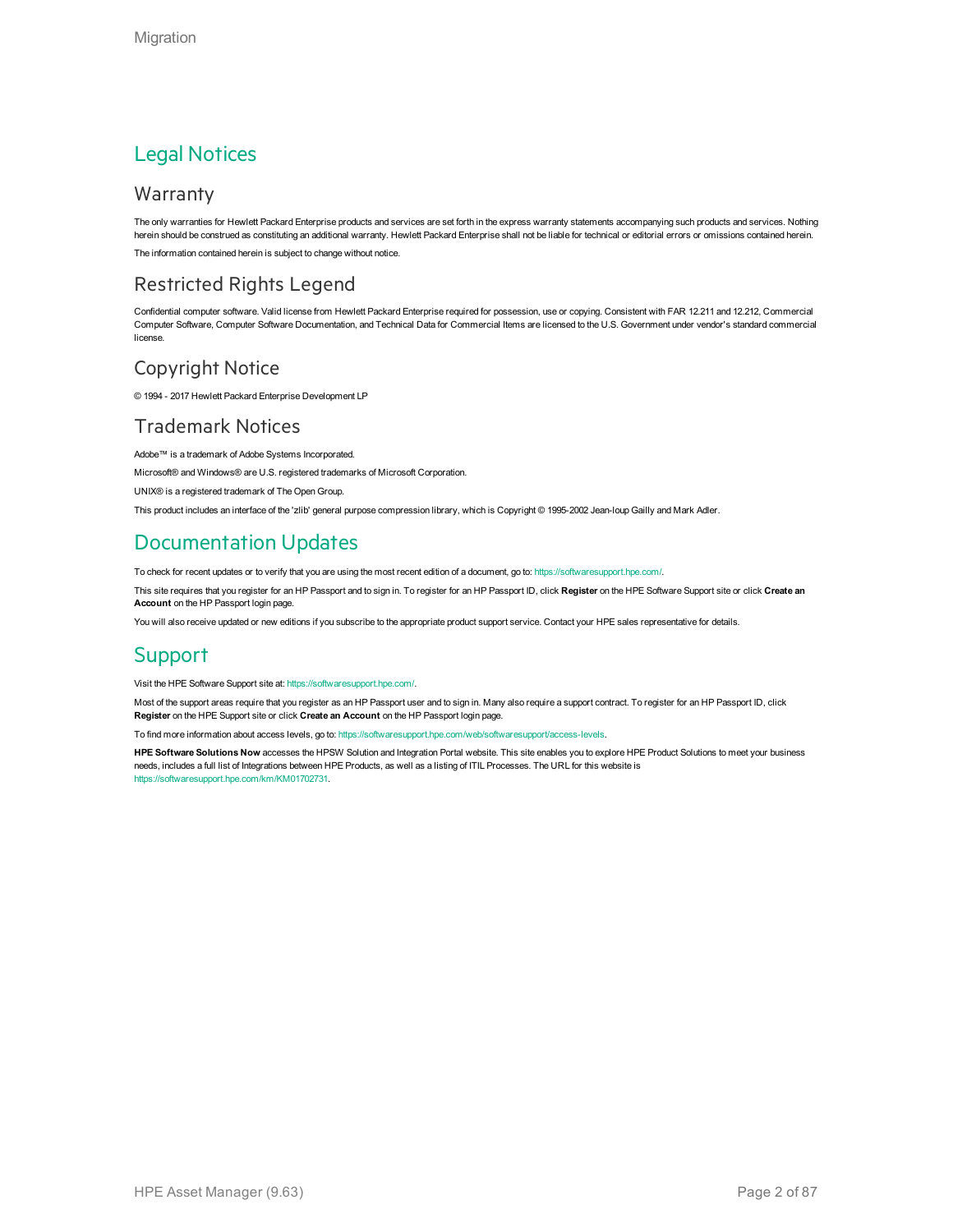# **Contents**

| Migrating a database whose DBMS is not supported by version 9.63 11       |  |
|---------------------------------------------------------------------------|--|
|                                                                           |  |
|                                                                           |  |
| Step-by-step migration - preparation phase (production database) 13       |  |
|                                                                           |  |
|                                                                           |  |
|                                                                           |  |
|                                                                           |  |
|                                                                           |  |
| Step-by-step migration - simulation (simulation database) 18              |  |
| Step 1 - Create a copy (backup) of the old-format production database 19  |  |
| Step 2 - Verify the integrity of the old-format simulation database 20    |  |
|                                                                           |  |
| Adjustments concerning all versions of the old-format simulation          |  |
|                                                                           |  |
|                                                                           |  |
|                                                                           |  |
|                                                                           |  |
|                                                                           |  |
|                                                                           |  |
| Step 4 - Upgrade the Asset Manager programs on the simulation computer 27 |  |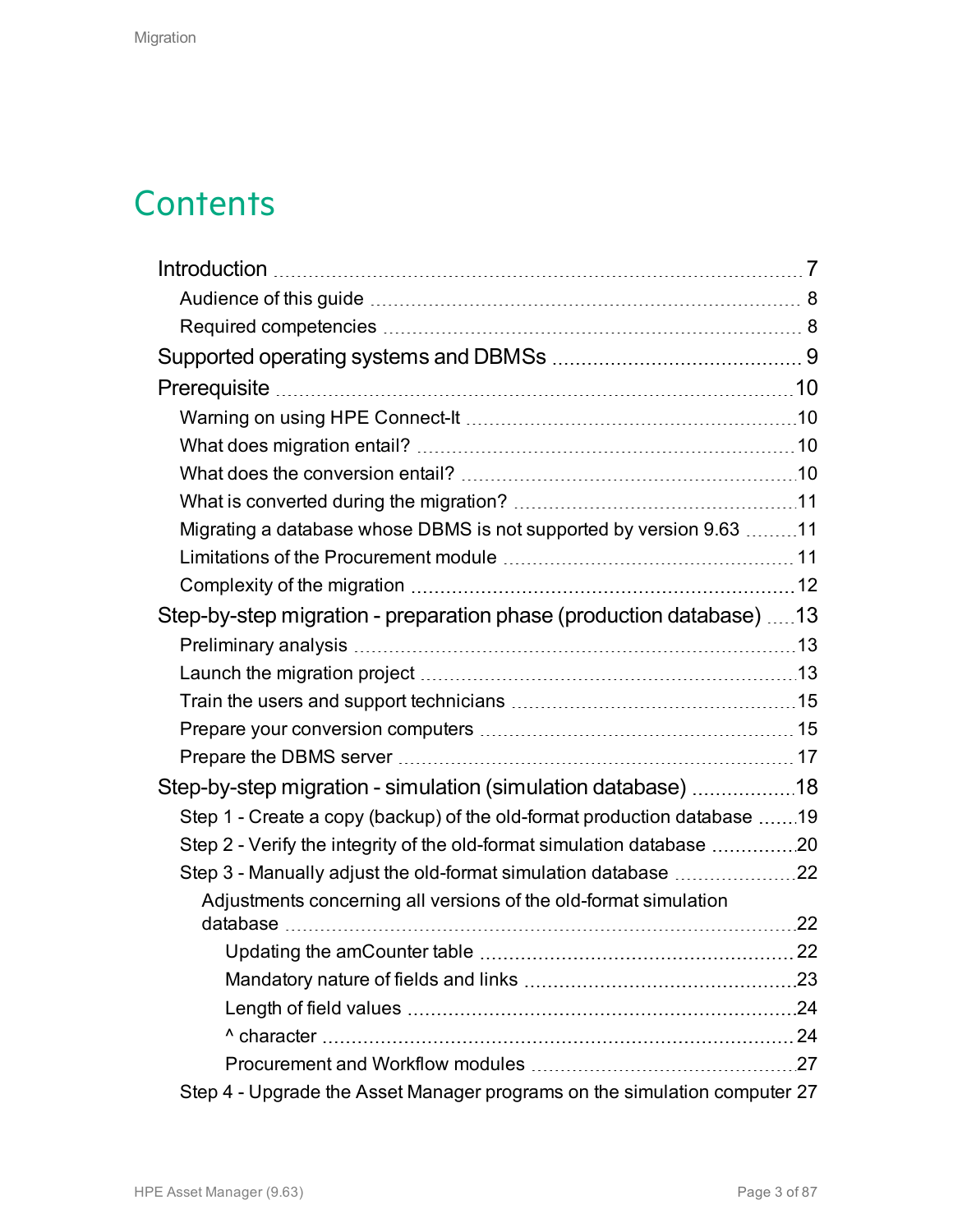| Verify that Asset Manager can be launched without problems 28             |     |
|---------------------------------------------------------------------------|-----|
| Step 5 - Propagate structure changes made to the old-format simulation    |     |
|                                                                           |     |
|                                                                           |     |
|                                                                           |     |
|                                                                           |     |
| Step 6 - Convert the old-format simulation database 32                    |     |
|                                                                           |     |
|                                                                           |     |
|                                                                           |     |
| Rules used for all source versions of the old-format simulation           |     |
|                                                                           |     |
| Step 7 - Verify the integrity of the new-format simulation database 38    |     |
| Step 8 - Validate the new-format simulation database 39                   |     |
|                                                                           |     |
| Step-by-step migration - final conversion (migration database) 41         |     |
| Step 10 - Block and make a copy (backup) of the old-format production     |     |
| Step 11 - Verify the integrity of the old-format migration database 42    |     |
|                                                                           |     |
| Step 13 - Upgrade the Asset Manager programs on the migration computer 43 |     |
| Verify that Asset Manager can be launched without problems  44            |     |
| Step 14 - Propagate structure changes made to the old-format migration    |     |
|                                                                           | .44 |
| Step 15 - Convert the old-format migration database 45                    |     |
| Step 16 - Verify the integrity of the new-format migration database 45    |     |
| Step 17 - Finalize the new-format migration database 45                   |     |
| Finalizations concerning all versions of the old-format production        |     |
|                                                                           |     |
|                                                                           |     |
| Modifications to the stored procedure up GetCounterVal 46                 |     |
|                                                                           |     |
|                                                                           |     |
| User rights, access restrictions and functional rights 50                 |     |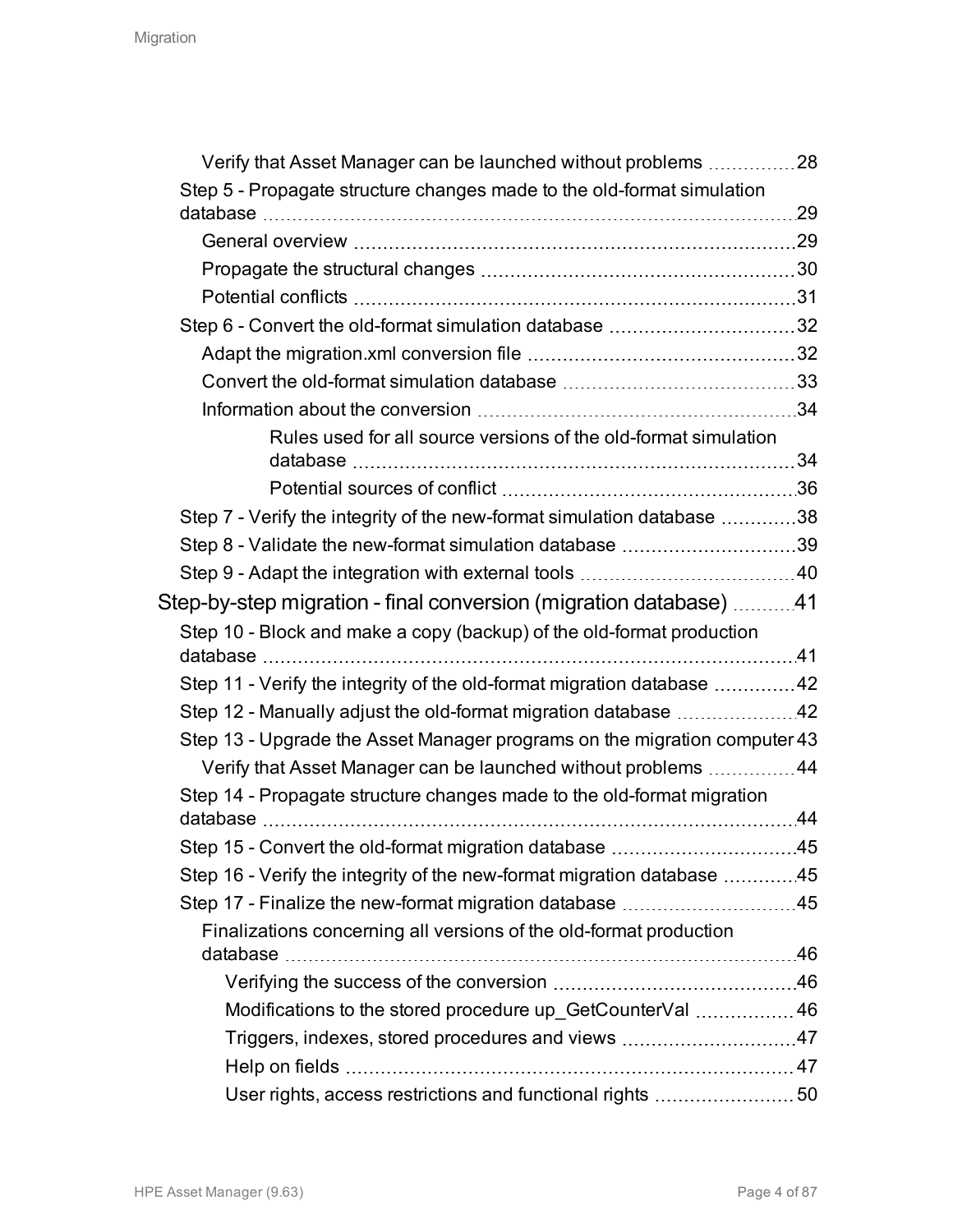| Step 18 - Upgrade the external software components that access the Asset |  |
|--------------------------------------------------------------------------|--|
|                                                                          |  |
|                                                                          |  |
| Step 19 - Upgrade Asset Manager programs on all administration and user  |  |
|                                                                          |  |
|                                                                          |  |
| Delete the Asset Manager caches of the new-format migration database 56  |  |
| Remove the old connections to databases and create new ones 56           |  |
| Modify the customizations of Asset Manager at the level of the client    |  |
|                                                                          |  |
| Step 21 - Put the new-format migration database into production 57       |  |
| Step 22 - Uninstall programs that are no longer used 57                  |  |
|                                                                          |  |
|                                                                          |  |
|                                                                          |  |
|                                                                          |  |
|                                                                          |  |
|                                                                          |  |
|                                                                          |  |
|                                                                          |  |
|                                                                          |  |
|                                                                          |  |
|                                                                          |  |
|                                                                          |  |
|                                                                          |  |
|                                                                          |  |
|                                                                          |  |
|                                                                          |  |
|                                                                          |  |
|                                                                          |  |
|                                                                          |  |
| Dividing the fields of an previous table between several new tables 76   |  |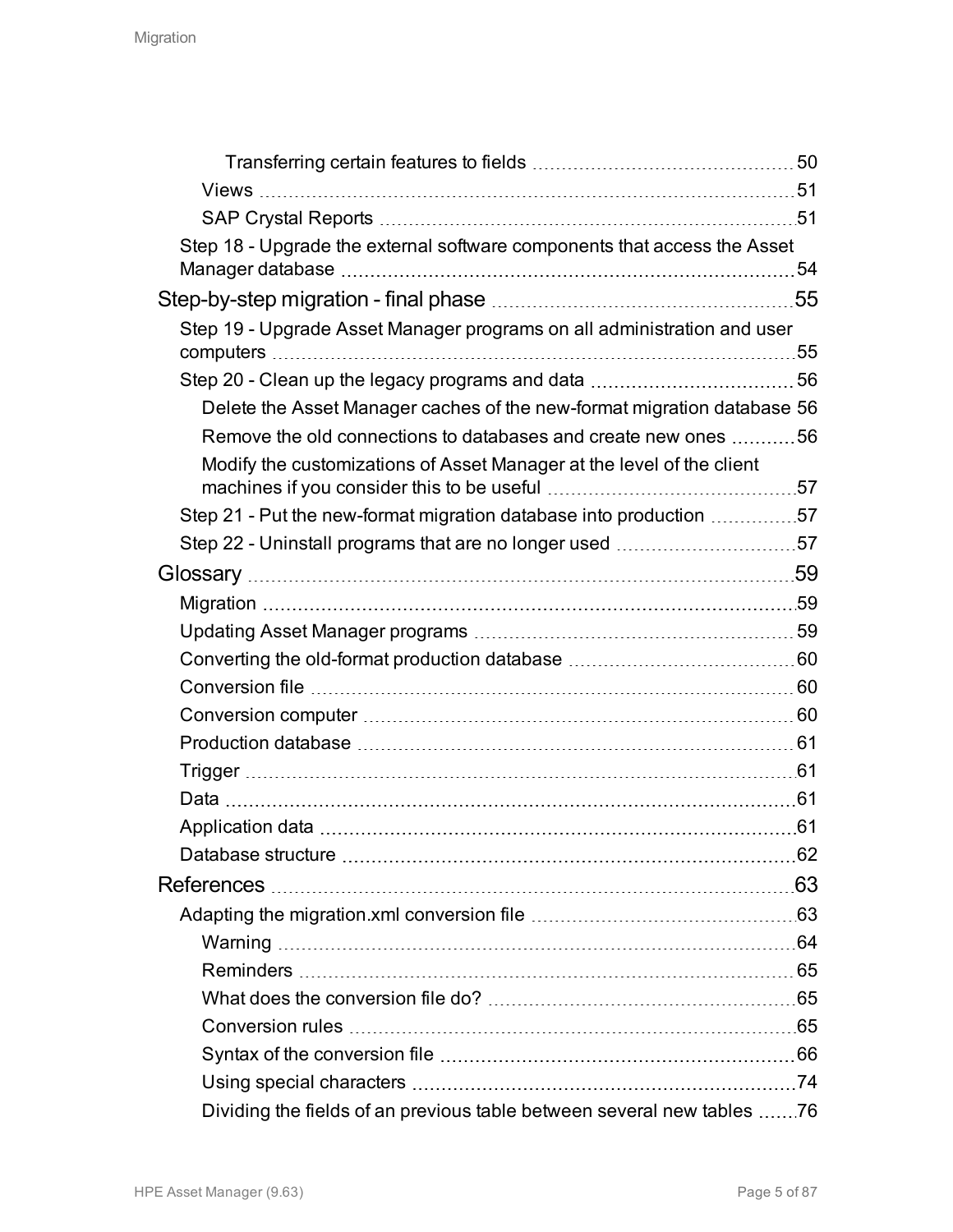|                                                                             | 76  |
|-----------------------------------------------------------------------------|-----|
| Converting a field that stores application data to be manually converted 78 |     |
|                                                                             | .78 |
|                                                                             | 79  |
| Dividing source tables between two or more destination tables               | -79 |
|                                                                             |     |
|                                                                             |     |
|                                                                             |     |
|                                                                             |     |
|                                                                             |     |
| Structural modifications to the standard database compared to previous      |     |
|                                                                             | 82  |
|                                                                             |     |
|                                                                             | 87  |
|                                                                             |     |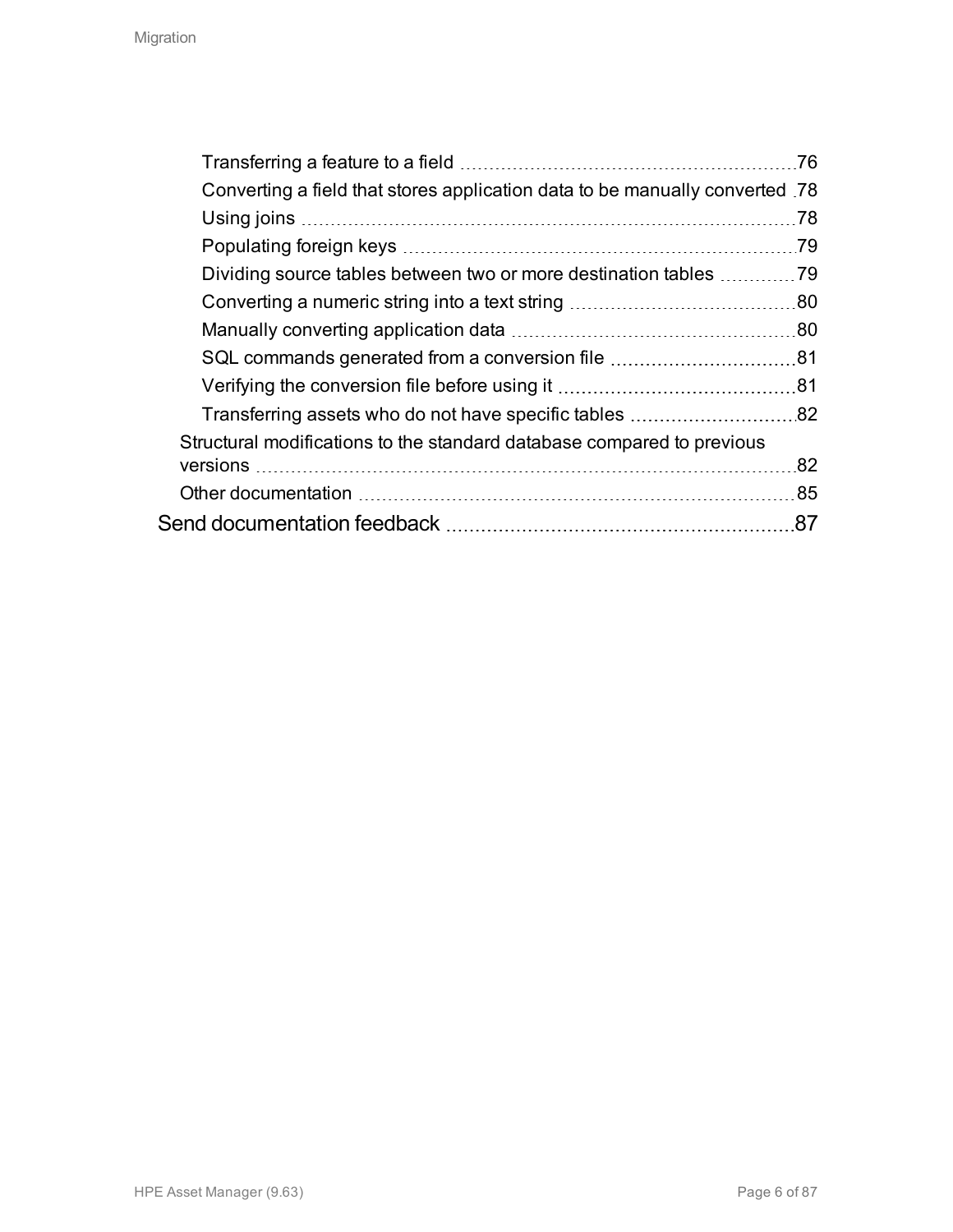# <span id="page-6-0"></span>Introduction

Upgrading from a previous version of Asset Manager to version 9.63 consist of the following two major parts:

- Upgrading the Asset Manager programs and configuration files to version 9.63.
- Migrating the Asset Manager database to a version 9.63-format database.

**Note:** If the version increment of the upgrade is on the minor.minor level, such as 9.41 to 9.41 Patch 1, there are no database structure changes and you only need to upgrade the Asset Manager programs and configuration files.

**Note:** This Migration Guide focuses on migrating Asset Manager database in particular. For more information about how to upgrade Asset Manager programs and configuration files, refer to **Installation and Upgrade** Guide, chapter **Upgrading from a previous version**.

The operations to be performed to upgrade from a previous version of Asset Manager database to version 9.63 depend on the version of your previous database.

| The version<br>of the old<br>database                                                                                                                                                                                                             | Operations to perform                                                                                                                                                             |  |
|---------------------------------------------------------------------------------------------------------------------------------------------------------------------------------------------------------------------------------------------------|-----------------------------------------------------------------------------------------------------------------------------------------------------------------------------------|--|
| Version 5.20<br>or later                                                                                                                                                                                                                          | Follow the instructions in this guide.                                                                                                                                            |  |
| Versions<br>If the version of the database is earlier than 5.20, it cannot be directly migrated to<br>version 9.63. You must migrate the database to version 5.20~9.31, and then migrate<br>earlier than<br>the database to version 9.63.<br>5.20 |                                                                                                                                                                                   |  |
|                                                                                                                                                                                                                                                   | For more information about how to migrate a database from an earlier version to<br>version 5.20~9.31, see the Migration Guide shipped with Asset Manager version<br>$5.20 - 9.31$ |  |

#### **Operations to perform depending on the previous version number**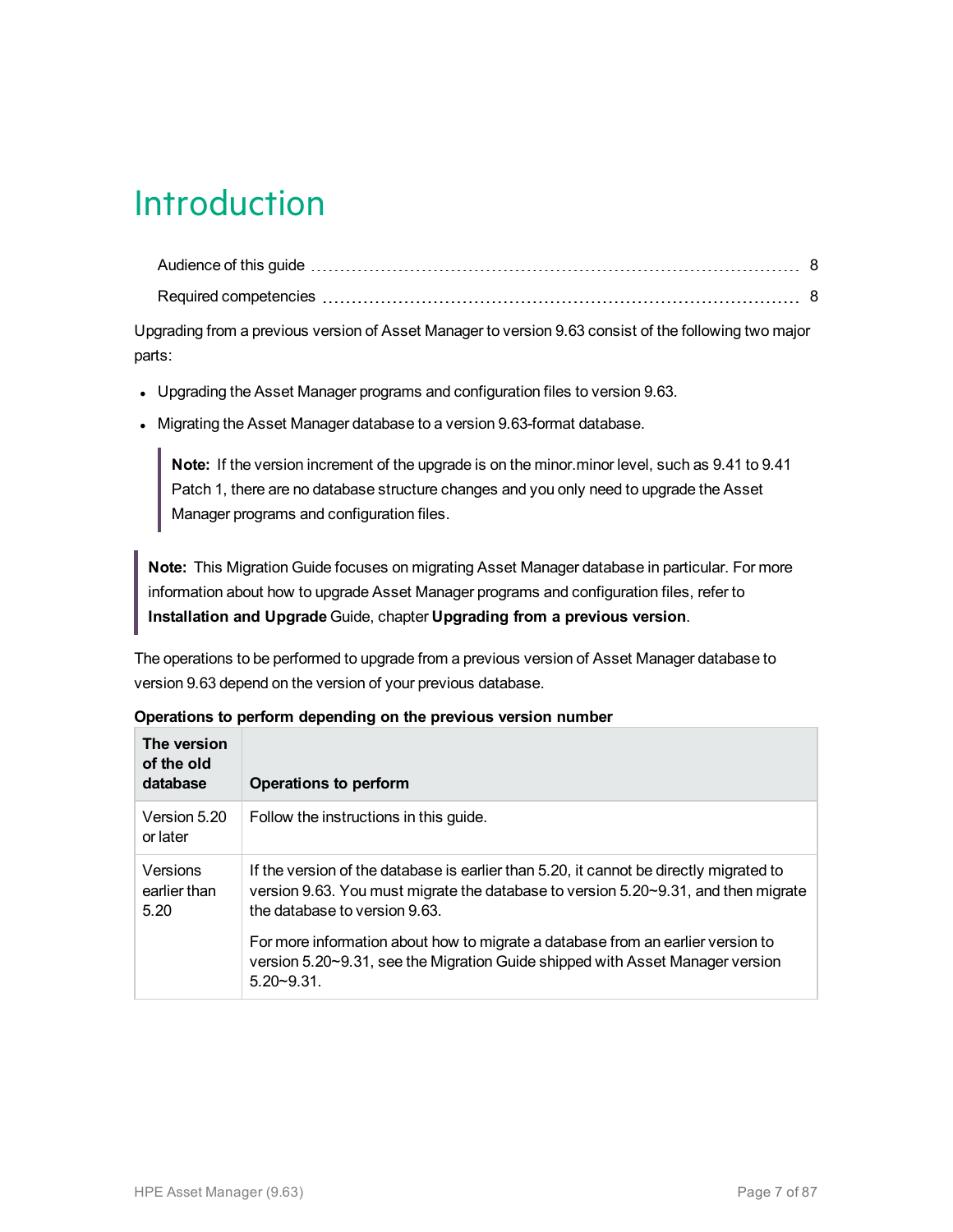## <span id="page-7-0"></span>Audience of this guide

The migration should be performed by the engineers in charge of:

- Administering the Asset Manager database.
- Installing Asset Manager.
- Deploying Asset Manager.

## <span id="page-7-1"></span>Required competencies

Migration is a complex process that requires:

- A thorough understanding of the earlier versions of Asset Manager and of version 9.63 (installation, configuration of parameters, database structure, functions, administration, interfacing with external applications).
- Preparation
- Technical competency: SQL, database administration.
- Methodology
- **Time**
- Resources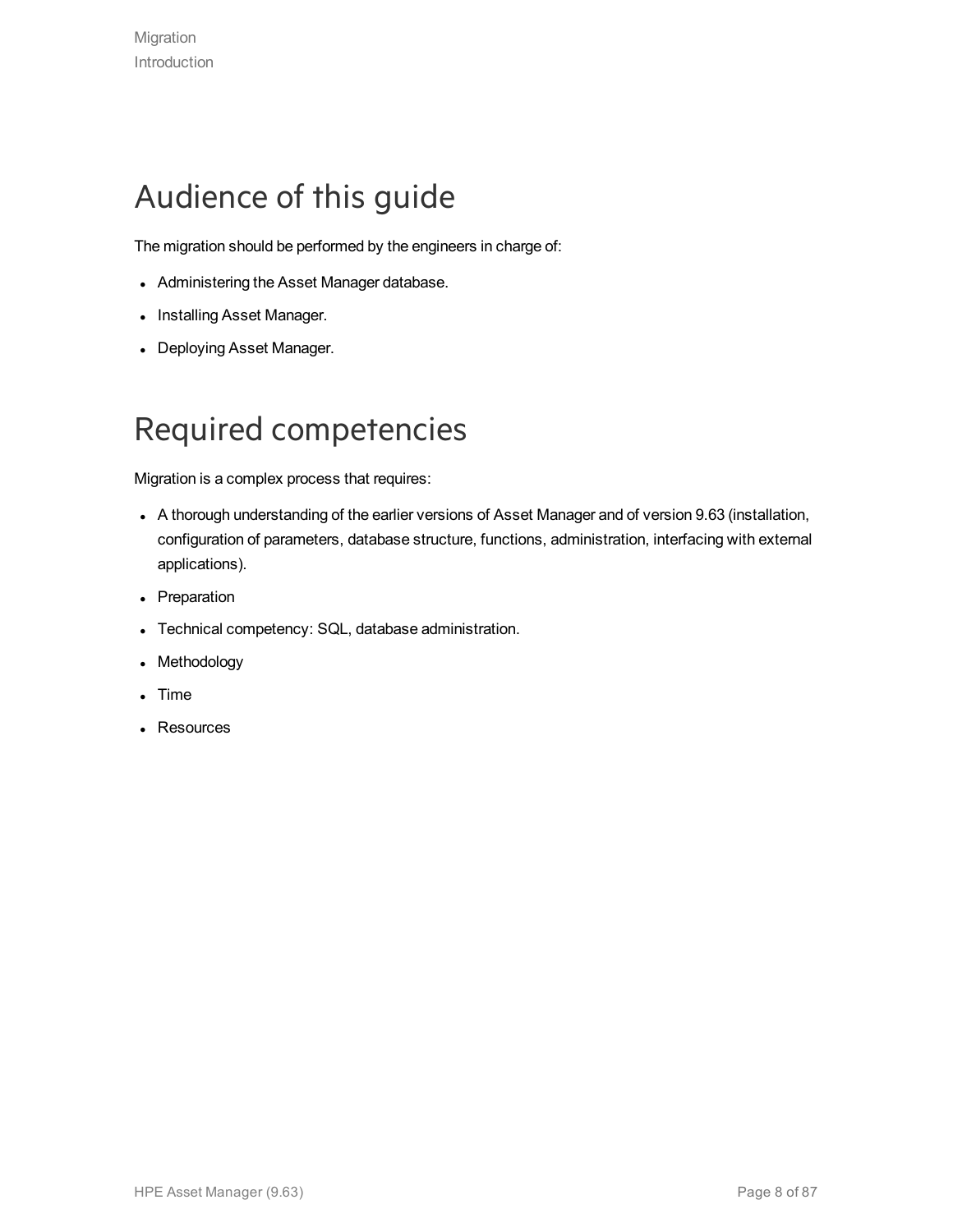# <span id="page-8-0"></span>Supported operating systems and DBMSs

The migration works with all operating systems and DBMSs supported by Asset Manager.

To learn which operating systems and DBMSs are supported, refer to the [Support](https://softwaresupport.hp.com/group/softwaresupport/support-matrices) Matrix on the Web site.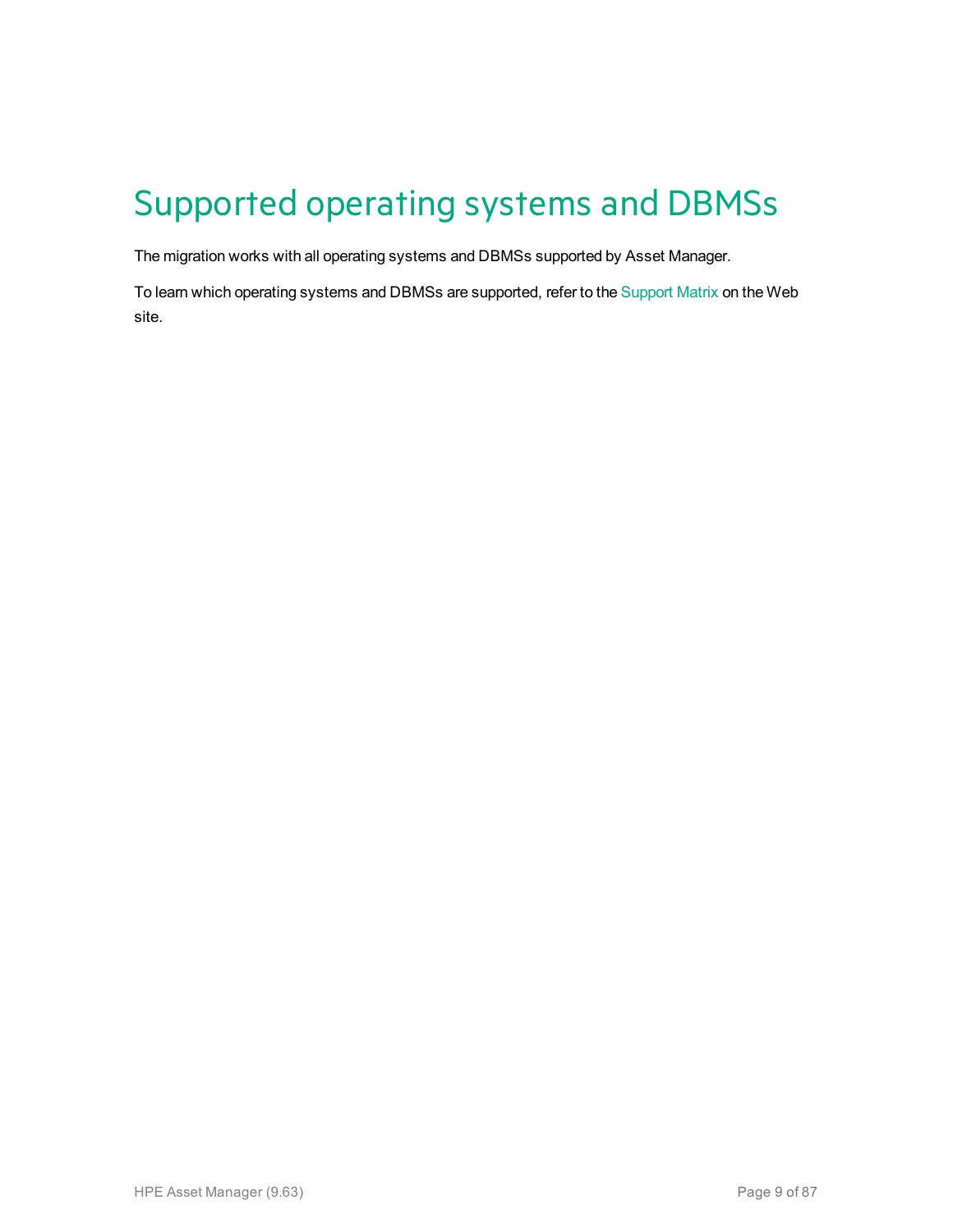# <span id="page-9-0"></span>**Prerequisite**

This chapter describes what you need to know before you perform the migration.

## <span id="page-9-1"></span>Warning on using HPE Connect-It

You must not use HPE Connect-It to convert the **old-format production database**.

## <span id="page-9-2"></span>What does migration entail?

This migration is a set of operations required to convert an earlier version of Asset Manager to the version 9.63:

- Identifying the database structural modifications.
- <sup>l</sup> Converting the **old-format production database** (structure and contents) in order to make it compatible with the 9.63 version of Asset Manager programs.

Because converting a database is a complex process, this chapter begins by providing you some general principals.

## <span id="page-9-3"></span>What does the conversion entail?

Converting a database entails: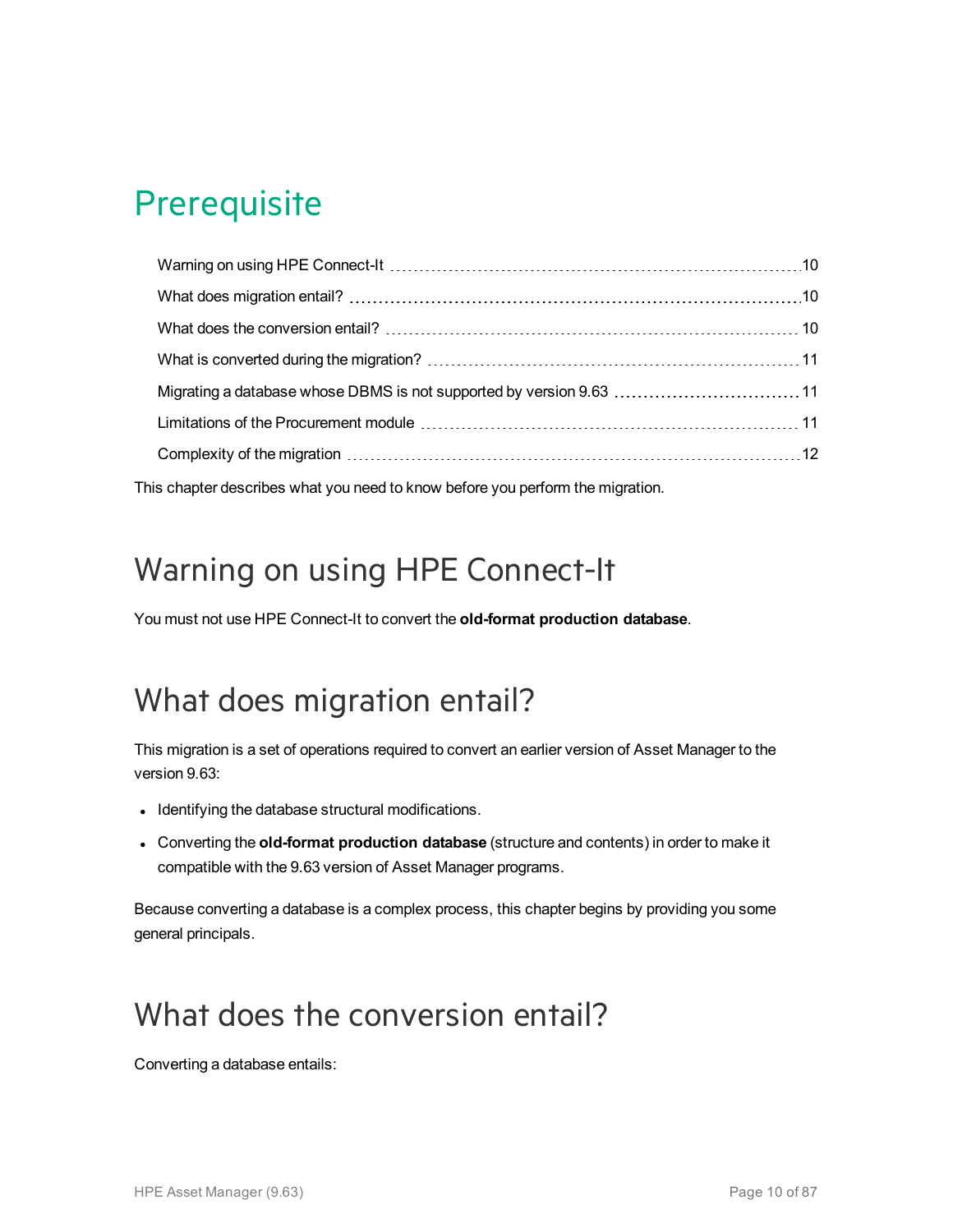- Making the structure of the current database conform to that of the 9.63 version of Asset Manager.
- Conserving original data whenever possible.
- Modifying the data that cannot be conserved in its original state due to the change of the database's structure. These modifications are performed automatically whenever possible, and manually otherwise.

### <span id="page-10-0"></span>What is converted during the migration?

- The entirety of the database structure.
- Most of the data.

**Note:** The data that references the tables, fields and links in the database, however, must be verified and possibly modified manually.

## <span id="page-10-1"></span>Migrating a database whose DBMS is not supported by version 9.63

If the DBMS of the old-format production database is not supported by version 9.63:

- 1. Transfer the old-format production database to a DBMS that is supported by Asset Manager 9.63. To learn how to do this, refer to the **Administration** guide, chapter **Creating, modifying and deleting an Asset Manager database**, section **Changing your DBMS**.
- 2. Proceed to the migration as it is described in this guide.

### <span id="page-10-2"></span>Limitations of the Procurement module

After having converted the old-format production database, you will no longer be able to:

- Receive (receipt) the orders that were partially received before the conversion.
- Return the assets received before the conversion.

We thus recommend that you perform these operations before converting the old-format production database.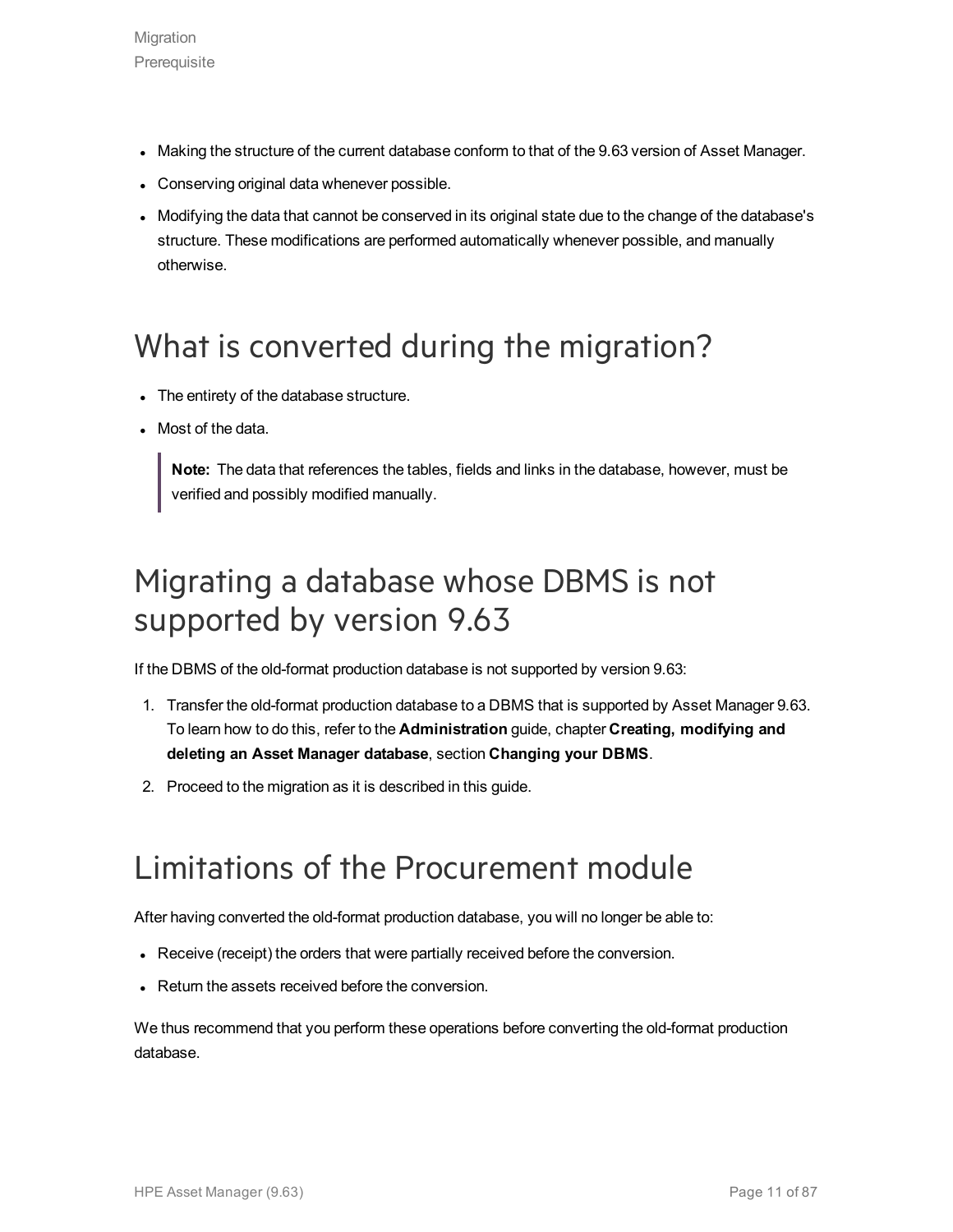# <span id="page-11-0"></span>Complexity of the migration

The methodology presented in this guide helps you anticipate and avoid numerous problems.

This methodology must be adapted to your company's own manner of using Asset Manager, however.

The complexity of the conversion depends on the degree of customizations made to the old-format production database.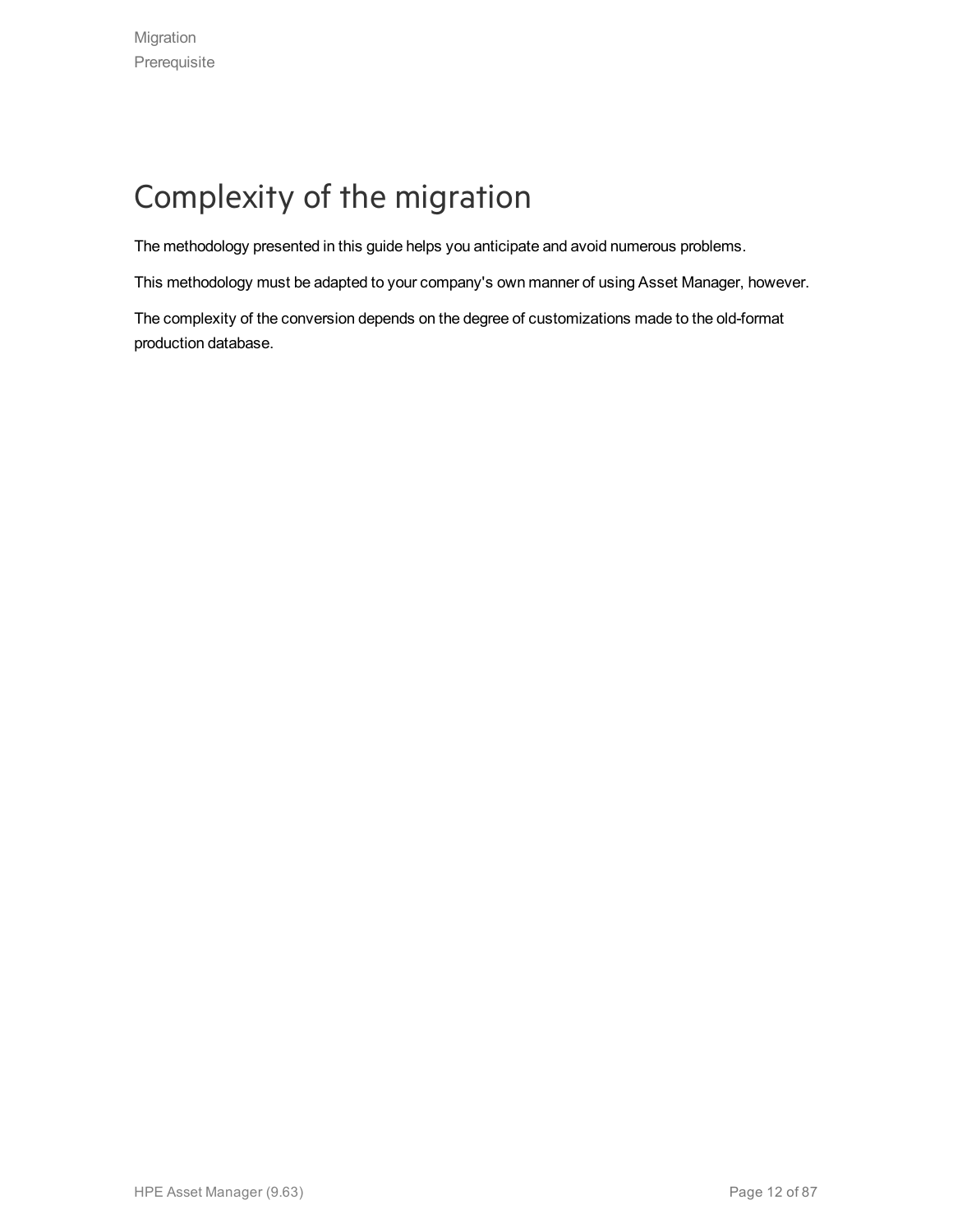# <span id="page-12-0"></span>Step-by-step migration - preparation phase (production database)

This chapter describes the operations to perform before converting.

### <span id="page-12-1"></span>Preliminary analysis

Before implementing a migration process, you need to start by doing a complete analysis of your needs and your constraints:

- 1. Make sure you can handle all aspects of the migration as described in this guide.
- 2. Learn about the modifications made to Asset Manager 9.63. For more information, see [Other](#page-84-0) [documentation](#page-84-0).
- 3. Determine what impact these modifications (new functions, modifications of functions, and so on) will have on your use of Asset Manager.
- 4. Determine when you want to implement these new functions (at the same time as the migration or later).
- 5. Update the project specifications (work organization, data organization, parameter configuration, and so on) according to these impacts.
- 6. Update the documentation for users and their training.

## <span id="page-12-2"></span>Launch the migration project

Taking into account the extent of the improvements and changes made to the version 9.63 of Asset Manager, the migration process needs to involve those people in charge of: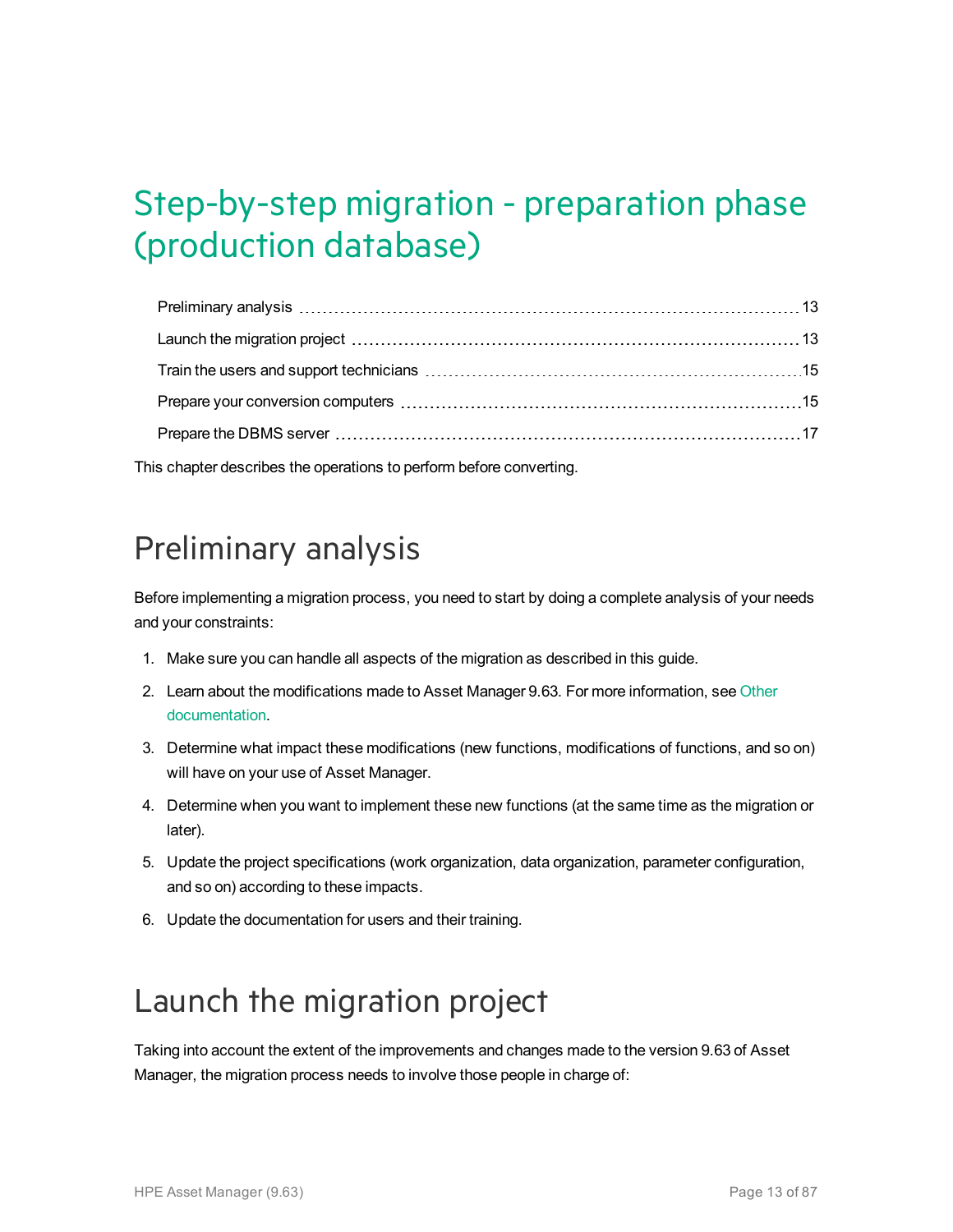- **Nomenclature**
- Deploying the functional modules:
	- <sup>o</sup> Procurement
	- <sup>o</sup> Contracts
	- <sup>o</sup> Financing
	- <sup>o</sup> Helpdesk
- Inventory
- Customizing the database.
- Creating, reports, queries, workflow schemes, actions, and so on.
- Integrating Asset Manager with external applications.
- **Training users**
- Supporting users

It is important to identify and inform these people from the onset of the project.

**Tip:** We recommend that you find your project specifications that you used to implement your previous versions.

A project-initialization meeting should take place involving all the people previously mentioned to expose the purpose of the migration, divide its tasks and define its planning.

If your use of Asset Manager is quite advanced (numerous integrity rules, automatic mechanisms, parameter customizations), you can assign teams of people to each functional or technical domain, under the coordination of the project manager.

**Caution:** The migration covers several technical aspects. Thus, each team should possess at least one competent engineer. In particular, if you think you might modify the **migration.xml** conversion file that was provided by default, you will need someone with extensive SQL knowledge.

If you want to immediately take advantage of these new functions, you must revise your project specifications and reconfigure your parameters.

**Tip:** Out of prudence, certain enterprises prefer splitting up the migration process into several separate phases:

1. Starting out by obtaining the functional equivalent of the previous version of Asset Manager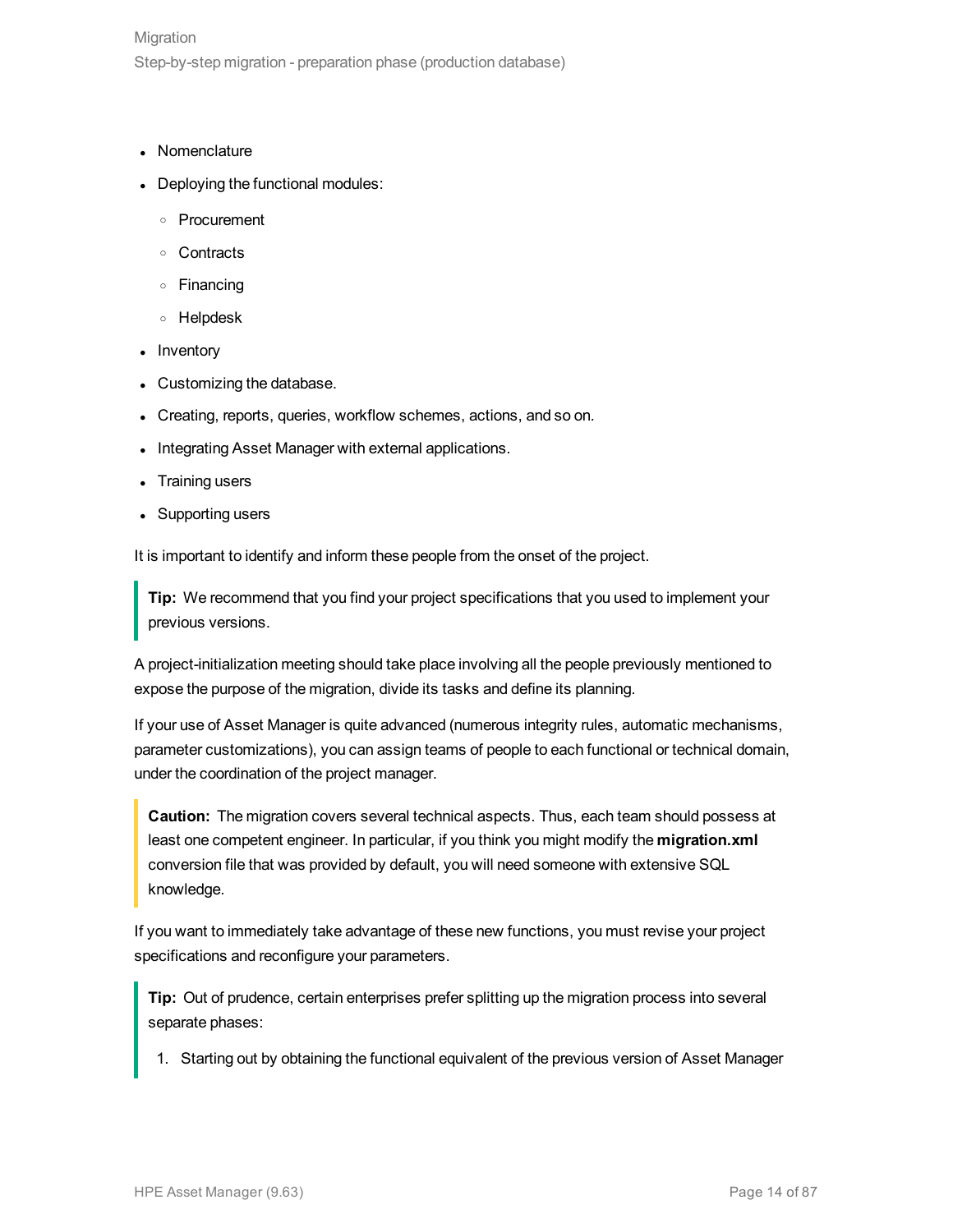and stabilizing this.

2. Exploring the new functionality in Asset Manager 9.63.

This will ensure a smoother transition.

**Tip:** Do not hesitate to call on HPE or its partners, who can provide you with specialized and experienced consultants willing to step in at any stage of the migration project.

## <span id="page-14-0"></span>Train the users and support technicians

When you migrate your programs and convert the old-format production database, you might also want to think about training those people who use and support the use of Asset Manager.

To do this:

- 1. Define your training needs.
- 2. Define a training calendar.
- 3. Prepare the training material.
- 4. Update the user notes.

**Caution:** Users of Asset Manager need to be trained before you can put the **9.63-format production database** into production.

**Tip:** Do not hesitate to call on HPE or its partners, who can provide specialized and experienced consultants willing to handle your training needs.

### <span id="page-14-1"></span>Prepare your conversion computers

Before you can convert the old-format production database, you must prepare at least one computer adapted for this conversion.

**Note:** We strongly recommend that you prepare two conversion computers for the simulation phase (converting the **simulation database**) and the migration phase (converting the **migration database**) respectively.

This chapter lists everything you need to install on the conversion computer.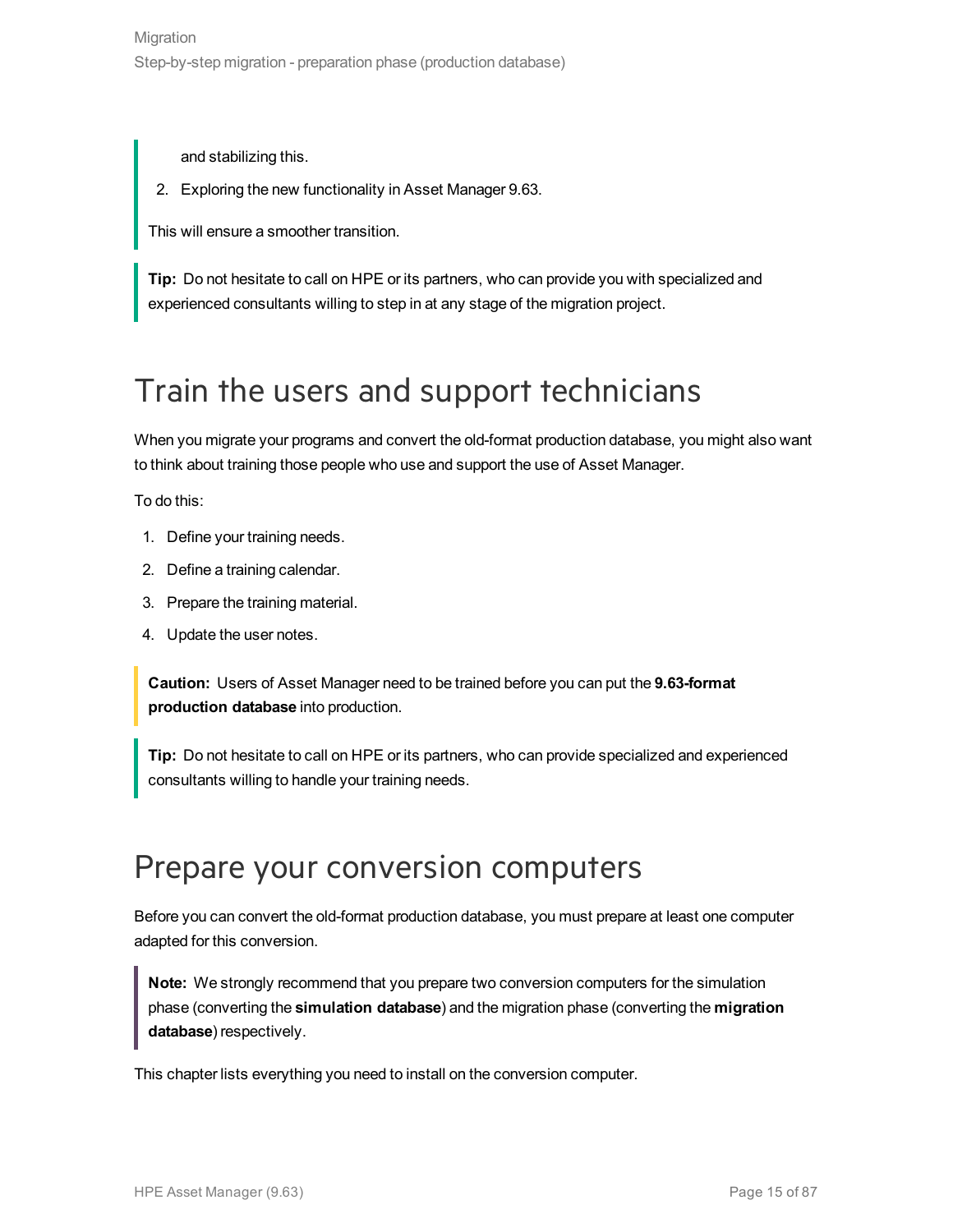#### **Installing the Asset Manager version corresponding to the old-format production database**

You need to install this version of Asset Manager to access the production databases. For example, if you are trying to upgrade from Asset Manager 5.20, make sure that you have Asset Manager 5.20 programs installed on the conversion computers.

- <sup>l</sup> **Production database**
- <sup>l</sup> **Simulation database**: A backup of the production database. The simulation database is introduced in ["Step-by-step](#page-17-0) migration - simulation (simulation database) " on page 18.
- **Migration database**: Another backup of the production database. The migration database is introduced in ["Step-by-step](#page-40-0) migration - final conversion (migration database) " on page 41

At least, you must install the basic modules of Asset Manager.

#### **Verify that you have access to the old-format production database**

You need to do this in order to:

- Prepare the old-format production database for the conversion.
- Make a backup of the old-format production database to simulate and then perform the conversion.

#### **Installing an XML file editor**

The installation of an XML file editor is optional (a standard text editor is sufficient), but it is quite handy for editing the **migration.xml** conversion file and verifying proper XML structure.

#### **Installing the Java Runtime environment**

You will need this tool to convert the customizations made to the structure of the old-format production database.

Increase Java's heap size to avoid memory issues:

- 1. Locate the **amdba.ini** file: For details, see **Installation and upgrade** guide, chapter **.ini and .cfg files**, section **Available .ini and .cfg files**.
- 2. Open the file in a text editor.
- 3. In the **[Option]** section, add or modify the **/Advanced/SduJavaCmd** parameter and set its value to **java -Xmx500M** : **/Advanced/SduJavaCmd=java -Xmx500M**.
- 4. Save **amdba.ini**.

#### **Factors affecting the conversion rate**

• DBMS performances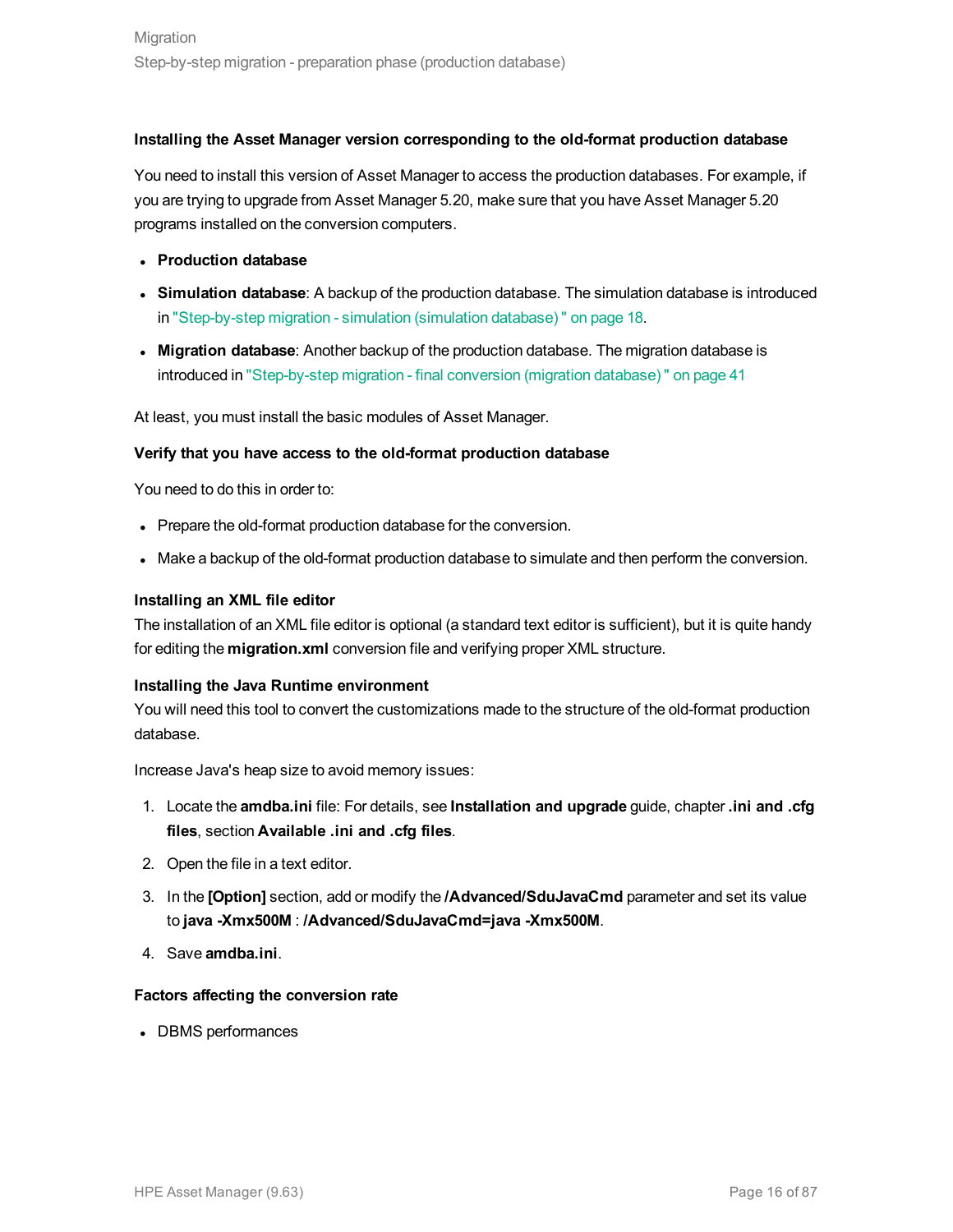- Throughput between the Asset Manager Application Designer machine and the machine of the oldformat databases.
- Performances of the machines where Asset Manager Application Designer and the old-format databases are installed (but only minimally).

**Tip:** If you have a large volume of data in the old-format production database, you must position the computers where Asset Manager Application Designer is installed as close as possible to the databases (without going through a WAN network, for example). This is true in particular for tables containing very long fields and binary data (**amComment** and **amImage**, for example).

### <span id="page-16-0"></span>Prepare the DBMS server

#### **Allotting enough space to the old-format databases**

During the migration, you will have to convert the **old-format simulation database** and the **old-format migration database**.

You must make sure you have allotted sufficient space to each of these databases. If this is not done, the conversion risks failure.

#### **Rollback segments**

**Note: Rollback segments** is the terminology used by Oracle.

Its equivalent in Microsoft SQL Server is **transaction logs**.

**All** rollback segments must be defined to support the largest required transaction during the conversion.

This transaction consists of performing an INSERT in one single operation on the entirety of the table occupying the most space.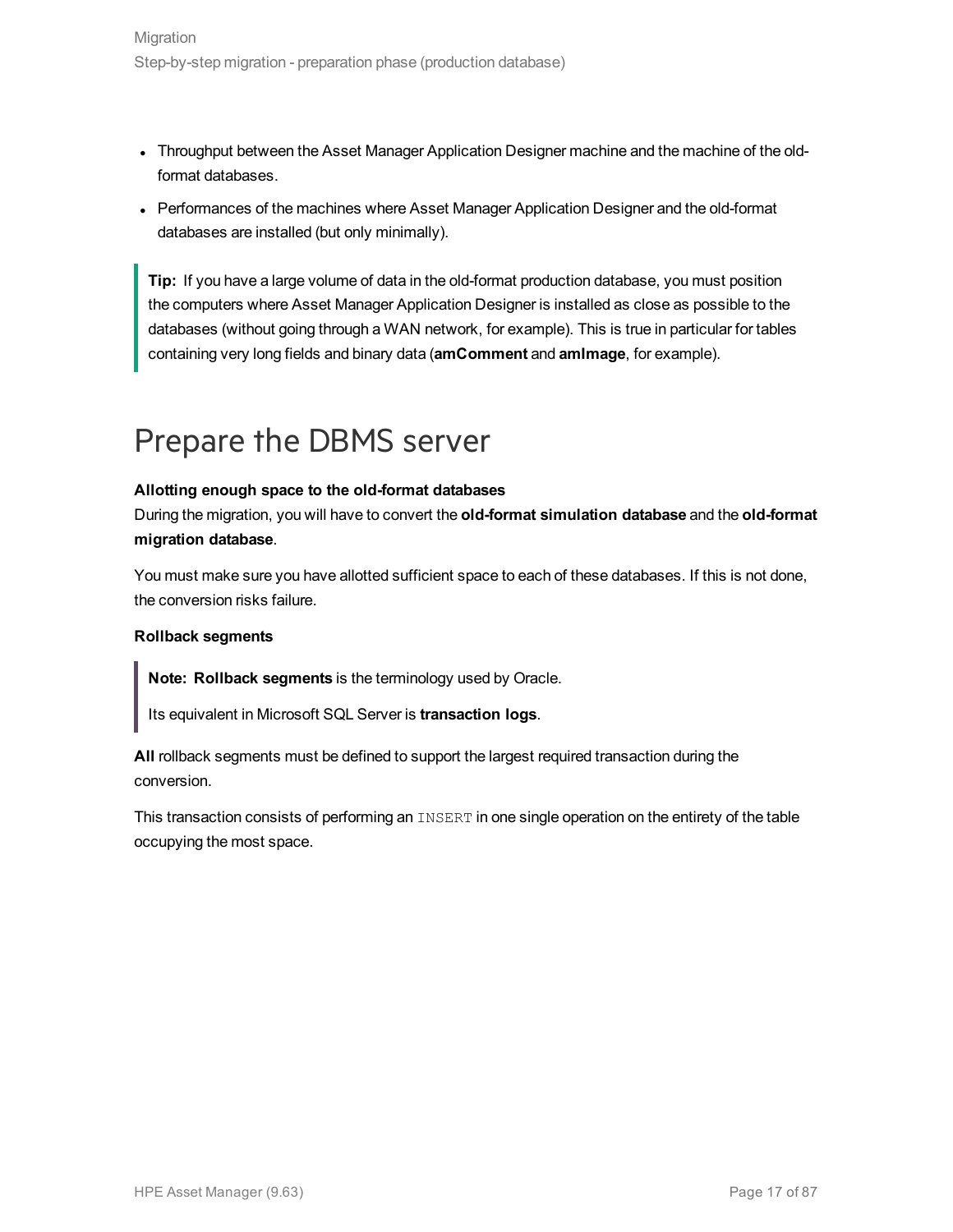# <span id="page-17-0"></span>Step-by-step migration - simulation (simulation database)

| Adjustments concerning all versions of the old-format simulation database 22                     |  |
|--------------------------------------------------------------------------------------------------|--|
|                                                                                                  |  |
|                                                                                                  |  |
| Step 5 - Propagate structure changes made to the old-format simulation database 29               |  |
|                                                                                                  |  |
|                                                                                                  |  |
|                                                                                                  |  |
|                                                                                                  |  |
|                                                                                                  |  |
|                                                                                                  |  |
|                                                                                                  |  |
|                                                                                                  |  |
|                                                                                                  |  |
|                                                                                                  |  |
| Before you can convert your old-format production database, you must perform simulations of this |  |

conversion.

These simulations cannot be performed on the **production database**, though. They can only be performed on a **simulation database**, which is a backup of the **production database**.

At the same time, the users can continue to use the old-format production database normally.

**Note:** We strongly recommend that you run the simulation on a computer other than the production server. This "simulation computer" must also meet the criteria described in ["Prepare](#page-14-1) your conversion [computers"](#page-14-1) on page 15.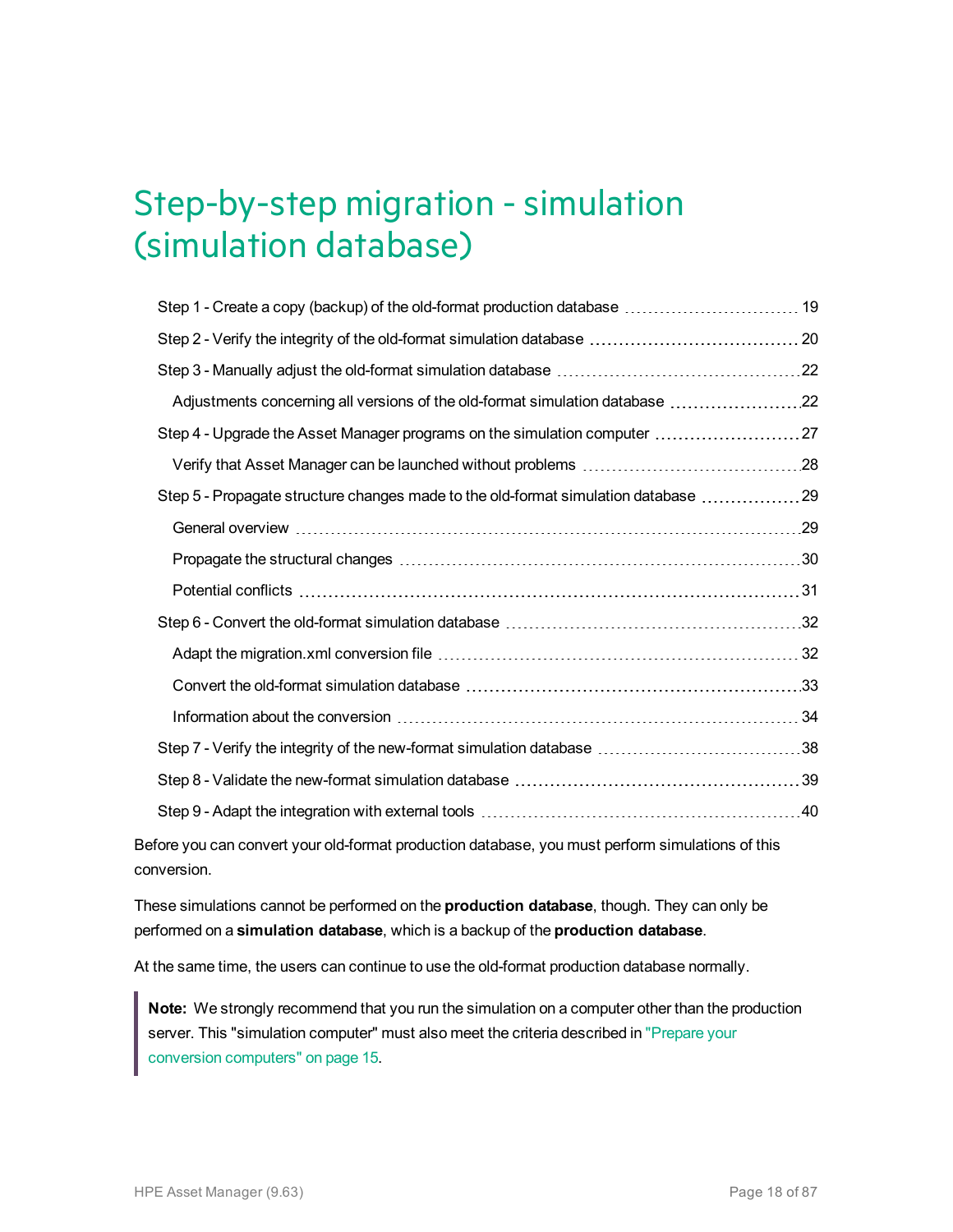After the simulations are complete, you can convert another backup of the old-format production database, named the **migration database**.

It is this **9.63-format migration database** that will be put into production.

This chapter explains the operations to perform on the **simulation database**.

## <span id="page-18-0"></span>Step 1 - Create a copy (backup) of the oldformat production database

This section describes how to create a copy (backup) of the old-format production database. This database backup is used as the **old-format simulation database** in the subsequent sections.

#### **Problems that can occur during a traditional backup**

If you make a backup of the old-format production database using DBMS tools, the backup of the oldformat production database will be identical to the original for everything concerning additions, modifications, or deletions of the following events using tools other than Asset Manager Application Designer:

- $\blacksquare$  Index
- **Triggers**
- Stored procedures
- **Views**

However, the conversion program cannot manage these structural modifications.

You must delete these structural modifications before converting the old-format production database.

We propose two methods for making a backup that conform to the conversion's requirements:

- Make a backup using the DBMS tools, and cancel the structural modifications listed in this section.
- Make a backup of the old-format production database in an empty database using Asset Manager Application Designer.

**Note:** The backup of the old-format production database must be accessible via the conversion computer.

To learn how to make a backup of your database, consult the DBMS documentation.

#### **Solution 1: Back up the old-format production database using the DBMS tools**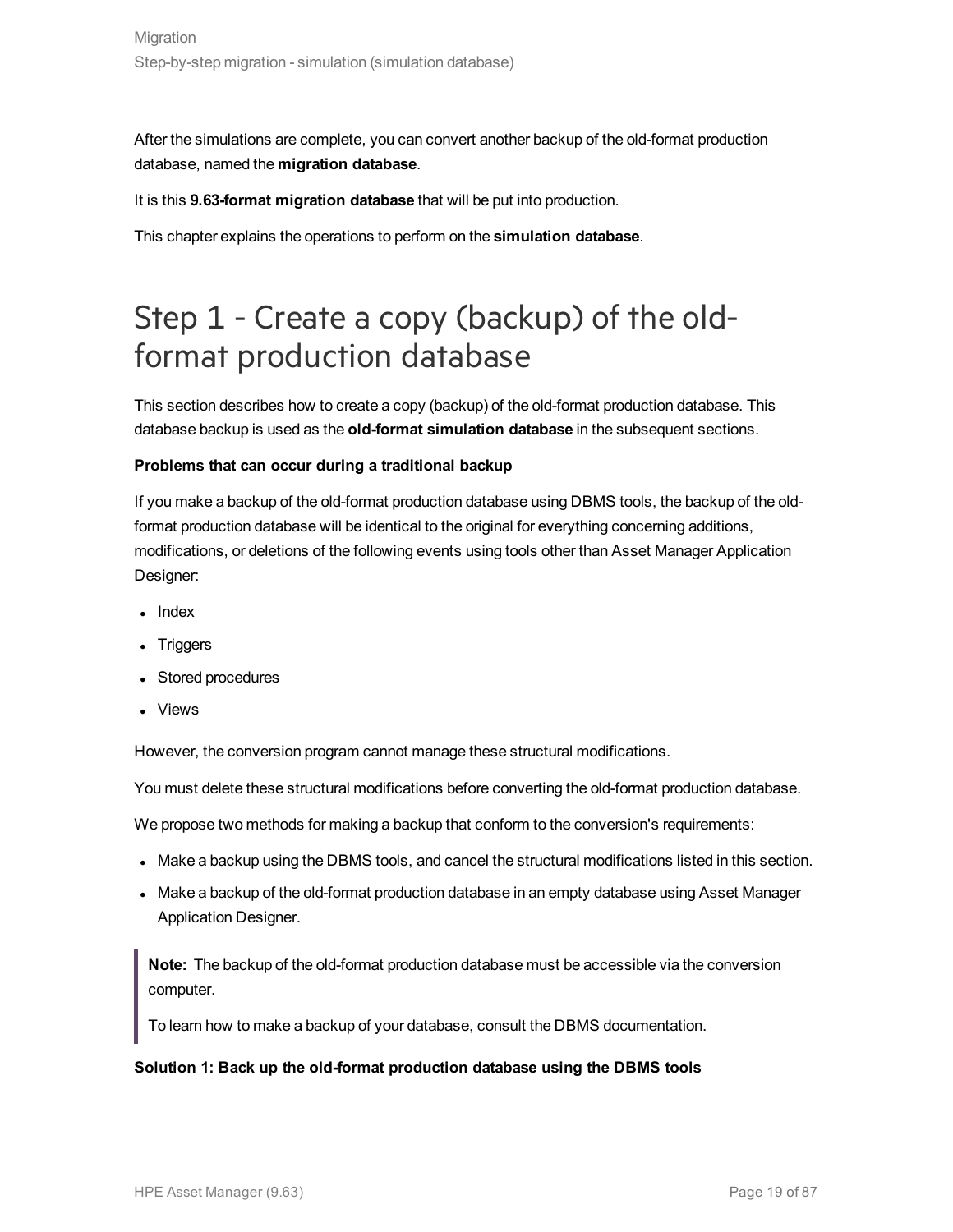1. Back up the old-format production database using the DBMS tools.

The backup is identical to the original old-format production database.

- 2. Delete all the modifications made to:
	- <sup>o</sup> Indexes
	- <sup>o</sup> Triggers
	- <sup>o</sup> Stored procedures
	- <sup>o</sup> Views
- 3. Create an Asset Manager connection to **old-format simulation database**.

#### **Solution 2: Back up the old-format production database into an empty database using Asset Manager Application Designer**

- 1. In the old version of Asset Manager Application Designer, create an empty, old-format Asset Manager database.
- 2. Create an Asset Manager connection to this empty database.
- 3. Open the **old-format production database** in Asset Manager Application Designer.
- 4. Copy the **old-format production database** into the previously created empty database (**Action/ Copy database to empty database** menu).

We recommend that you use this solution to back up the old-format production dtabase.

To learn how to make a backup of the old-format production database in an empty database using Asset Manager Application Designer, refer to the **Administration** guide, chapter **Using a test database**, section **Copying your production database**.

## <span id="page-19-0"></span>Step 2 - Verify the integrity of the old-format simulation database

1. Perform an optional initial verification with the old-version Asset Manager Application Designer:

**Caution:** This check is optional.

It may take more than a day to check the **Check validity of records** option for tables that have a **Validity** script and contain many records.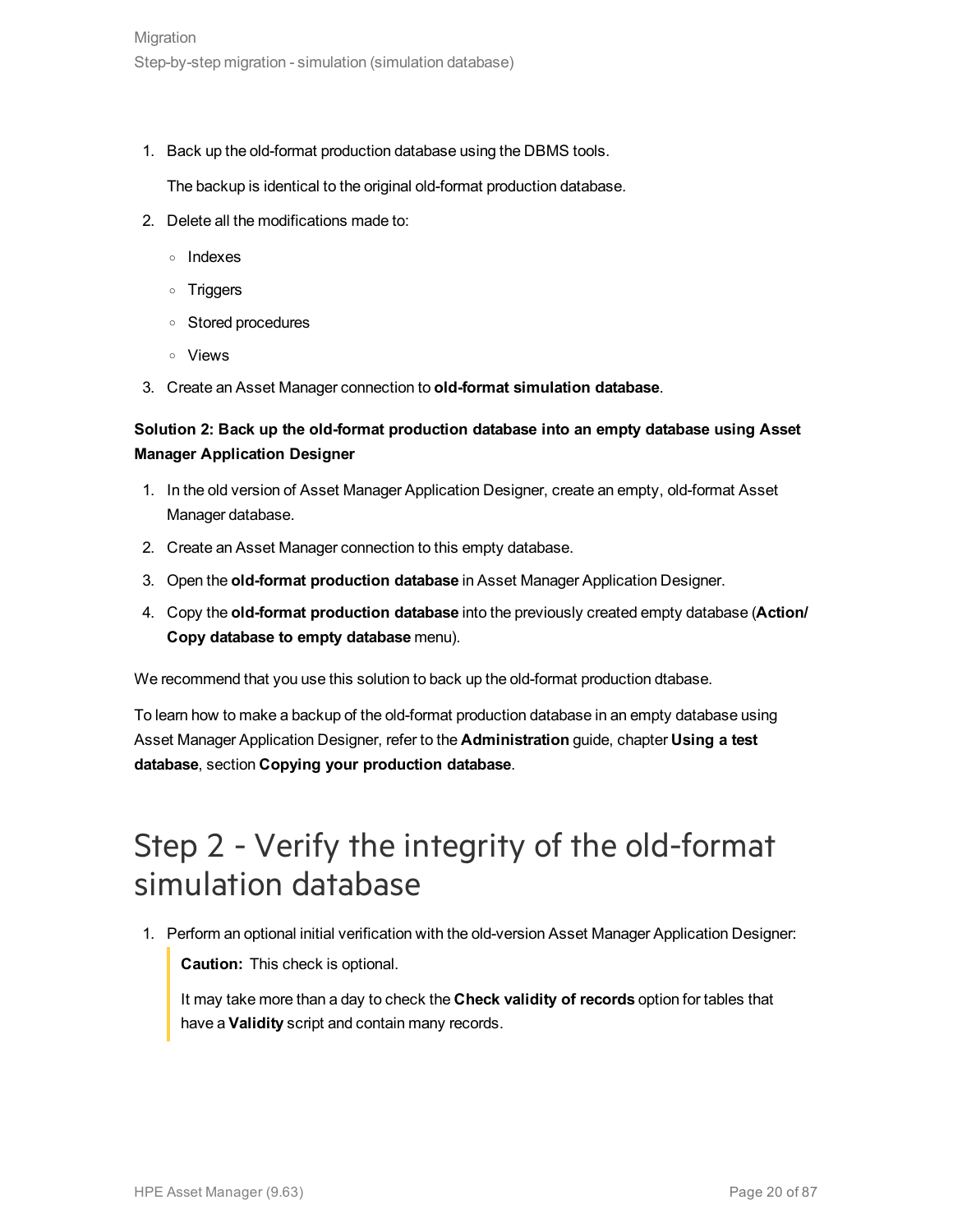For such tables, the validity script will be executed for each record in the table.

In some instances, the check may never get through.

- a. Launch the old-version Asset Manager Application Designer.
- b. Connect to the **old-format simulation database** (**File/ Open** menu, **Open existing database** option).
- c. Display the database-diagnostics window (**Action/ Diagnostics / Repair database** menu).
- d. Select **(All tables)** in the list of tables.
- e. Specify the name and the location of the log file.
- f. Only select the **Check validity of records** option.
- g. Select the **Repair** option.
- h. Click **Start**.
- i. Consult the messages of the execution window.
- j. Consult the log file if necessary.
- 2. Perform a second verification with 9.63-format Asset Manager Application Designer:
	- a. Launch Asset Manager Application Designer 9.63.
	- b. Connect to the **old-format simulation database** (**File/ Open** menu, **Open existing database** option).

**Note:** It is fully possible to connect to the previous format database using Asset Manager Application Designer 9.63.

- c. Display the database-diagnostics window (**Action/ Diagnostics / Repair database** menu).
- d. Select **(All tables)** in the list of tables.
- e. Specify the name and the location of the log file.
- f. Select all available options, make sure that the **Check validity of record** option is NOT selected.
- g. Select the **Repair** option.
- h. Click **Start**.
- i. Consult the messages of the execution window.
- j. Consult the log file if necessary.

For more information about the analysis and repairs program, consult the **Administration** guide, chapter **Diagnostic and repairs of a database**.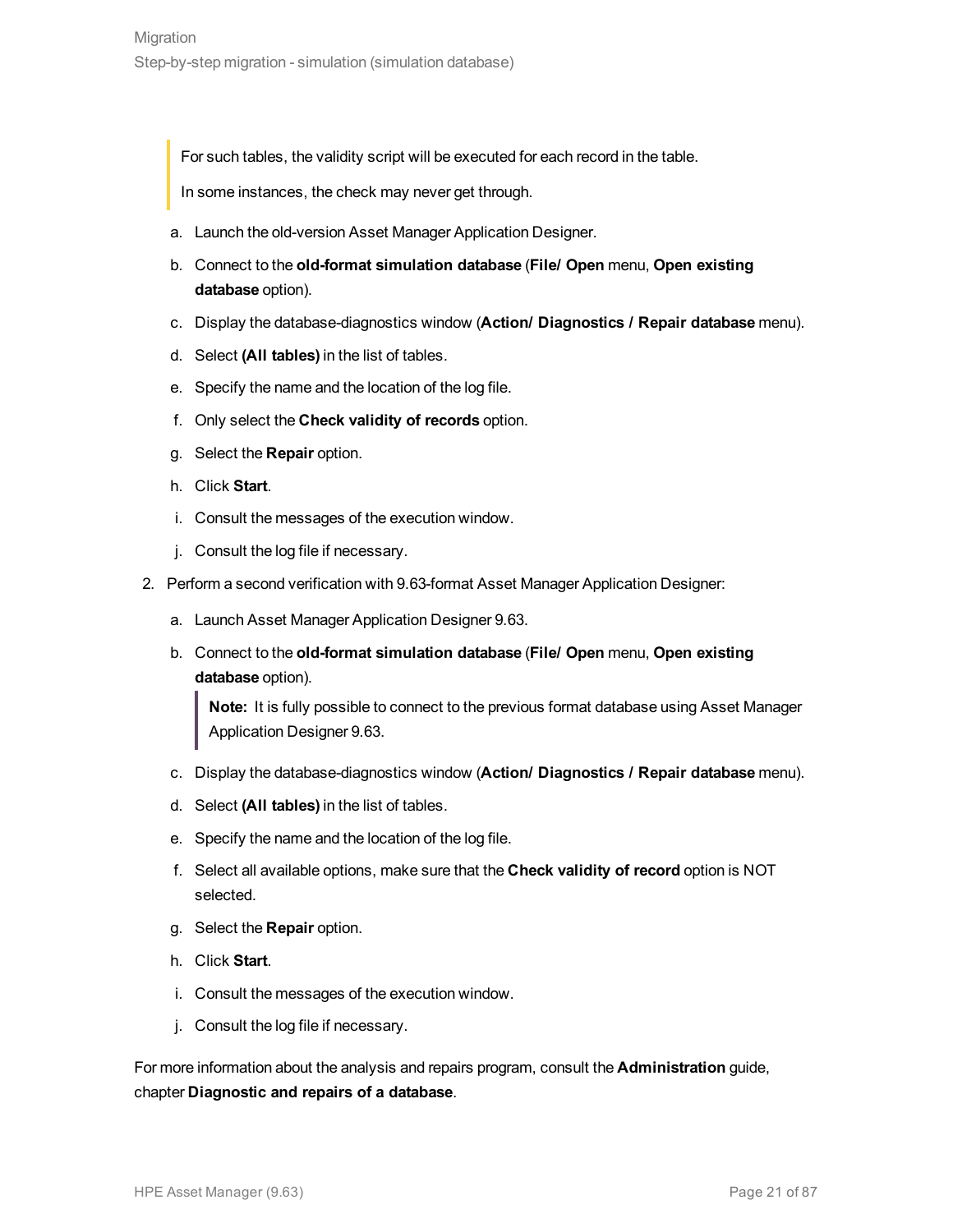## <span id="page-21-0"></span>Step 3 - Manually adjust the old-format simulation database

[Adjustments](#page-21-1) concerning all versions of the old-format simulation database [22](#page-21-1)

Certain data must be modified before converting the **old-format simulation database** in order that the process is carried out smoothly.

Most of the constraints to respect in the **old-format simulation database** are inferred by the Mapping elements of the **migration.xml** conversion file.

<span id="page-21-1"></span>This section provides the list of constraints inferred by the standard conversion files. If you modify the standard conversion files, you should identify and verify the constraints inferred by your own changes.

# Adjustments concerning all versions of the oldformat simulation database

### <span id="page-21-2"></span>Updating the amCounter table

This section is for the users who have modified the stored procedure **up\_GetCounterVal**. This procedure manages the **amCounter** table according to the directives of the following technical notes:

- Microsoft SQL Server: TN317171736
- Oracle Database Server: TN12516652

If you made the modifications described in these technical notes, certain records in the **amCounter** table are no longer updated by the stored procedure **up\_GetCounterVal**.

Therefore, before converting the **old-format simulation database**, you must:

- 1. Make a copy of the **up\_GetCounterVal** stored procedure if you plan on modifying it in the same way after converting.
- 2. Manually update the counters in the **amCounter** table that were diverted to other tables.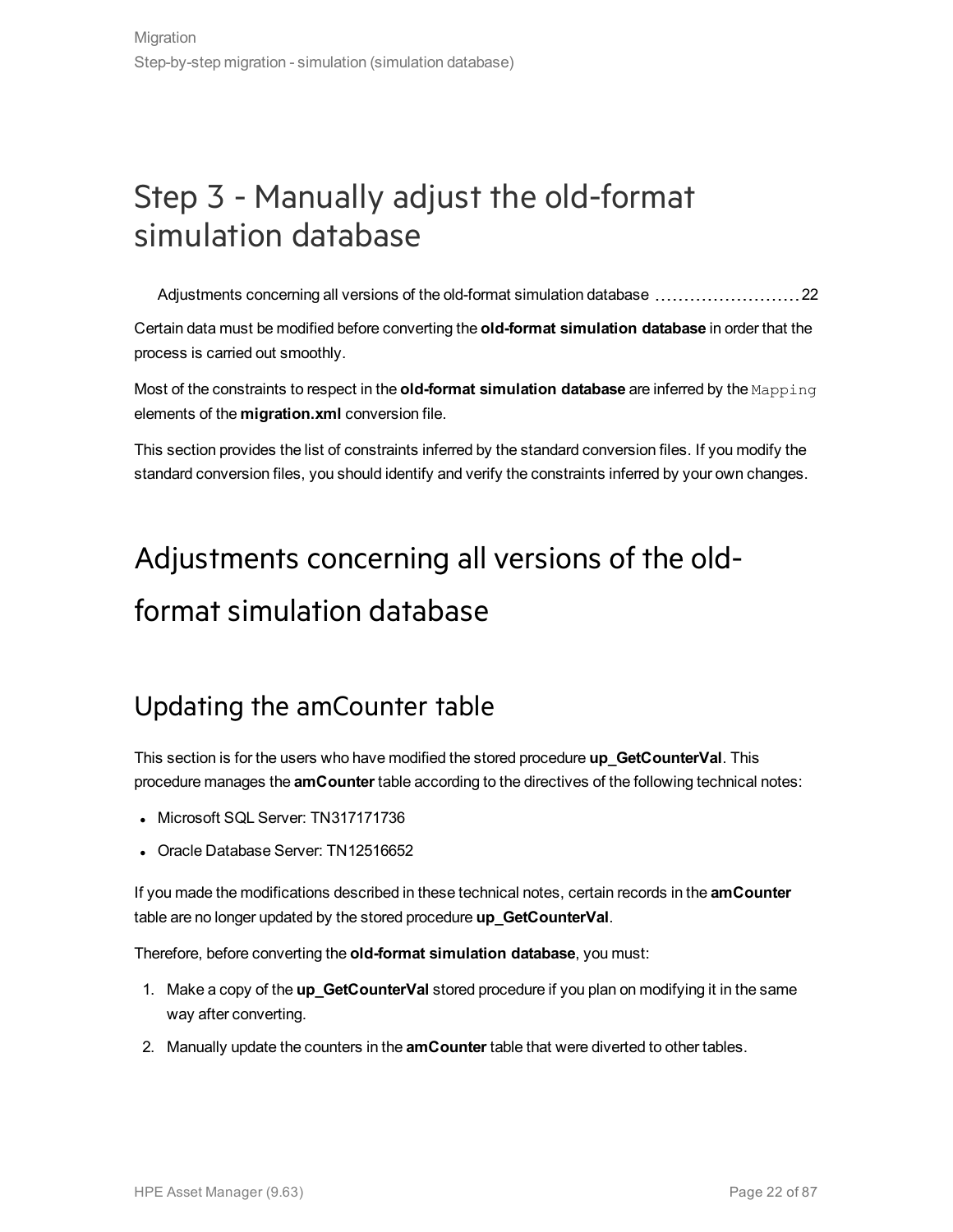<span id="page-22-0"></span>3. Restore the stored procedure **up\_GetCounterVal** to its original state.

### Mandatory nature of fields and links

Certain fields and links need to be populated before a record can be created in a given table.

The mandatory nature of the fields and links is defined either in the Asset Manager database or in the **gbbase\*.\*** database-description files.

This mandatory nature can either be true in all cases, or it can be calculated with a script.

The records created or modified by the conversion program must respect the mandatory nature of the fields and links. This mandatory nature is stated in the **customized 9.63 gbbase\*.\*** databasedescription files.

Fields and links must have an explicit association (described in the **migration.xml** conversion file) or an implicit association (automatically deduced when fields or links share the same SQL name).

The **migration.xml** conversion files installed by default with Asset Manager 9.63 are intended to work properly when the format of the **old-format simulation database** and the database-description files, **standard 9.63 gbbase\*.\***, have not been modified.

The standard **migration.xml** conversion files cannot be adapted except for in the following cases:

- If ever you deleted the mandatory nature of a field or link during your use of the old-format **simulation database**.
- <sup>l</sup> If you added the mandatory nature to certain fields or links of the **standard 9.63 gbbase\*.\*** database-description files.

To populate the mandatory fields and links, the conversion file might use certain data from the **oldformat simulation database**.

You must make sure that the fields and links that are declared mandatory in the **customized 9.63 gbbase\*.\*** database-description files are populated in the **old-format simulation database** before the conversion.

This is the case, for example, with the **lCategId** field in the **amAsset** table.

If you have any doubts about populated links, verify that its external key is populated.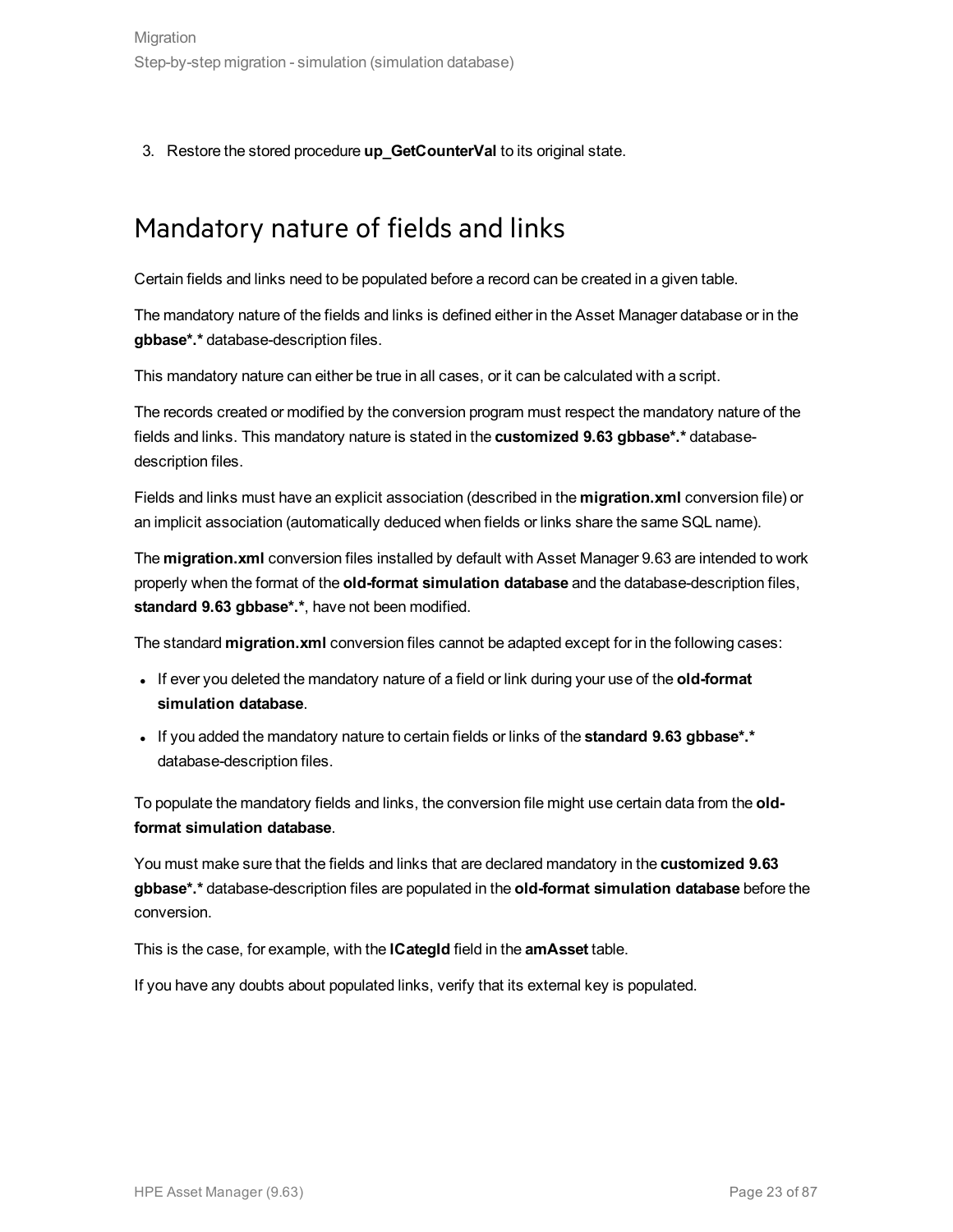### <span id="page-23-0"></span>Length of field values

Certain fields of the **old-format simulation database** are used to populate other fields in the **9.63 format simulation database**.

Certain of these source fields are longer than the destination fields.

In case of problems, you must verify that the length of the values stored in these source fields does not exceed the size of the destination fields.

If this problem comes up, you can solve it by:

- Reducing the length of the source values.
- **.** Increasing the size of the target field (in the customized 9.63 gbbase\*.\* files).

<span id="page-23-1"></span>Values that are too long will be truncated during the conversion.

### ^ character

This character should not be in any of the values of the fields in your **old-format simulation database**, and certainly not in any of the values of the following fields (you can determine which of these fields you use in your version of the **old-format simulation database**):

| SQL name of the table | SQL name of the field |
|-----------------------|-----------------------|
| amProduct             | Model                 |
| amProduct             | CatalogRef            |
| amSoftware            | Name                  |
| amCatalog             | Code                  |
| amCompany             | Code                  |
| amCompany             | Name                  |
| amProdSupp            | PriceCur              |
| amCatProduct          | FullName              |
| amAccessRestr         | SQLName               |

**Fields that must not contain the ^ character - list**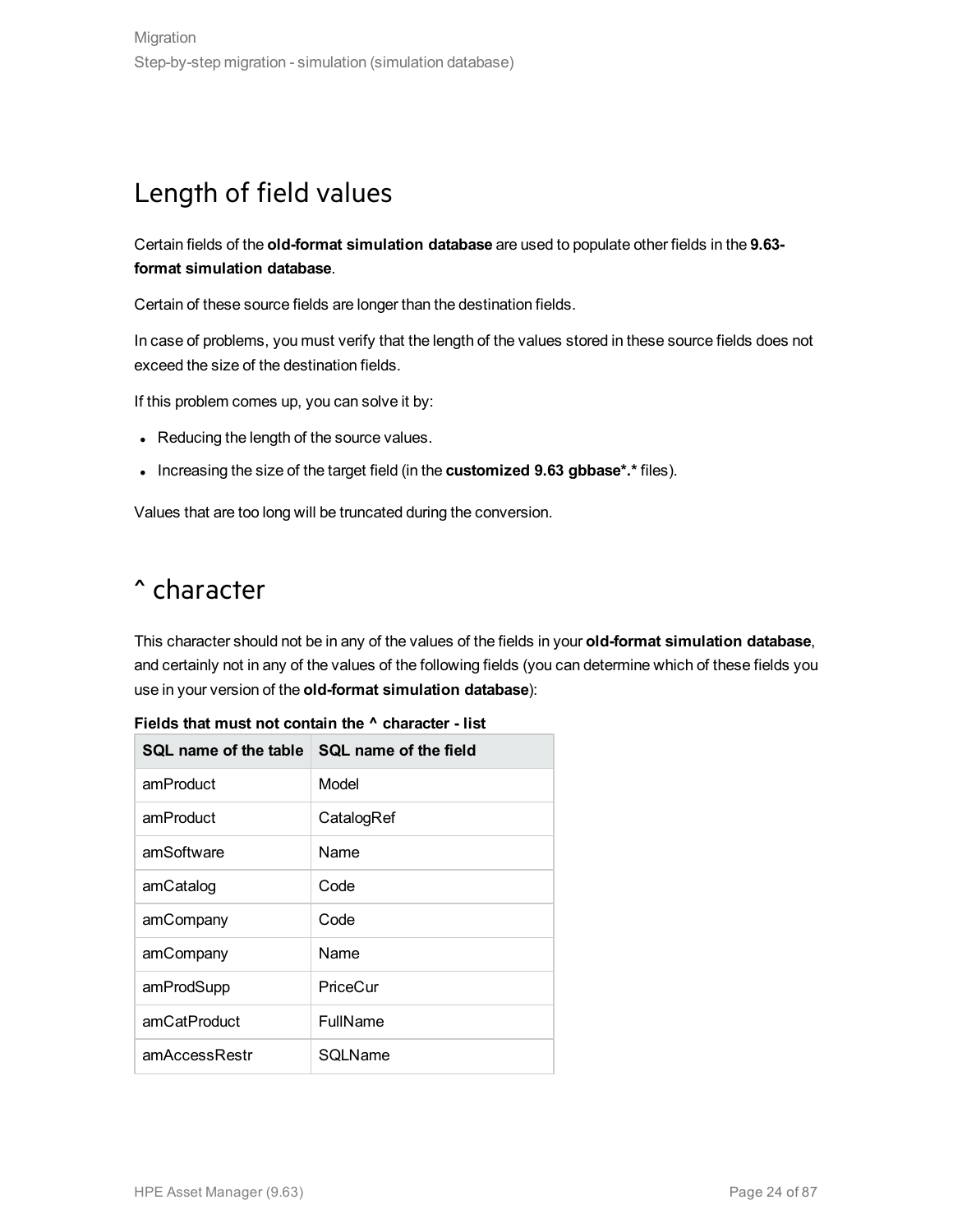|        |  | Fields that must not contain the $\lambda$ character - list. con- |  |
|--------|--|-------------------------------------------------------------------|--|
| tinued |  |                                                                   |  |

| SQL name of the table | SQL name of the field |
|-----------------------|-----------------------|
| amAssetRent           | Code                  |
| amBrand               | <b>BarCode</b>        |
| amBudgClass           | Code                  |
| amBudgClass           | Name                  |
| amBudget              | Code                  |
| amBudget              | Name                  |
| amBudget              | <b>Type</b>           |
| amBudgetCategory      | Code                  |
| amCategory            | Name                  |
| amCategory            | <b>BarCode</b>        |
| amCategory            | FullName              |
| amCategory            | sLvl                  |
| amCntrRent            | Code                  |
| amDateAlarm           | Code                  |
| amDeprScheme          | Code                  |
| amEscSchLevel         | Code                  |
| amFloorPlan           | Code                  |
| amFuncDomain          | SQLName               |
| amFuncDomain          | Name                  |
| amReservation         | ItemNo                |
| amLocation            | <b>BarCode</b>        |
| amLocation            | FullName              |
| amLocation            | Name                  |
| amLossValRule         | Code                  |
| amModel               | <b>BarCode</b>        |
| amModel               | FullName              |
| amModel               | Name                  |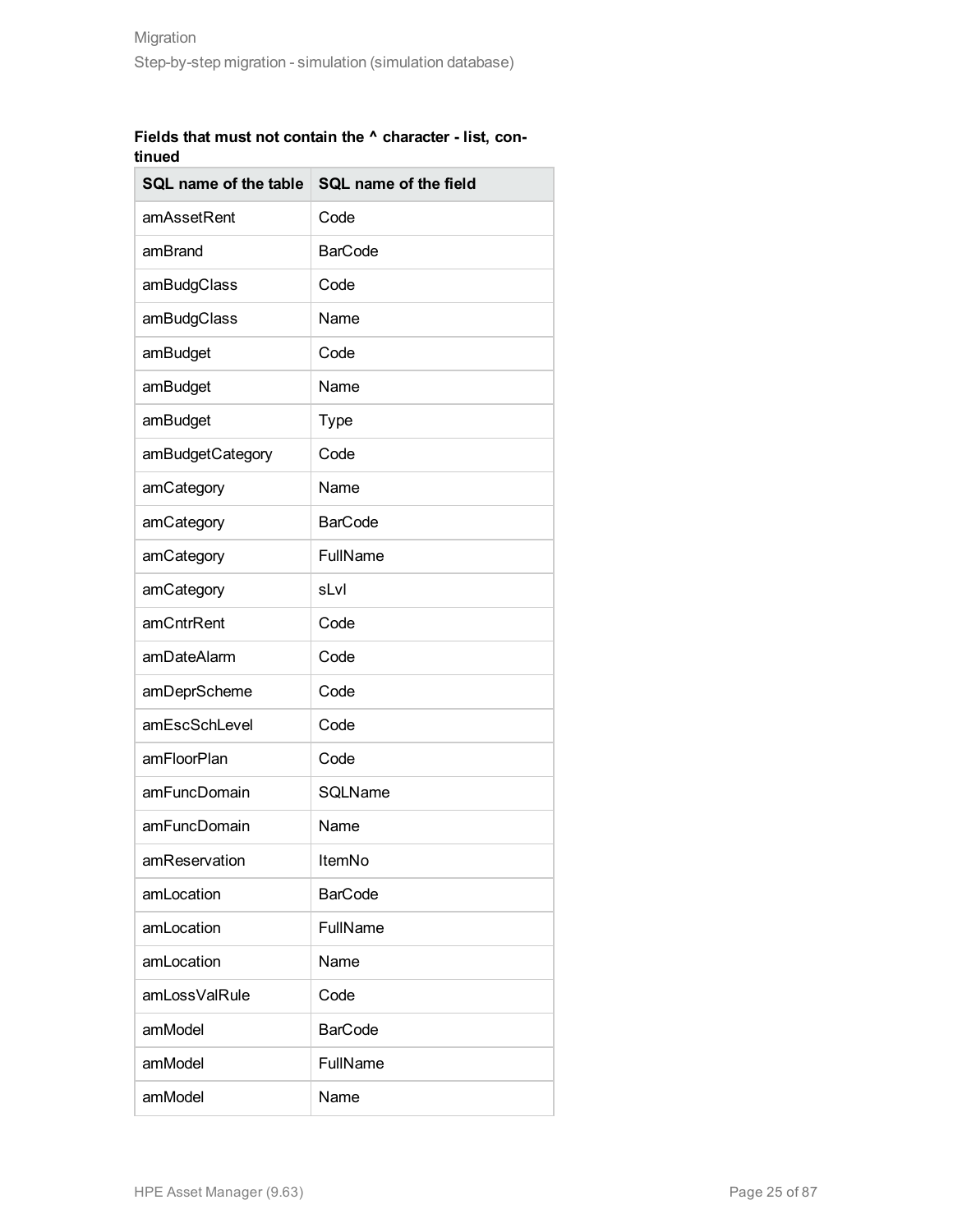|        |  | Fields that must not contain the $\wedge$ character - list, con- |  |
|--------|--|------------------------------------------------------------------|--|
| tinued |  |                                                                  |  |

| SQL name of the table | SQL name of the field |  |  |
|-----------------------|-----------------------|--|--|
| amContract            | Ref                   |  |  |
| amNature              | Code                  |  |  |
| amNature              | Name                  |  |  |
| amNews                | <b>Topic</b>          |  |  |
| amPeriod              | Name                  |  |  |
| amPeriod              | Code                  |  |  |
| amEstimate            | PONumber              |  |  |
| amEstimate            | EstimNumber           |  |  |
| amPOrdLine            | FullName              |  |  |
| amPOrdLine            | ItemNo                |  |  |
| amEstimLine           | FullName              |  |  |
| amEstimLine           | ItemNo                |  |  |
| amPortfolio           | Code                  |  |  |
| amPortfolio           | FullName              |  |  |
| amConsUse             | ItemNo                |  |  |
| amAsset               | FullName              |  |  |
| amAsset               | AssetTag              |  |  |
| amProdCompo           | FullName              |  |  |
| amProfile             | SQLName               |  |  |
| amProject             | Code                  |  |  |
| amReceipt             | ReceiptNumber         |  |  |
| amRequest             | ReqNumber             |  |  |
| amSoftLicCounter      | Code                  |  |  |
| amThirdParty          | Code                  |  |  |
| amUserRight           | SQLName               |  |  |
| amPOrder              | PONumber              |  |  |
| amTaxFormula          | Code                  |  |  |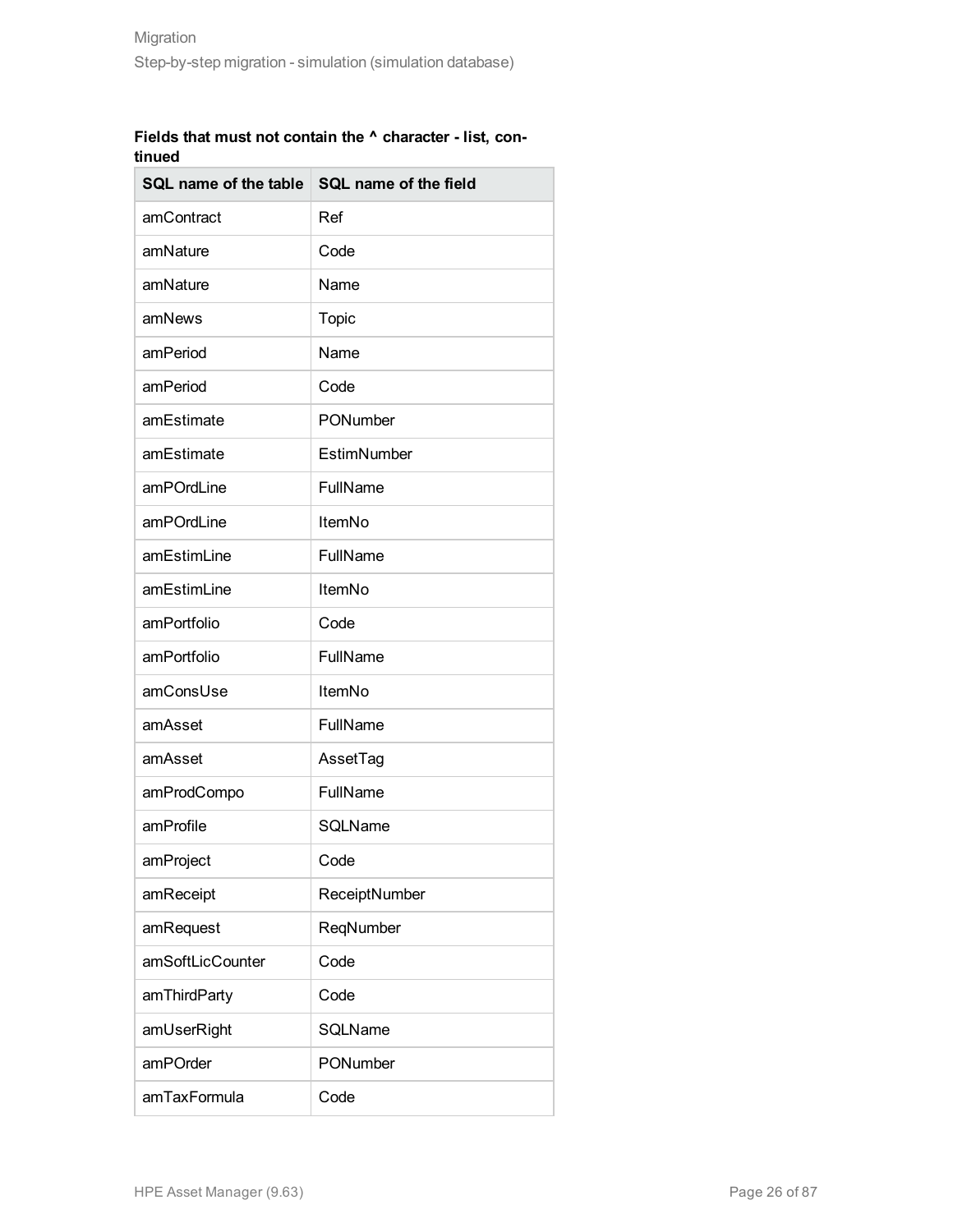### <span id="page-26-0"></span>Procurement and Workflow modules

We recommend that you finish as many running executions as possible before the conversion (partially received orders, items to return, workflows, and so on).

**Caution:** We also recommend that you carefully conserve a copy of the old-format production database as a reference in case you run into any problems during the conversion.

## <span id="page-26-1"></span>Step 4 - Upgrade the Asset Manager programs on the simulation computer

Verify that Asset Manager can be launched without [problems](#page-27-0) [28](#page-27-0)

On the simulation computer, upgrade the Asset Manager programs, which include all the binary and configuration files, to version 9.63.

For more information about the upgrade procedure (safeguards, steps to follow, and ways to install Asset Manager), refer to the Asset Manager 9.63 **Installation and Upgrade** guide.

You must also make sure that the version of the programs that interact with Asset Manager are still compatible with Asset Manager 9.63. If necessary, upgrade these programs as well.

To obtain a list of Asset Manager programs and other programs that interface with Asset Manager, refer to the **Installation and Upgrade** guide, chapter **Components of Asset Manager**.

To learn which program versions are compatible with Asset Manager 9.63, consult the Support Matrix at: <https://softwaresupport.hpe.com/group/softwaresupport/support-matrices>.

#### **Asset Manager 9.63**

After you upgrade Asset Manager programs to version 9.63, make sure that at least the following components are available:

- Asset Manager client
- Asset Manager Application Designer
- Asset Manager Automated Process Manager

**Note:** Make sure that Automated Process Manager is properly configured. You need to keep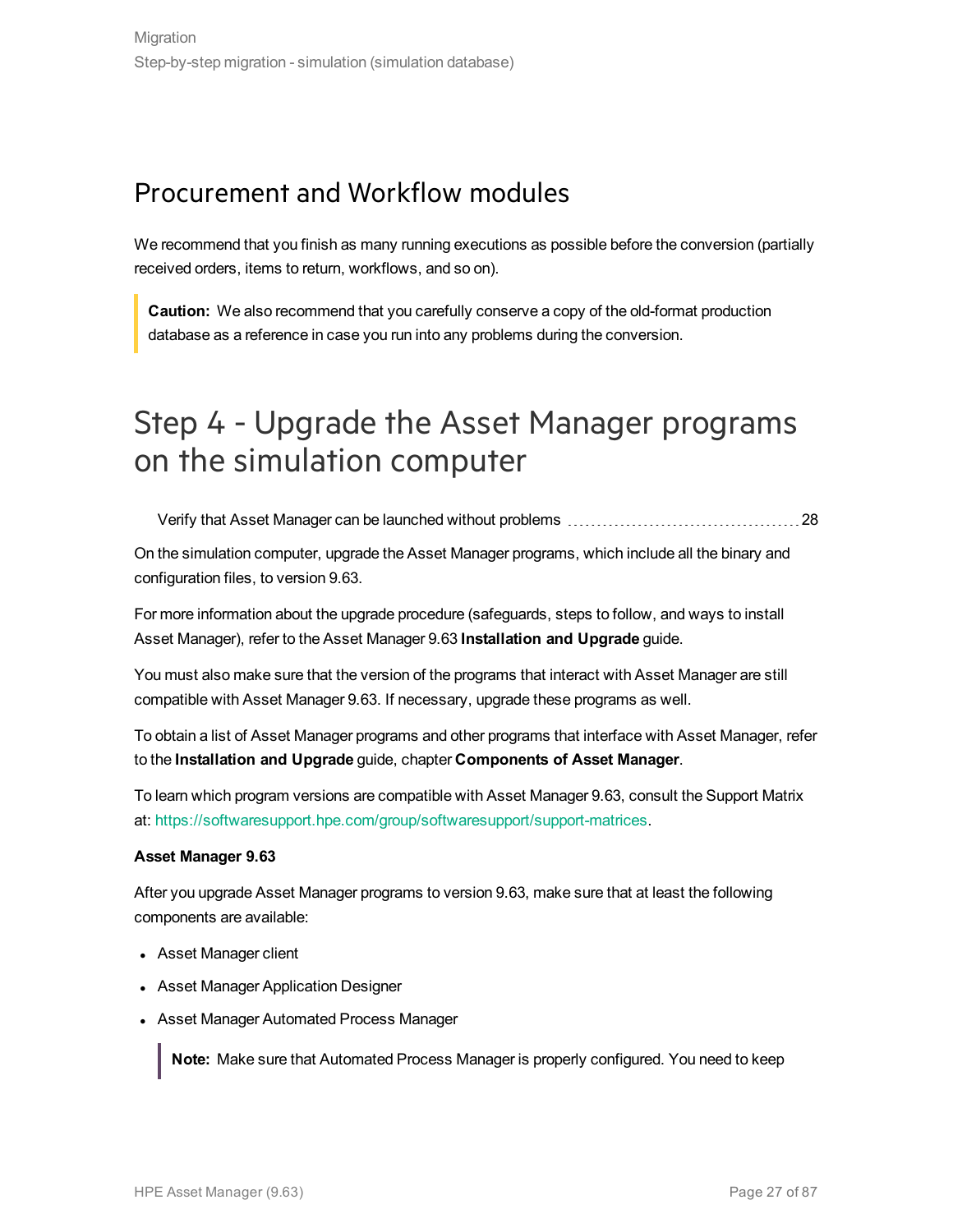Automated Process Manager running as long as Asset Manager is in use.

- Documentation
- **Migration**
- **Datakit**
- Asset Manager Export Tool
- HP AutoPass License Management Tool All the License Keys that apply to the database must be installed on this instance of HP AutoPass License Management Tool. For more information, see **Administration** guide, chapter **Installing**

#### **License Keys**.

**Tip:** HP AutoPass License Management Tool is automaticaly installed with any Asset Manager 9.63 component that you install.

Installing License Keys is a manual process, though.

**Note:** If your **old-format production database** is multilingual (For details, see **Administration** guide, chapter **Creating, modifying and deleting an Asset Manager database**, section **Modifying Asset Manager client languages**), and you have customized certain multilingual items and you want to automatically convert the multilingual items (For details, see [Propagate](#page-29-0) the [structural](#page-29-0) changes.), Asset Manager 9.63 must be available in the additional languages and you must install Asset Manager in these languages on the computer used for the conversion.

<span id="page-27-0"></span>All multilingual elements will be propagated, except for contextual help on fields and links (For details, see Help on fields).

# Verify that Asset Manager can be launched without problems

If you are having problems launching Asset Manager 9.63, contact user support.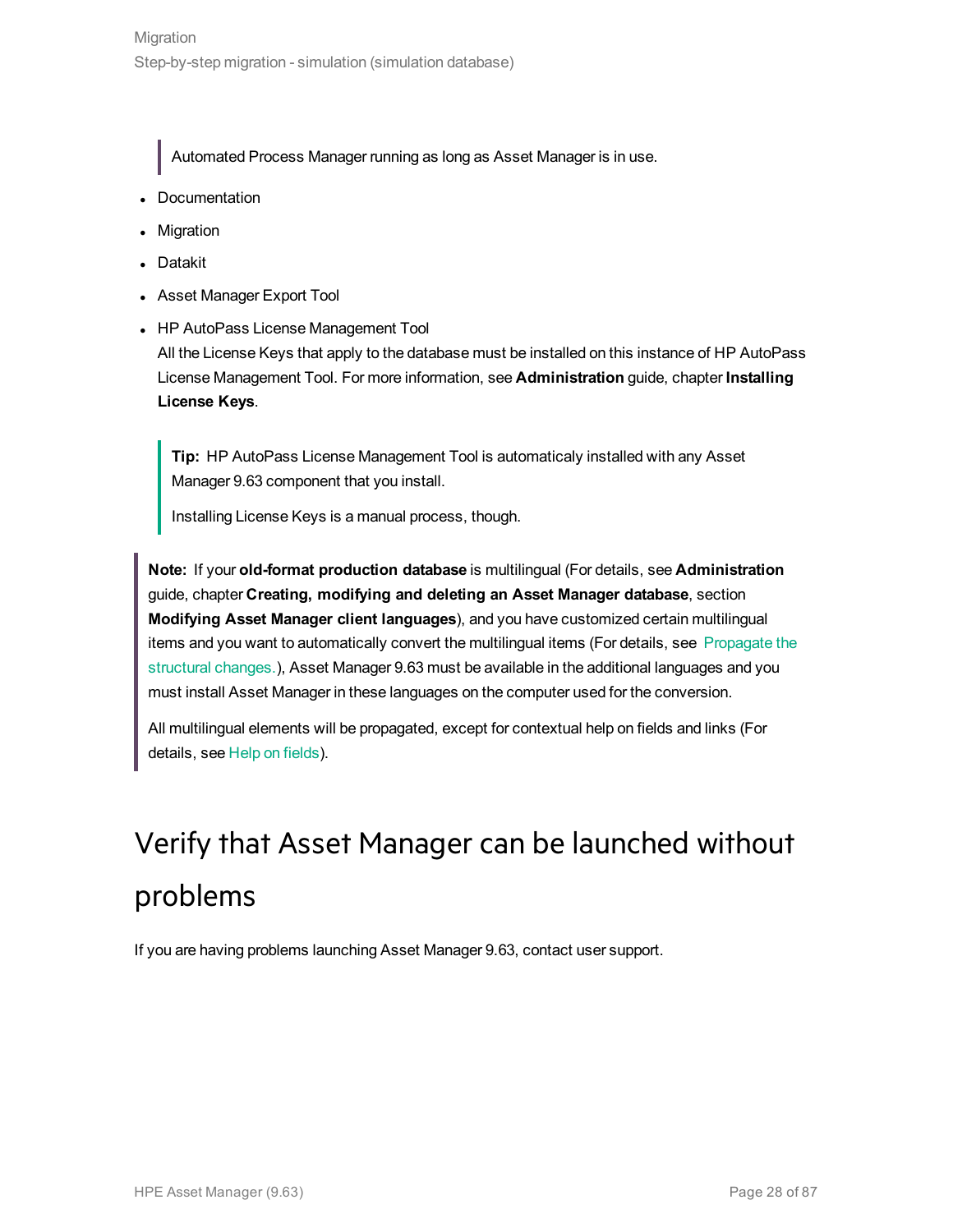## <span id="page-28-0"></span>Step 5 - Propagate structure changes made to the old-format simulation database

**Caution:** To perform this operation, the **standard 9.63 gbbase\*.\*** database-description files that you use here must be the standard file installed with Asset Manager 9.63. You cannot use these files if any modifications were made.

This operation:

- Is for the users who modified the standard structure of the old-format production database (addition or modification of fields, indexes and tables) and want to keep those changes in the 9.63-format production database.
- <sup>l</sup> Aims to propagate the structural modifications in the **standard 9.63 gbbase\*.\*** files.

**Tip:** The **standard 9.63 gbbase\*.\*** files obtained will be used to structure the **9.63-format database** during the conversion.

• Uses a tool dedicated to this operation, which is available in Asset Manager Application Designer.

**Caution:** Only the structural changes made to the old-format production database using Asset Manager Application Designer will be accounted for.

<span id="page-28-1"></span>You must manually delete all structural changes made by any other means in the old-format production database.

### General overview

The following describes the process of propagating structural changes:

**Propagating structural changes - process**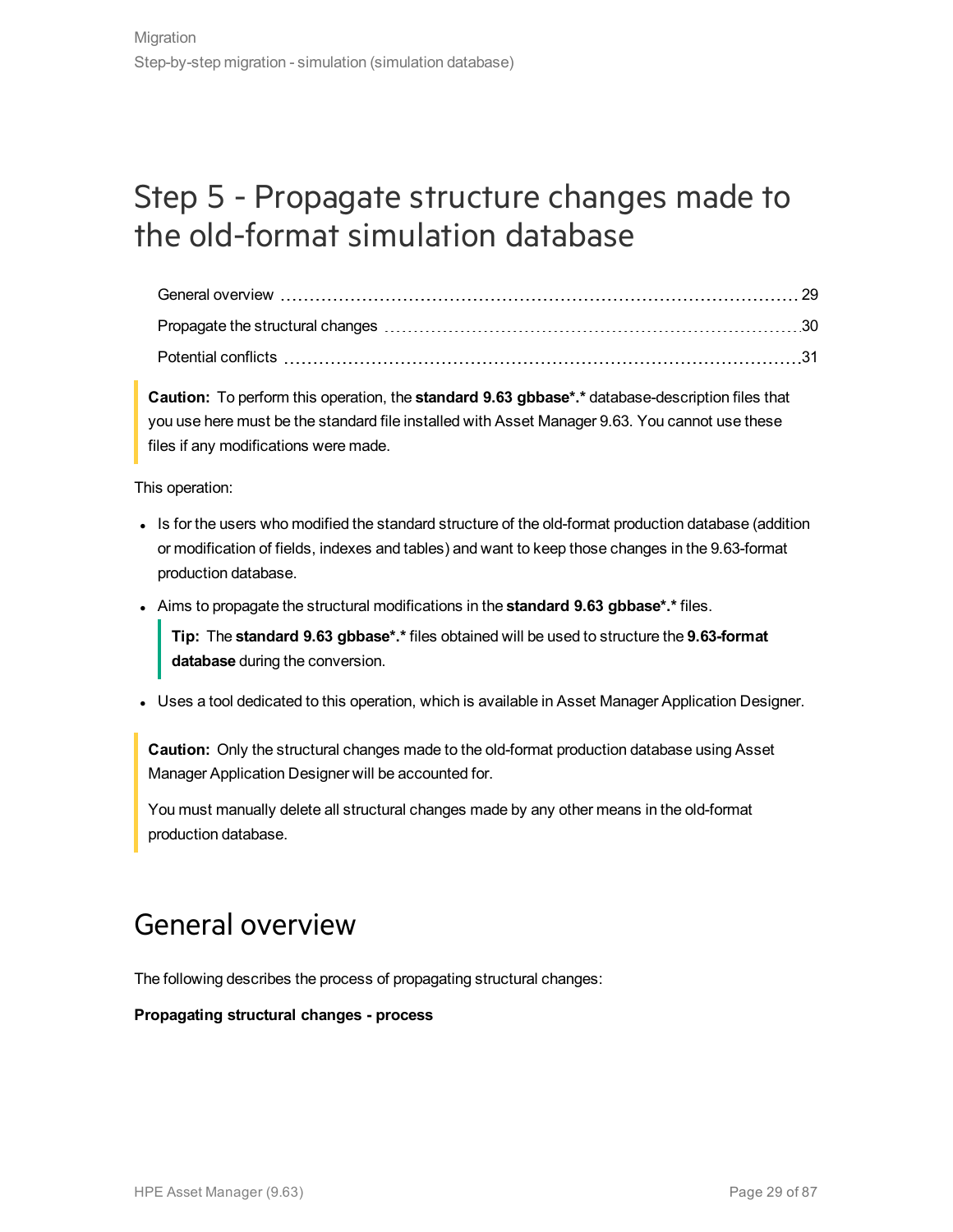

- 1. The tool determines the differences between the structure of the old-format production database and the **standard old-format gbbase\*.\*** files.
- 2. The tool determines the differences between the **standard old-format gbbase\*.\*** files and the **standard 9.63 gbbase\*.\*** files.
- 3. The tool copies and modifies the **standard 9.63 gbbase \*.\*** files according to what it identified during steps 1 and 2. It does so by respecting the following rules:
	- $\circ$  The modifications performed on the standard tables that disappear in the version 9.63 are lost.
	- If a modification is detected for the same table, field, or link in the steps 1 and 2, it is the modification detected at step 2 that is applied. A warning message will then appear.

**Note:** Exception: If a **Name** or **Description** modification is detected for the same table, field or link in the steps 1 and 2, it is the modification detected at step 1 that is applied.

<sup>o</sup> In the **old-format simulation database** - before definitively propagating the structural changes - you must modify the SQL names of tables, fields and indexes that appear in the version 9.63. Otherwise, they will conflict with the standard fields of the version 9.63 with the same name.

### <span id="page-29-0"></span>Propagate the structural changes

- 1. Launch Asset Manager Application Designer 9.63.
- 2. Connect to the old-format **simulation database** with the **Admin** account (**File/ Open/ Open existing database** menu).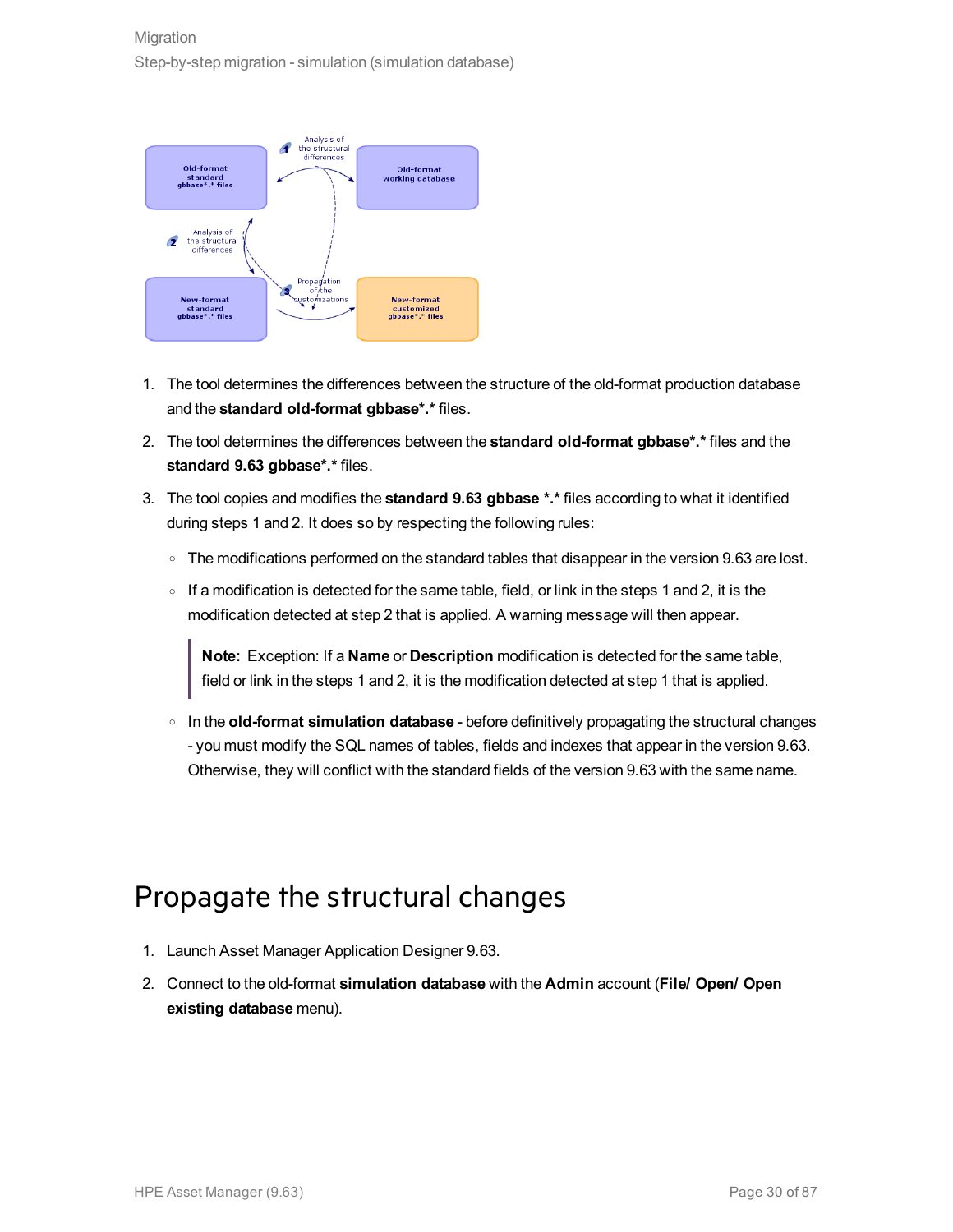3. Select the **Migration/ Propagate the customized structure** menu.

**Note:** If the **old-format simulation database** is multilingual (For details, see **Administration** guide, chapter **Creating, modifying and deleting an Asset Manager database**, section **Modifying Asset Manager client languages**), one of the pages in the wizard offers to propagate the customizations made for the additional languages of the **oldformat simulation database**. This requires Asset Manager version 9.63 to be available in each of the additional language versions, and that you install Asset Manager in these languages on the computer used for the conversion.

All multilingual elements will be propagated, except for contextual help on fields and links (For details, see Help on fields).

- 4. Follow the instructions given by the wizard.
- 5. Consult the **newdbb.log** log file, which is located in the folder defined by the **Generation** folder field.
- 6. If the **newdbb.log** log file shows error/warning messages and suggests you to modify the structure of the **old-format simulation database**, modify the structure as suggested. Then perform the migration starting from the section "Step 1 - Create a copy (backup) of the [old-format](#page-18-0) [production](#page-18-0) database" on page 19.

This must be repeated until you obtain a good **customized 9.63 gbbase\*.\*** files without any problem messages.

7. Certain scripts may not be propagated to the **standard 9.63 gbbase\*.\*** files.

There will be a message in the **newdbb.log** log file and an **.xml** file created in the **<Generation folder>\dbbscript** and **<Generation folder>\builddbb\dbbscripts** folders for each script that is not propagated.

These customizations must be propagated manually in the **customized 9.63 gbbase\*.\*** files.

**Caution:** However, when you perform the operations described in "Step 6 - [Convert](#page-31-0) the oldformat [simulation](#page-31-0) database" on the next page, and there is a problem caused by these manual modifications to the **customized 9.63 gbbase\*.\*** files, you must correct problem accordingly.

### <span id="page-30-0"></span>Potential conflicts

If the propagation of structural changes is abnormally interrupted, verify that there is an **xerces.jar** file in the **/jre/lib/ext** sub-folder of the Java installation folder.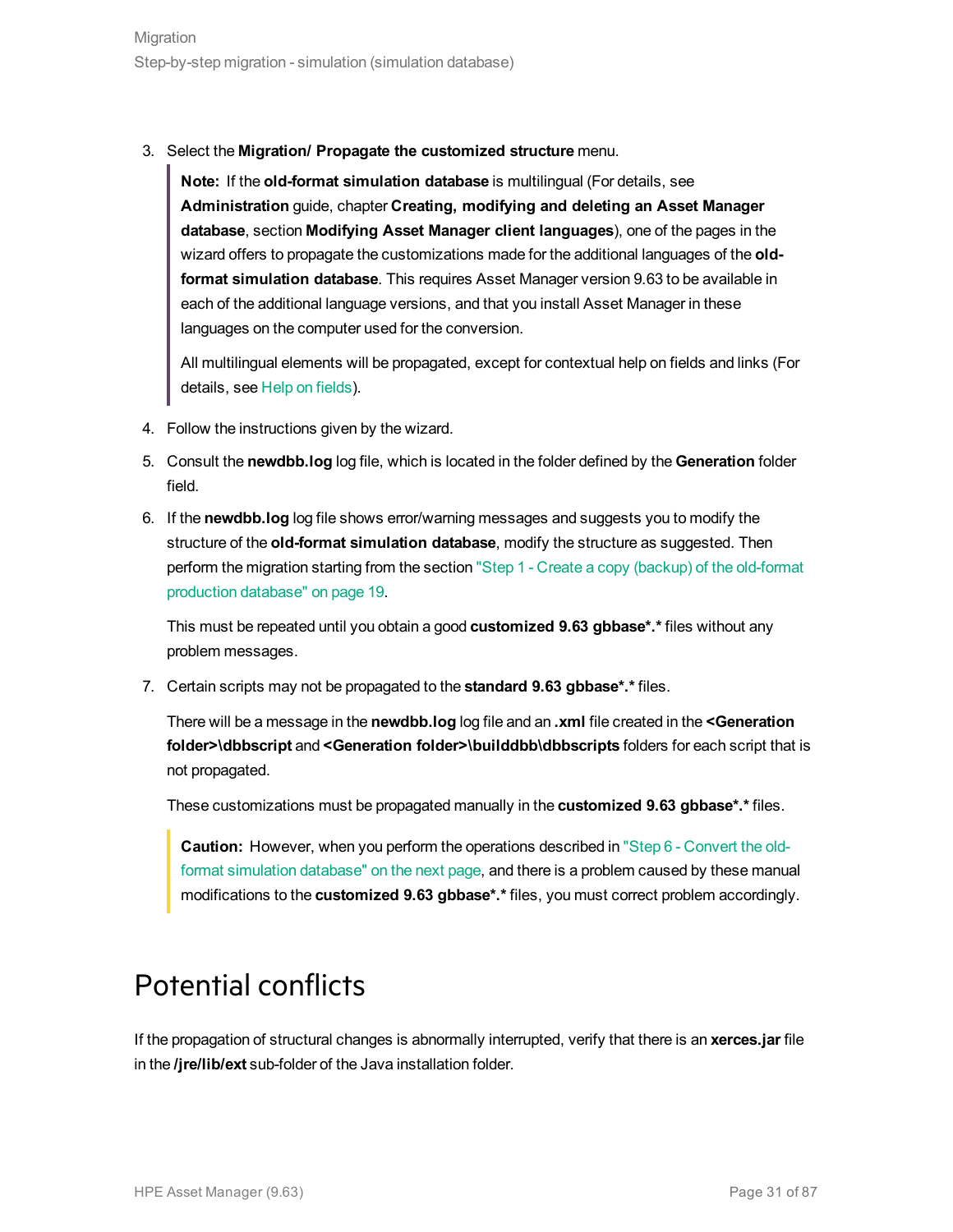If there is, temporarily move this folder and try to execute the propagation of structural changes again.

## <span id="page-31-0"></span>Step 6 - Convert the old-format simulation database

**Caution:** The conversion tools must not be used to modify the structure of the **9.63-format production database** (adding, deleting or modifying tables, fields, indexes, stored procedures, triggers, screens, and so on).

<span id="page-31-1"></span>Such modifications must be planned after the migration.

### Adapt the migration.xml conversion file

**Caution:** This operation must be carried out by a HPE certified technician for the migration.

HPE declines all responsibility if this condition is not strictly adhered to.

Asset Manager 9.63 is installed with conversion files by default (1 file per earlier version of Asset Manager that is supported by the migration).

These files describe what data to transform during the conversion of the **old-format simulation database**, as well as what transformations to perform.

The conversion files are named **migration.xml**.

They are generally located in the **C:\Program Files\HPE\Asset Manager 9.63 xx\migration\fromxxx** folder, where **xxx** is the number of the earlier version.

If you use Asset Manager in a standard manner, you can probably use one of the conversion files installed by default.

If you have particular needs (fields performing functions other than their default functions, added tables and fields, and so on) you must adapt the conversion file to your needs.

**Caution:** The standard or customized conversion file must be tested on **simulation database**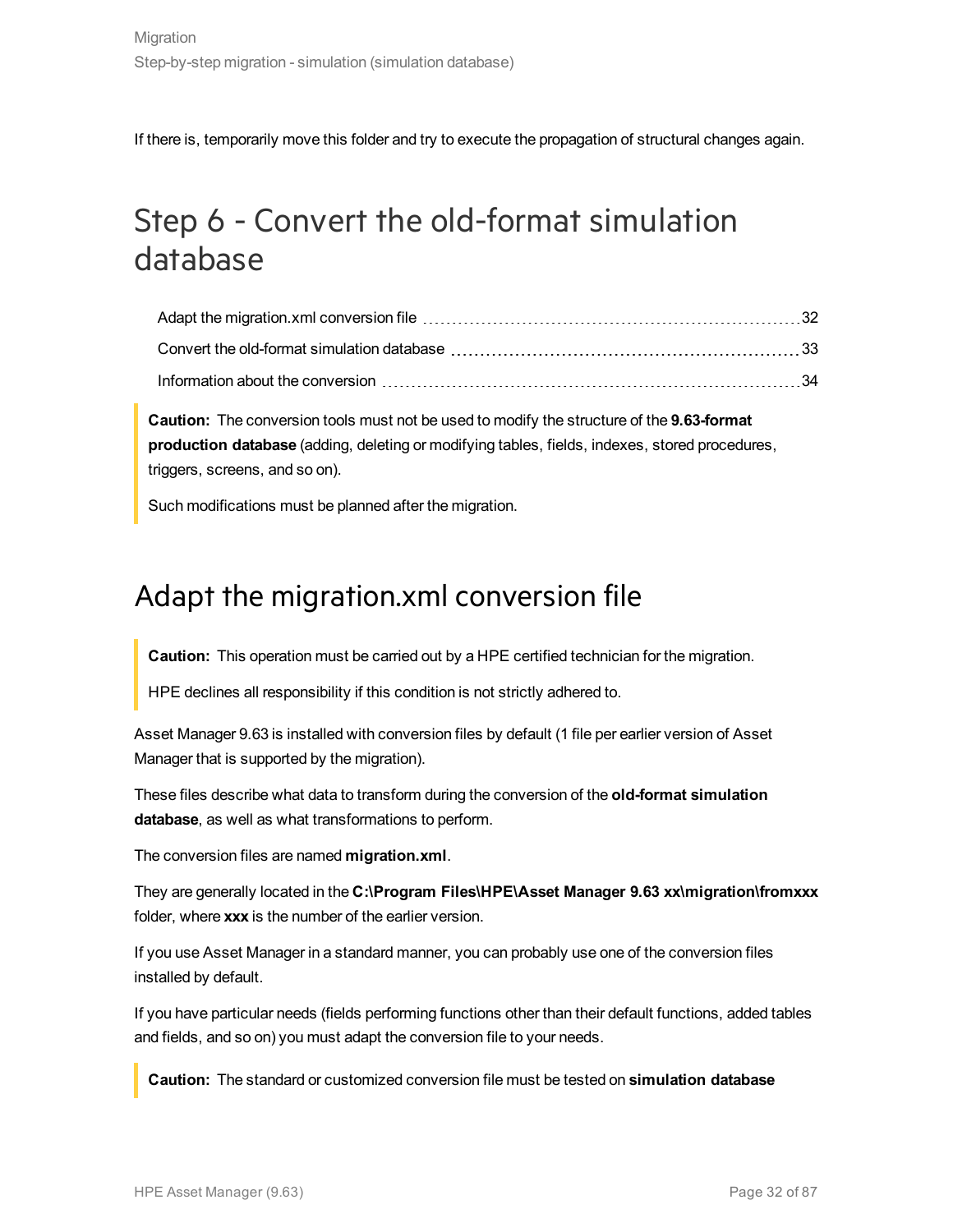before being executed on the **migration database** in a later step.

Syntax of the conversion files and how to customize them: For details, see"Adapting the [migration.xml](#page-62-1) [conversion](#page-62-1) file" on page 63 .

Constraints caused by modifying the data in the **old-format production database**: For details, see section "Step 3 - Manually adjust the old-format [simulation](#page-21-0) database" on page 22.

**Caution:** When you customize the **migration.xml** conversion file, you must neither rename it nor replace it. This is because the tools that use this file will search for it in the standard folder.

<span id="page-32-0"></span>We also recommend that you make a backup of this conversion file before starting to modify it.

### Convert the old-format simulation database

To convert the **old-format simulation database**:

- 1. Launch Asset Manager Application Designer version 9.63.
- 2. Connect to the **old-format simulation database** with the **Admin** account (**File/ Open/ Open existing database** menu).

**Caution:** In the connection detail of Asset Manager:

- <sup>o</sup> The **Owner** field must not be populated.
- <sup>o</sup> The **User** field must reference a user that is the **owner** of the database tables (creation rights for all database objects).
- <sup>o</sup> With Microsoft SQL Server, if the owner of the tables is **dbo**, the connection login must create default tables in the form **dbo.<table>** (typically the login: **sa**).

#### 3. Select **Migration/ Convert the database**.

4. Follow the instructions given by the wizard.

**Tip:** Converting fields whose **User type** is **Comment** takes a lot time (several hours for a large database).

Because no messages appear during this phase, you might be wondering if the conversion process is still running.

To make sure, examine the activity on the conversion machine or on the database server (CPU or I/O).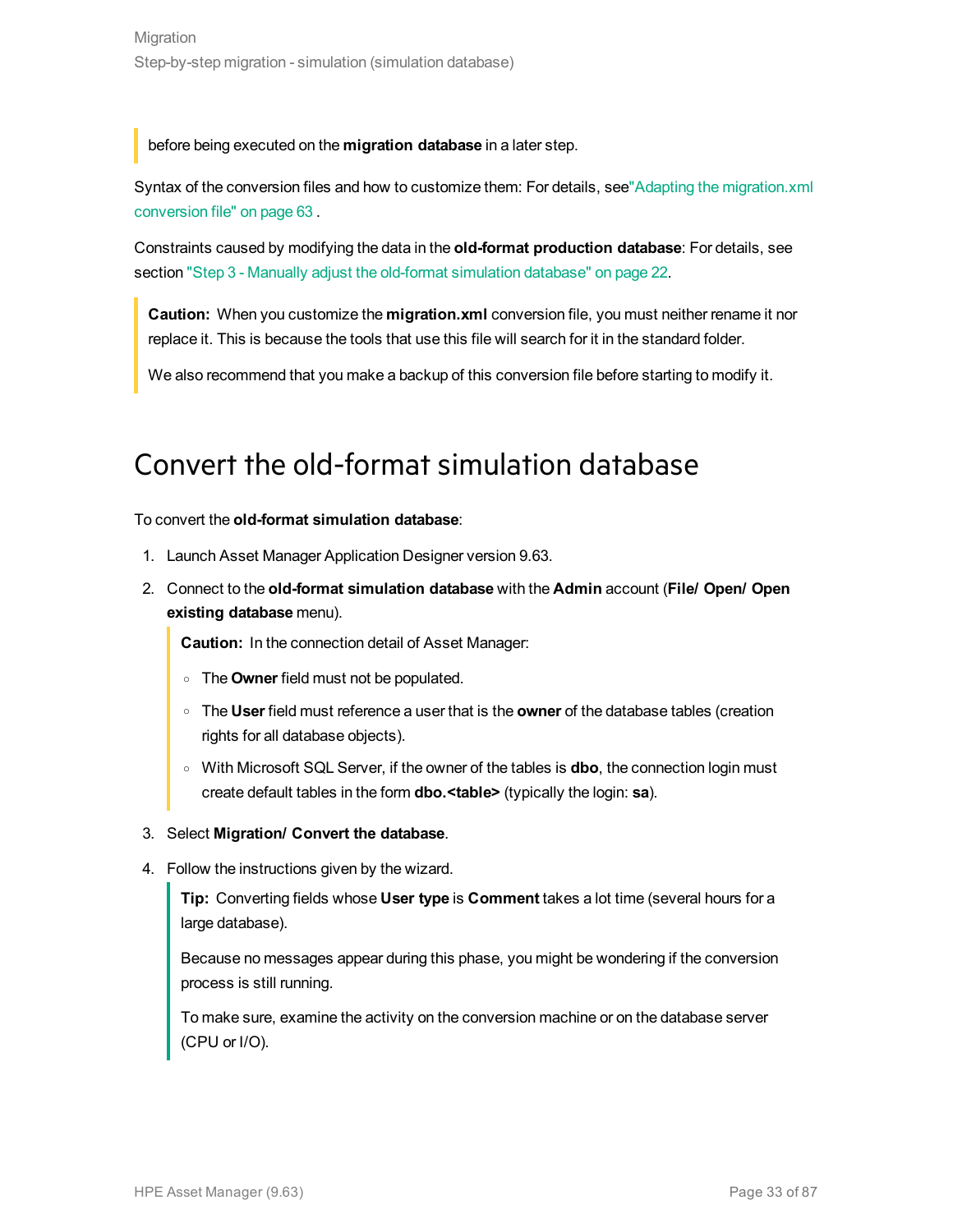5. Consult the messages of the **sdu.log** log file.

**Caution:** If even a minor error occurs during the conversion, you must:

- 1. Correct the source of the problem.
- <span id="page-33-0"></span>2. Restart the conversion from section "Step 1 - Create a copy (backup) of the [old-format](#page-18-0) [production](#page-18-0) database" on page 19.

### Information about the conversion

This section outlines some rules that are used during the conversion.

**Tip:** If you want a different behavior, modify the corresponding associations in the **migration.xml** conversion file.

### <span id="page-33-1"></span>Rules used for allsource versions of the old-format simulation database

#### **Floor plan positions**

Records in the **amFloorPlanPos** table are deleted:

#### **Structural parameters of the database**

The conversion program applies all the parameters of the tables, fields, links and indexes defined in the selected **customized 9.63 gbbase\*.\*** database-description files.

This is the case, for example, of the script that calculates the default value of fields.

#### **Mandatory fields**

If a destination field:

- . Is mandatory or if it is part of an index requiring unique values.
- **And it is not a part of an explicit association (described in the migration.xml conversion file) or an** implicit association (automatically deduced when fields share the same SQL name).

Then a warning message will appear in the first phase of conversion.

This is the test phase that precedes any modification to the database.

The conversion is not interrupted unless you interrupt it yourself.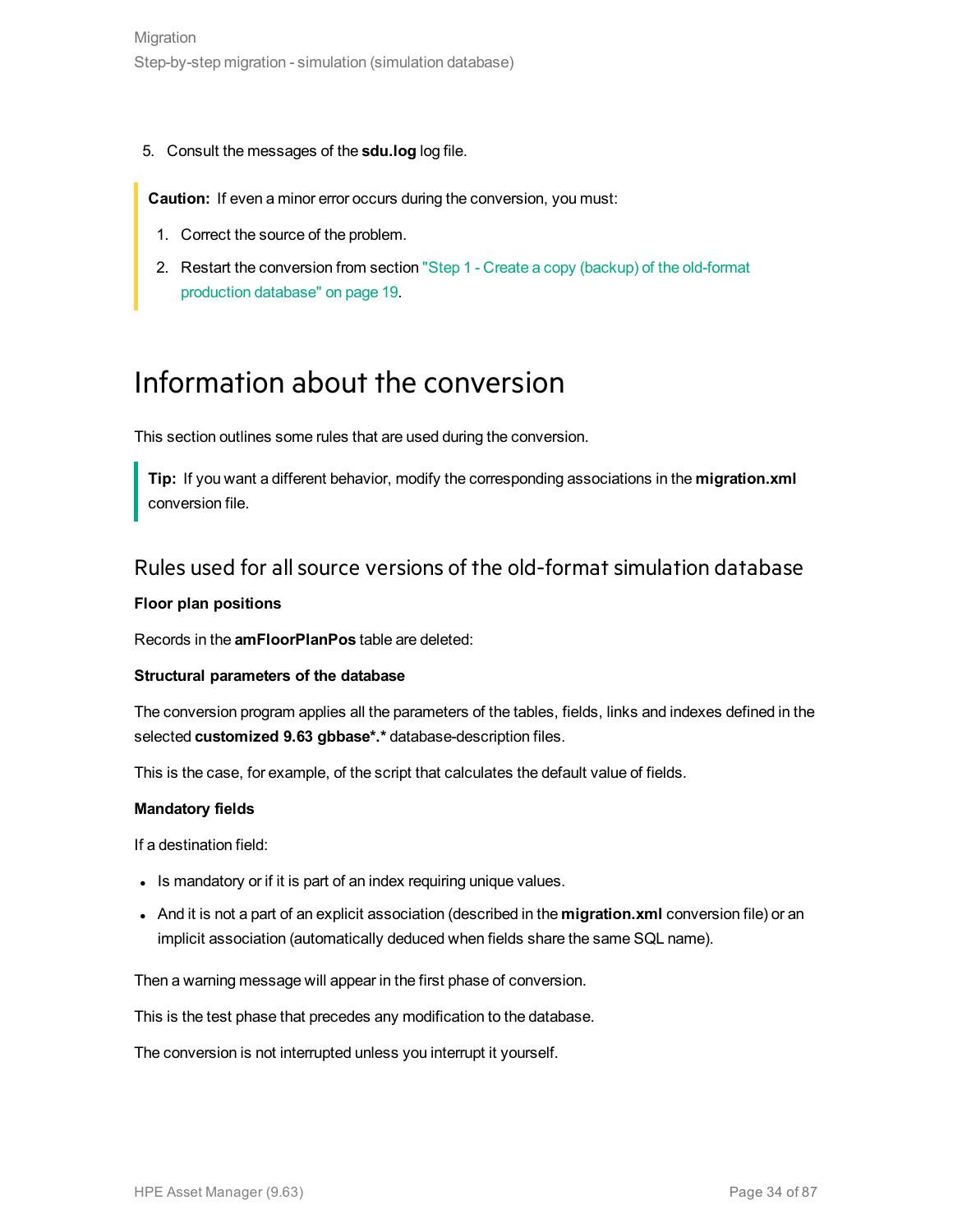If you decide to interrupt the conversion, you must do so before any modifications have been made. Otherwise, you will have to restore the **old-format simulation database**.

You might want to populate the necessary information in order for the mandatory fields be populated. This information should go into the old-format production database.

#### **Default values of fields**

The default values defined in the structure of the production database are not applied.

If you want an equivalent of the default value to be applied, you must define this in the conversion file.

**Tip:** The standard **migration.xml** conversion files already contain value attributes that perform such a task.

#### **Index of unique values**

The conversion file does not systematically verify that unique values have been respected.

On the other hand, the DBMS will interrupt the conversion if an operation tries to undermine the integrity of the index.

#### **SQL validity of value attributes**

The conversion file does not verify the SQL validity of  $\text{value}$  attributes, either.

On the other hand, the DBMS will interrupt the conversion if a  $value$  attribute that is non-valid in SQL terms is found.

#### **Grouped nature of the conversion**

The conversion operations are performed in a **grouped** manner for nearly all data, and not record-byrecord, (a global SQL order modifies the records of one whole table).

#### **Modified tables**

For one table modified (table **A** in our example), the conversion tool proceeds in the following order:

- 1. Table **A** is renamed (**AOld** in our example).
- 2. A new table is created (**A** in our example).
- 3. The data is transferred from **AOld** to **A**. A Mapping element can define another behavior.
- 4. **AOld** is deleted.

Thus for a given table **A**: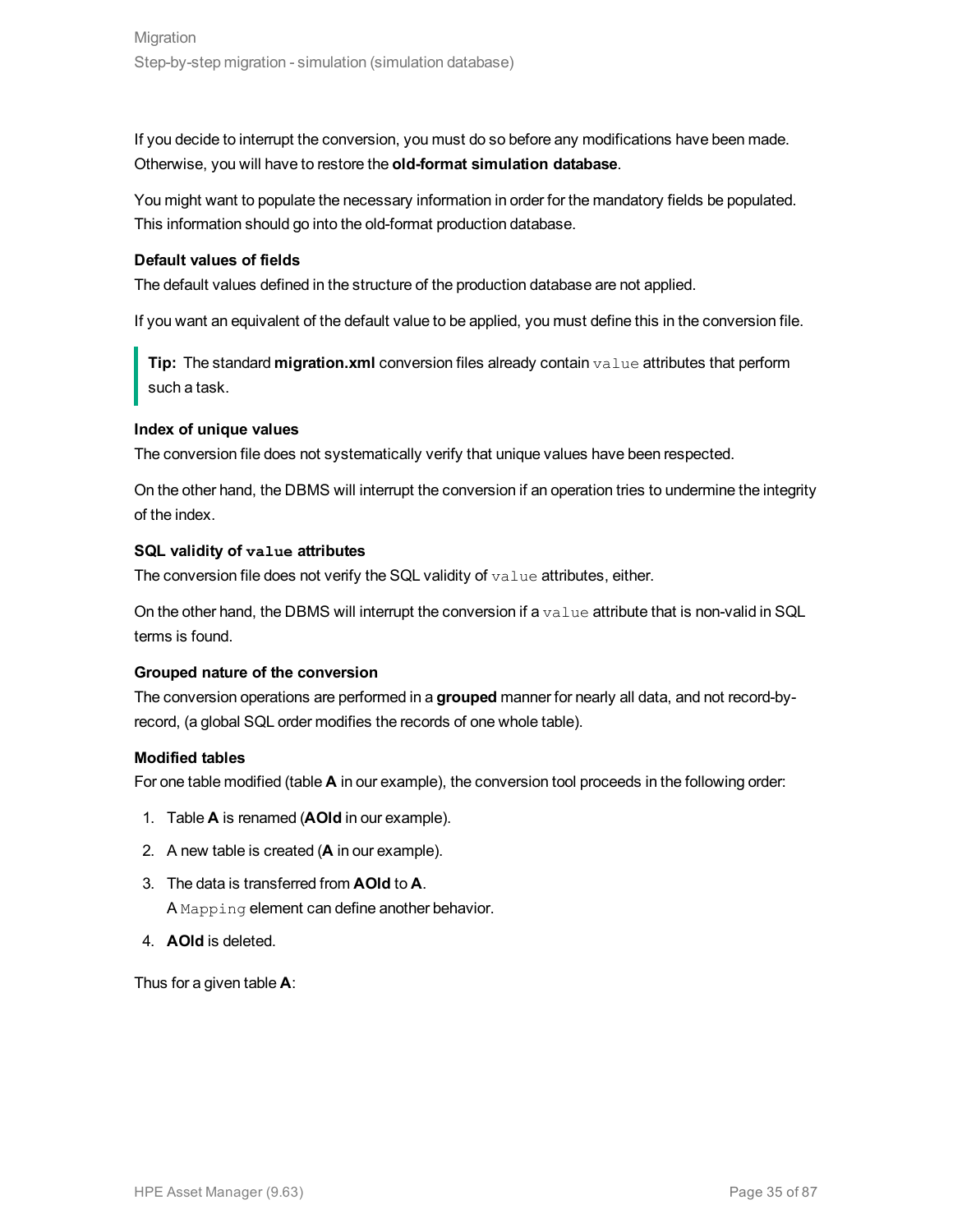| Does table<br>A exist in<br>the old<br>version? | Does table<br>A exist in<br>version<br>9.63? | Are there modifications to<br>fields, links or indexes between<br>the old version and version<br>9.63? | Then the conversion program:                                                                                       |
|-------------------------------------------------|----------------------------------------------|--------------------------------------------------------------------------------------------------------|--------------------------------------------------------------------------------------------------------------------|
| Yes                                             | Yes                                          | No.                                                                                                    | Works directly on table <b>A</b> .                                                                                 |
| Yes                                             | Yes                                          | Yes                                                                                                    | Creates the intermediary <b>AOId</b><br>table.                                                                     |
| N <sub>o</sub>                                  | Yes                                          | Does not apply                                                                                         | Creates the new table <b>A</b> .                                                                                   |
| Yes                                             | <b>No</b>                                    | Does not apply                                                                                         | Transfers the data from table <b>A</b> to<br>other tables and deletes the table<br>A at the end of the conversion. |

**Tip:** The From attribute does not need to reference the **AOld** table (referencing **A** is enough; the conversion program knows when to look for information in **AOld**).

On the other hand, in the scripts executed outside of Mapping elements, you must distinguish between **A** and **AOld**.

**Note:** The unchanged and deleted tables are not renamed during the conversion.

#### **Fields storing application data to be converted manually**

The fields that store application data to be manually converted are emptied using the orders defined in the description file.

The **migration.xml** conversion files installed by default are written so that the emptied fields correspond to exported application data.

### <span id="page-35-0"></span>Potential sources of conflict

#### **Identifiers**

During the conversion, the new IDs (primary keys) are created for each record created in a table.

However, the number of IDs is limited to 2^31 at the database level, no matter what DBMS you are using.

If this number is exceeded, the final database will be corrupt.

No error messages will warn you of this during the conversion.

You must therefore verify yourself before the conversion that this number has not been exceeded.

The maximum number of IDs created during the conversion depends on the version of the **old-format simulation database**.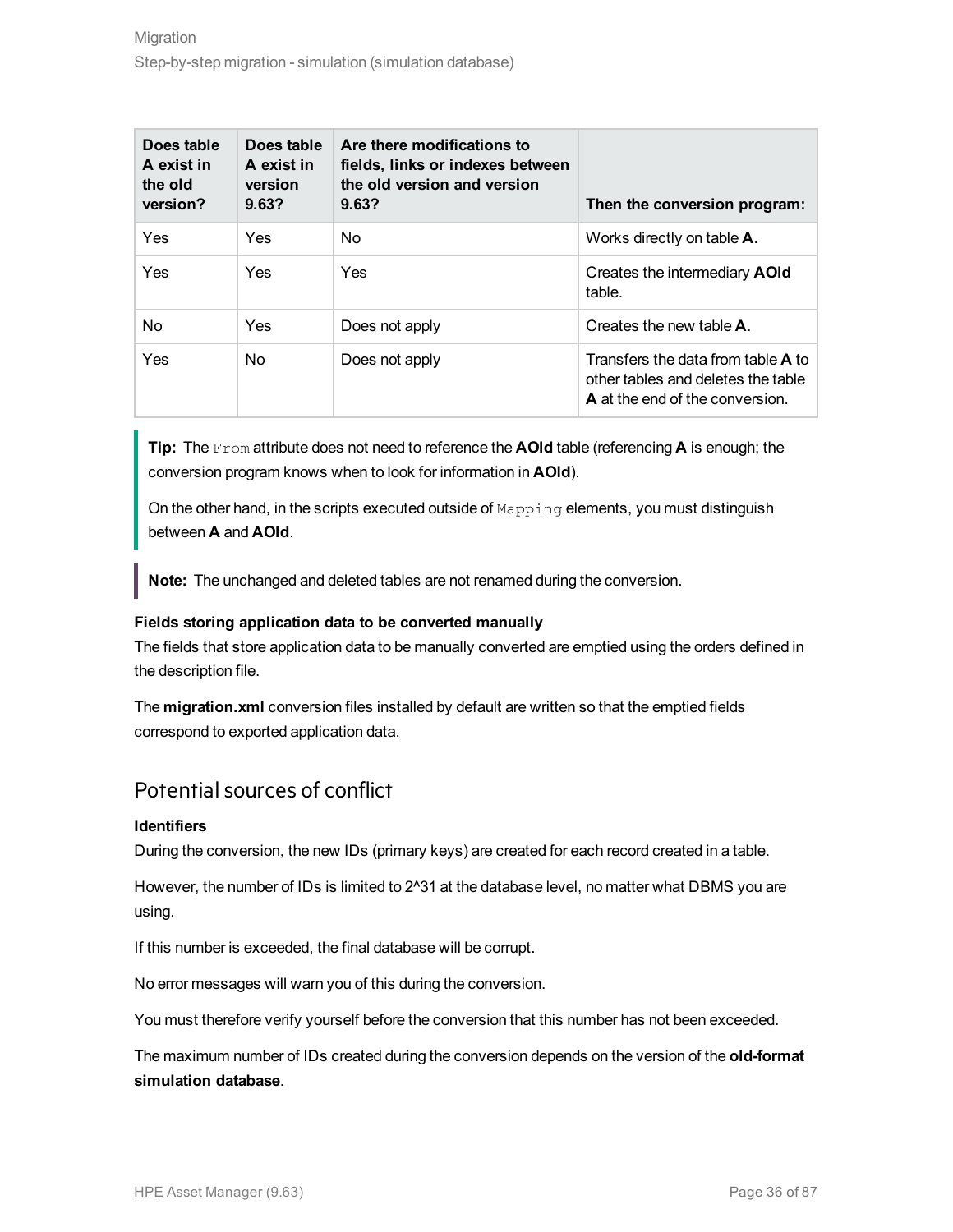To verify that this number has not been exceeded:

1. Determine the approximate value of the largest ID (let's call it **MaxId**) in the **old-format simulation database**.

To do this, create a record in any table (**amLocation**, for example). Note the value of this new record's primary key (**lLocaId** for the **amLocation** table).

**Tip:** To view this value, just add this field to the list: Right-click and select **Utilities/ Configure list** from the contextual menu.

2. Verify that **MaxId** is less than (2^31)/8.

### **Order-line brand**

The value of the **Brand** field (Brand) from the order lines linked to a product (**Product** link) is lost during the conversion. This is because the product itself is linked to a brand.

The value of the **Brand** field (Brand) from the other order lines is added to the **Description** field (LineDesc).

#### **Request-line brand**

The value of the **Brand** field (Brand) from the request lines linked to a product (**Product** link) is lost during the conversion. This is because the product itself is linked to a brand.

The value of the **Brand** field (Brand) from the other request lines is added to the **Description** field (LineDesc).

### **Unique indexes**

Unique indexes have been added to certain tables in version 4.3.0 of Asset Manager.

**Note:** These new unique indexes provide you with reliable reconciliation keys where previously unavailable.

An example of their usefulness: When exporting data from Asset Manager to be modified outside of Asset Manager then reimported in Asset Manager. Using the reconciliation key, the previous records can be located and updated without any duplicate records being created.

Consequences: Certain uniqueness constraints might not be respected in the old-format database.

Whenever this happens, the database conversions is interrupted.

The conversion program warns you and provides a list of conflicts.

Follow the instructions given by the conversion program.

**Products whose brands and models are the same, but which the categories are different** Products such as these cannot be converted.

Whenever this happens, the database conversions is interrupted.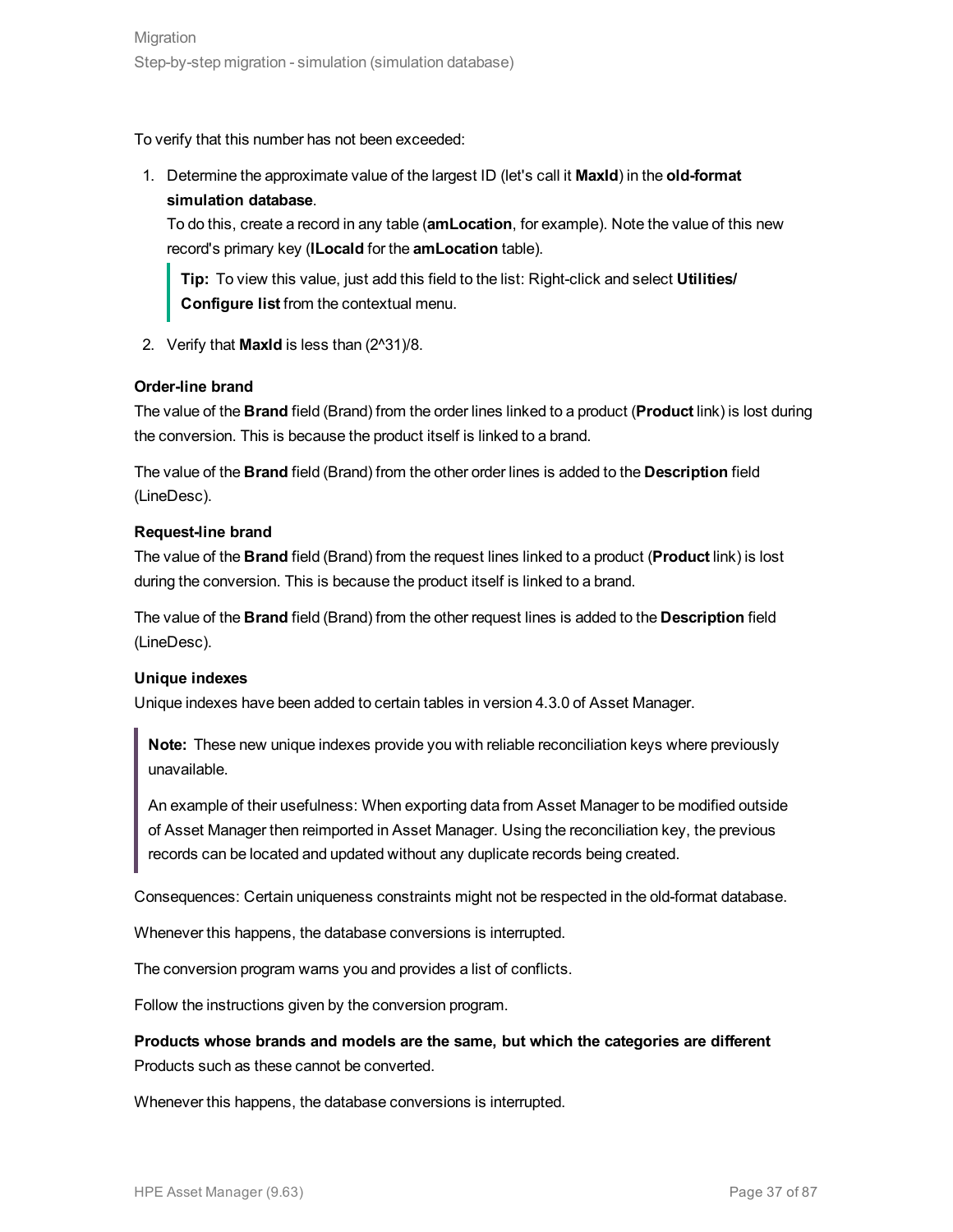The conversion program warns you and provides a list of conflicts.

Follow the instructions given by the conversion program.

## <span id="page-37-0"></span>Step 7 - Verify the integrity of the new-format simulation database

**Caution:** This check is optional.

It may take more than a day to check the **Check validity of records** option for tables that have a **Validity** script and contain many records.

For such tables, the validity script will be executed for each record in the table.

In some instances, the check may never get through.

- 1. Launch Asset Manager Application Designer 9.63.
- 2. Connect to the **9.63-format simulation database** (**File/ Open** menu, **Open existing database** option).
- 3. Display the database-diagnostics window (**Action/ Diagnostics / Repair database** menu).
- 4. Select **(All tables)** in the list of tables.
- 5. Specify the name and the location of the log file.
- 6. Select all the verification options, except for the **Check validity of records** option.
- 7. Select the **Analyze only** option.
- 8. Click **Start**.
- 9. Consult the messages of the execution window.
- 10. Consult the log file if necessary.

If problems are displayed by the program, follow these steps:

- 1. Modify the data in the **9.63-format simulation database**.
- 2. Repeat the steps in this section to verify the integrity of the **9.63-format simulation database** again.

For more information about the analysis and repairs program, consult the **Administration** guide, chapter **Diagnostic and repairs of a database**.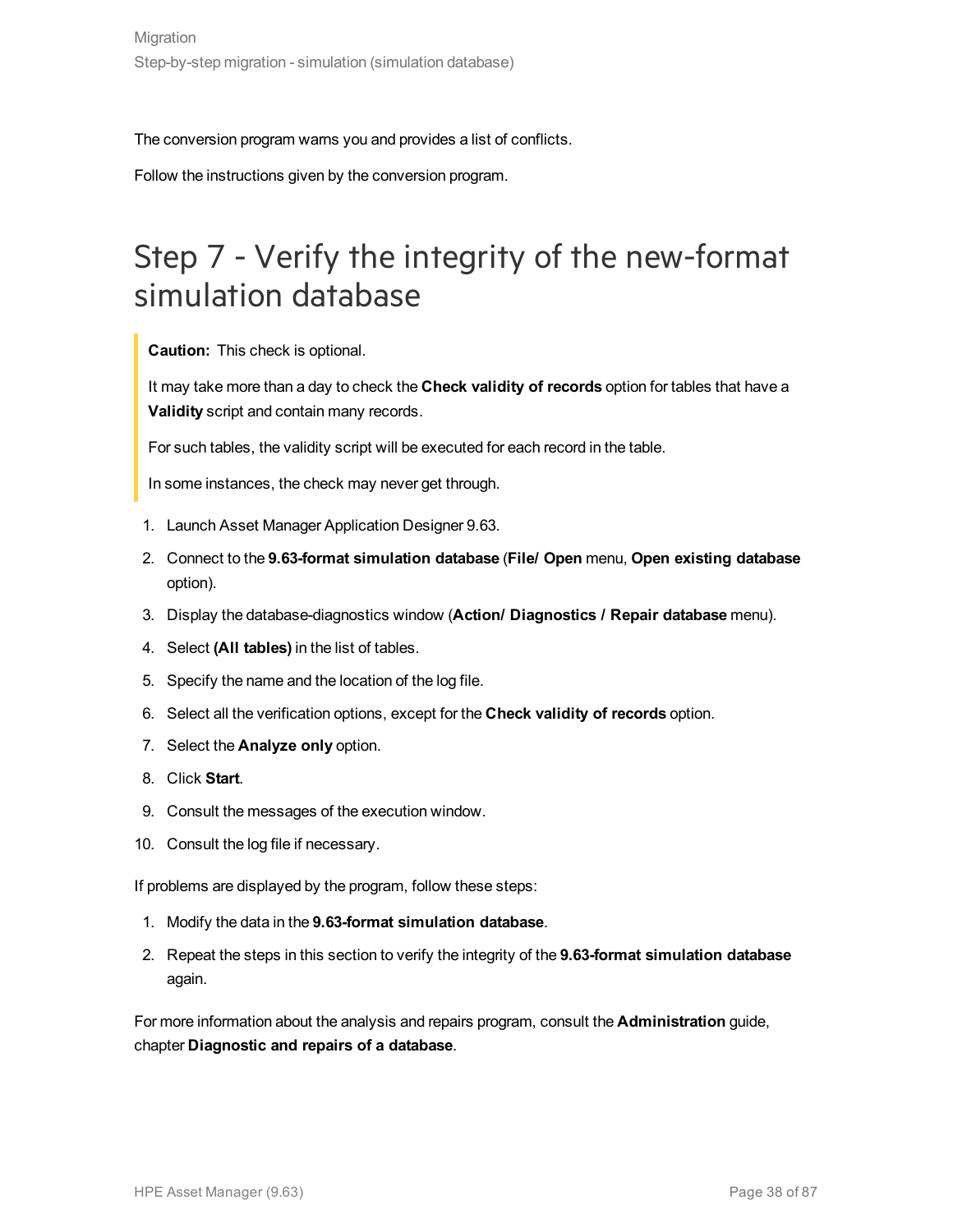## Step 8 - Validate the new-format simulation database

Browse the **9.63-format simulation database** to see if the conversion appears correct.

You can:

- <sup>l</sup> Compare the number of records found in the main tables between the **9.63-format simulation database** and the **old-format simulation database** If there is too big a difference in number, verify that this is normal. Example of a big - but normal - difference: The license contracts are deleted from the Contracts table during the conversion. It is thus normal that the number of records in the Contracts table greatly diminishes.
- Examine the detail of at least one record in each main table to see if the information is coherent. With contracts, especially, you should examine at least one record per contract type (lease, maintenance, and so on).

You should pay particular attention to the sensitive links, such as the **Model** link at the asset level.

• Make sure the features and their values were correctly converted and that the conversion of features into fields has gone smoothly (one test per feature).

If you find any anomalies, perform one of the following operations:

- 1. Modify the **migration.xml** conversion file.
- 2. Start again from section "Step 6 Convert the old-format [simulation](#page-31-0) database" on page 32.

Or:

- 1. Modify the data in the old-format production database.
- 2. Start again from section "Step 1 Create a copy (backup) of the old-format [production](#page-18-0) database" on [page](#page-18-0) 19.

**Note:** If you are upgrading Asset Manager from a version earlier than 9.60, the upgraded Application Designer cannot automatically load the existing connections because the path of the amdb.ini file is changed. You need to manually copy the amdb.ini file from \<Documents and Settings>\All Users\Application Data\HP\AssetManager\conf to \<Documents and Settings>\All Users\Application Data\HPE\AssetManager\conf.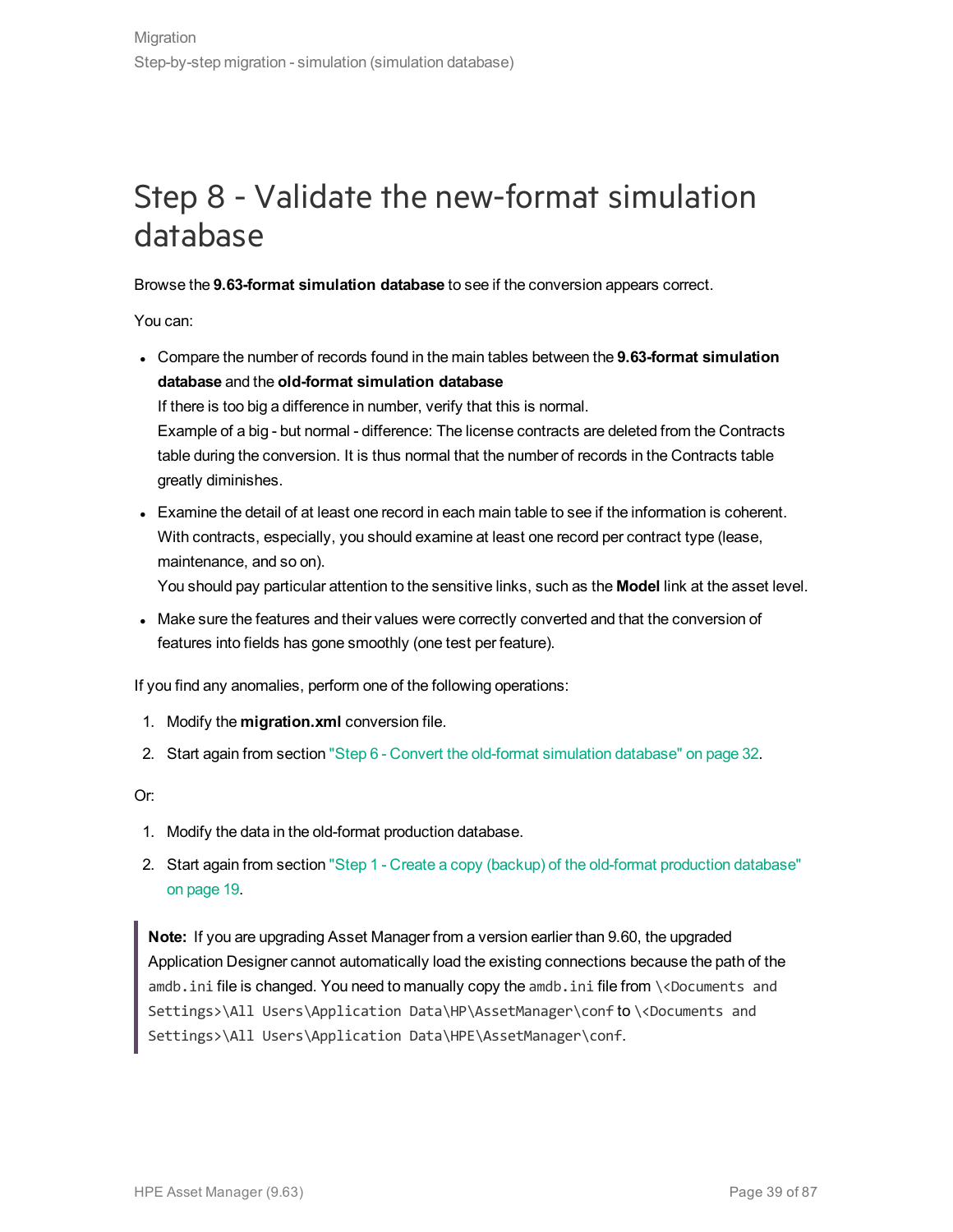## Step 9 - Adapt the integration with external tools

If you integrated external applications with the old-format production database, you will probably have to adapt the integration mode of these applications.

Potentially concerned applications: For details, see sections:

- "Asset [Manager](#page-53-0) Web" on page 54
- "HPE Connect-It [scenarios"](#page-53-1) on page 54

You only implement the new integration mode in these applications after the section "Step 17 - [Finalize](#page-44-0) the [new-format](#page-44-0) migration database" on page 45.

However, you still need to make preparations for this implementation now.

This enables you to limit the time required for this operation.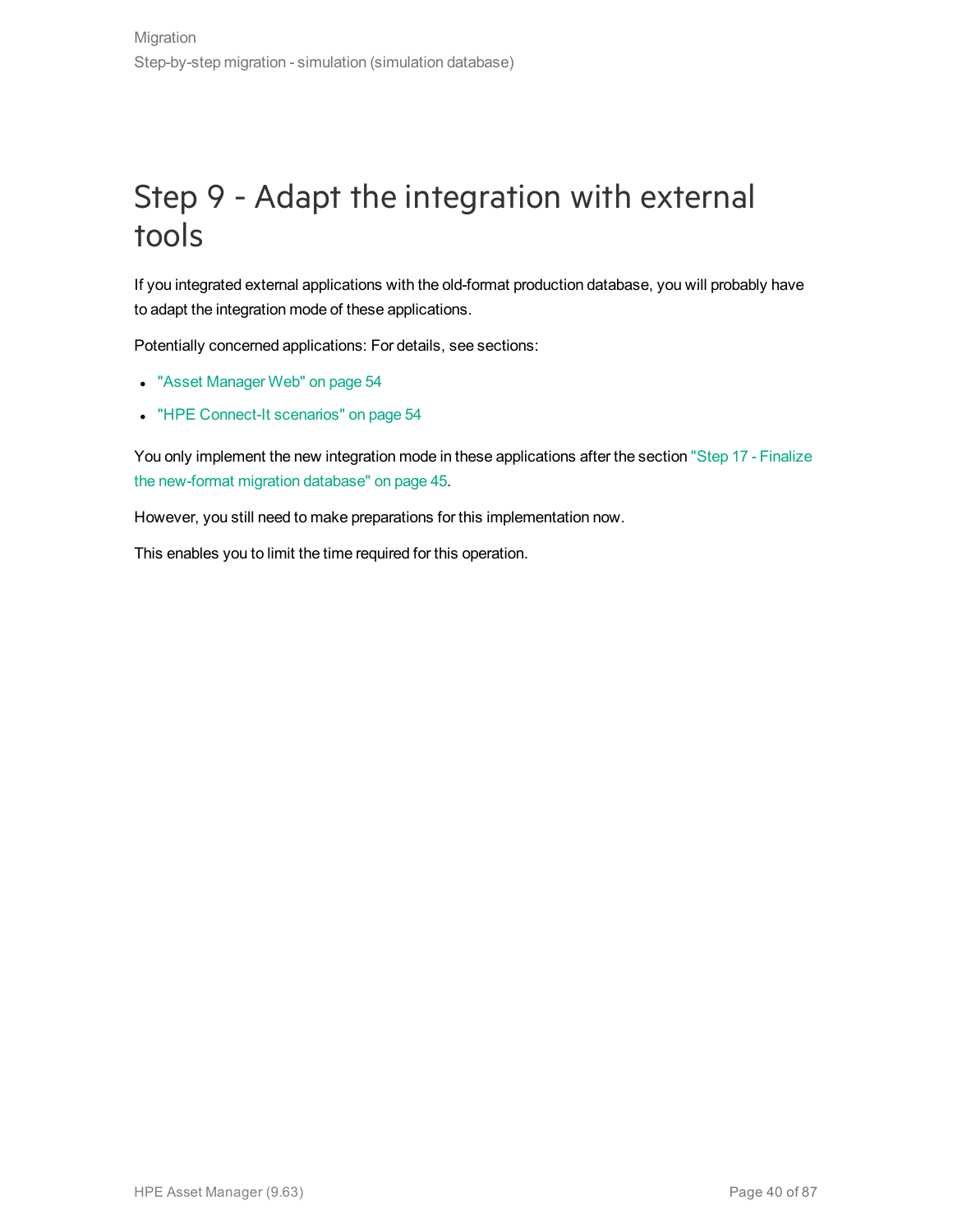# Step-by-step migration - final conversion (migration database)

| Step 10 - Block and make a copy (backup) of the old-format production database  41             |  |
|------------------------------------------------------------------------------------------------|--|
|                                                                                                |  |
|                                                                                                |  |
| Step 13 - Upgrade the Asset Manager programs on the migration computer  43                     |  |
|                                                                                                |  |
| Step 14 - Propagate structure changes made to the old-format migration database 44             |  |
|                                                                                                |  |
|                                                                                                |  |
|                                                                                                |  |
| Finalizations concerning all versions of the old-format production database  46                |  |
| Views …………………………………………………………………………………………51                                                     |  |
|                                                                                                |  |
| Step 18 - Upgrade the external software components that access the Asset Manager database . 54 |  |

After the simulations are complete, you can convert another backup of the old-format production database, named the **migration database**.

After you successfully convert the **migration database** to 9.63-format, it can be put into production.

**Note:** We strongly recommend that you perform this "final conversion" on a computer other than the production server. This "migration computer" must also meet the criteria described in ["Prepare](#page-14-0) your conversion [computers"](#page-14-0) on page 15.

## <span id="page-40-0"></span>Step 10 - Block and make a copy (backup) of the old-format production database

Blocking the old-format production database consists of prohibiting its use so that no modifications can be performed during the conversion (they might be lost).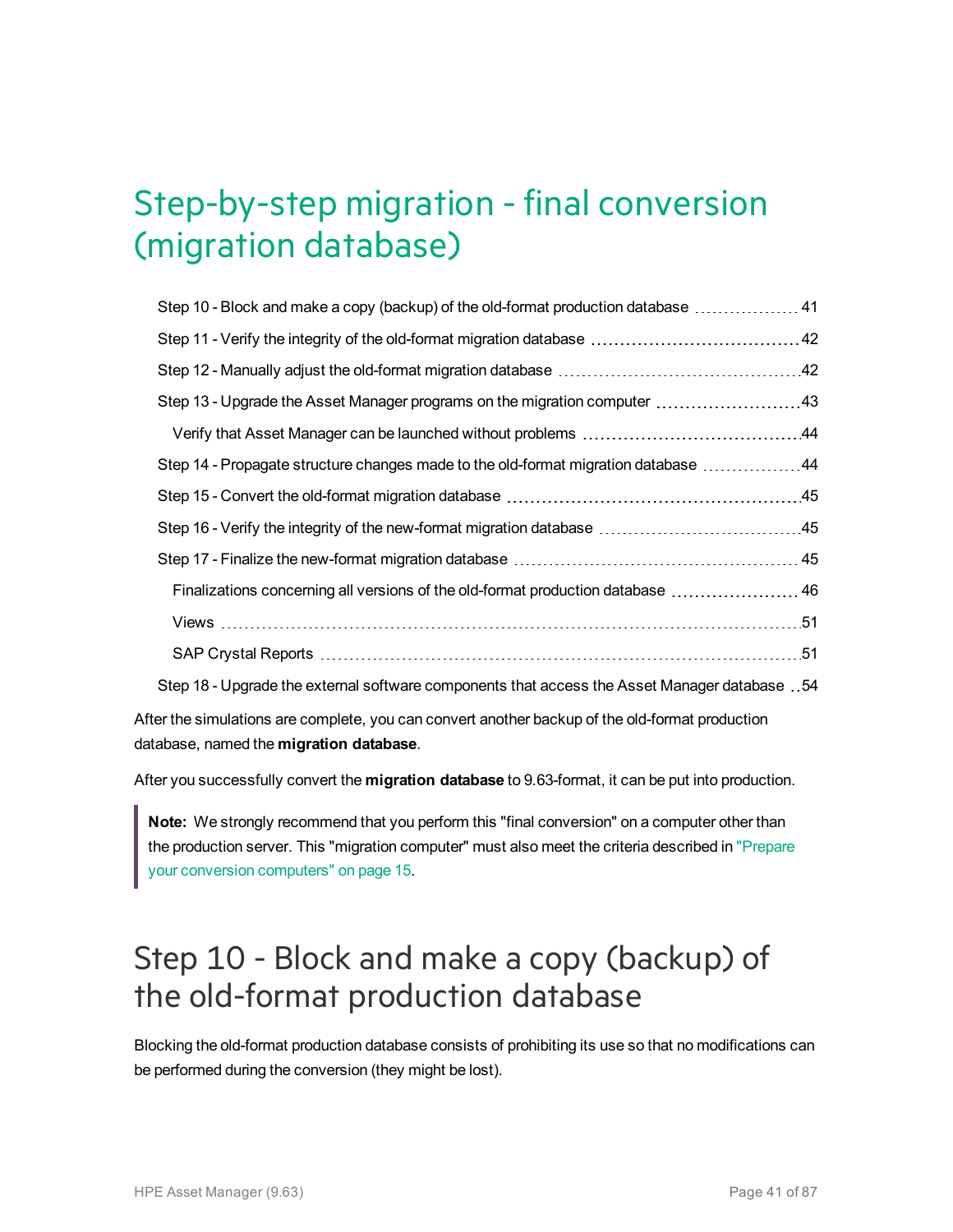#### Perform the following tasks:

- 1. Disconnect all users from the old-format production database.
- 2. Shut down the:
	- <sup>o</sup> Asset Manager Automated Process Manager
	- <sup>o</sup> Asset Manager APIs
	- <sup>o</sup> External programs that access the old-format production database.
- 3. Block access to the old-format production database.
- 4. Make a backup of the old-format production database as described in section "Step 1 [Create](#page-18-0) a copy (backup) of the old-format [production](#page-18-0) database" on page 19. This backup of the old-format production database is named the **migration database**:

You need to minimize the time the old-format production database is blocked in order to avoid problems for users.

This is why you need to take your time during the simulations that precede the real conversion to work out any issues.

## <span id="page-41-0"></span>Step 11 - Verify the integrity of the old-format migration database

Verify the integrity of the **old-format migration database** as described in the section "Step 2 - [Verify](#page-19-0) the integrity of the old-format [simulation](#page-19-0) database" on page 20.

Instead of connecting to the **old-format simulation database**, you need to connect to the **old-format migration database** in this step.

## <span id="page-41-1"></span>Step 12 - Manually adjust the old-format migration database

Manually adjust the **old-format migration database** as described in the section "Step 3 - [Manually](#page-21-0) adjust the old-format [simulation](#page-21-0) database" on page 22.

Instead of connecting to the **old-format simulation database**, you need to connect to the **old-format migration database** in this step.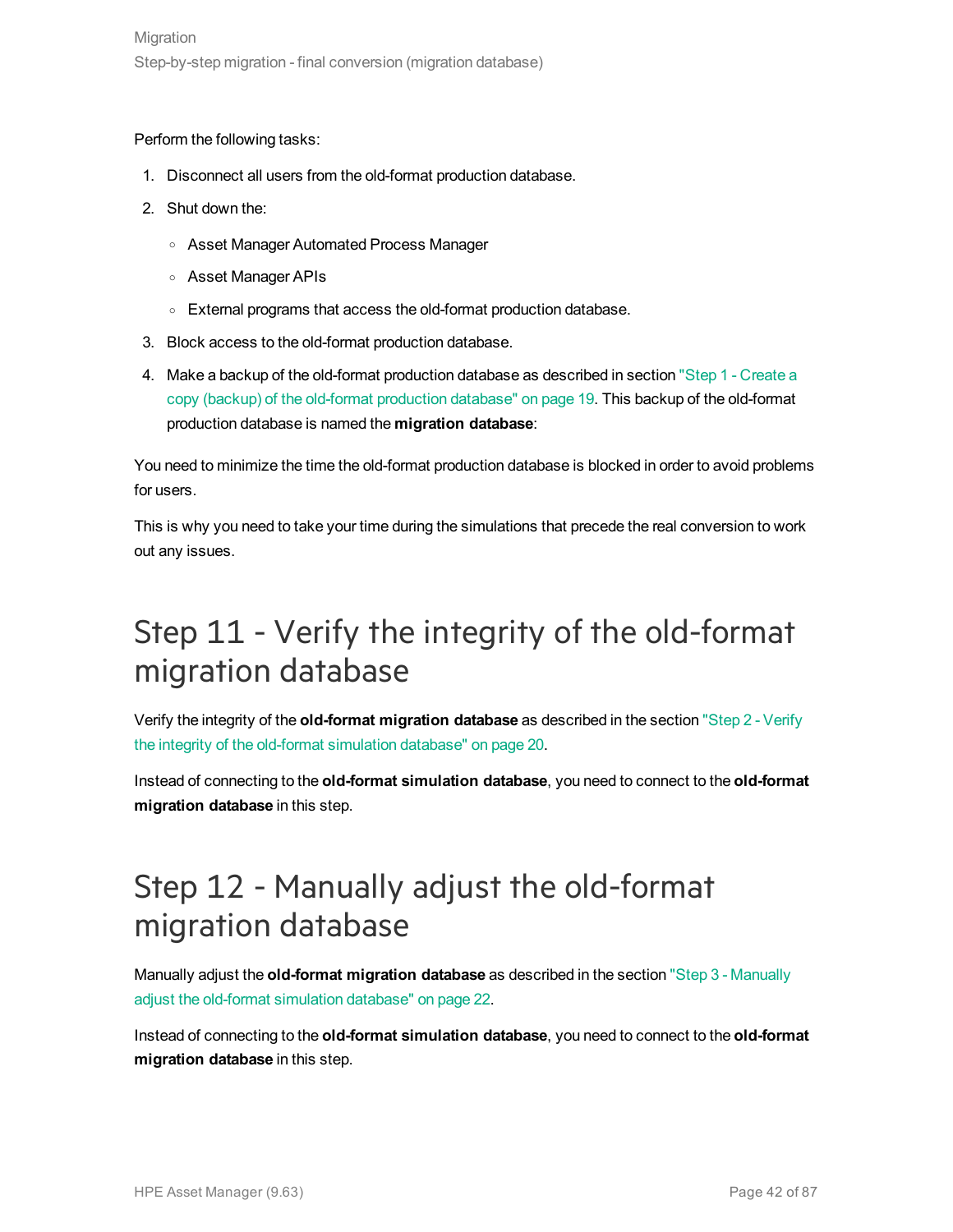## <span id="page-42-0"></span>Step 13 - Upgrade the Asset Manager programs on the migration computer

Verify that Asset Manager can be launched without [problems](#page-43-0) [44](#page-43-0)

On the migration computer, upgrade the Asset Manager programs, which include all the binary and configuration files, to version 9.63.

For more information about the upgrade procedure (safeguards, steps to follow, and ways to install Asset Manager), refer to the Asset Manager 9.63 **Installation and Upgrade** guide.

You must also make sure that the version of the programs that interact with Asset Manager are still compatible with Asset Manager 9.63. If necessary, upgrade these programs as well.

To obtain a list of Asset Manager programs and other programs that interface with Asset Manager, refer to the **Installation and Upgrade** guide, chapter **Components of Asset Manager**.

To learn which program versions are compatible with Asset Manager 9.63, consult the Support Matrix at: [https://softwaresupport.hpe.com/group/softwaresupport/support-matrices](http://www.hp.com/go/hpsoftwaresupport).

#### **Asset Manager 9.63**

After you upgrade Asset Manager programs to version 9.63, make sure that at least the following components are available:

- Asset Manager client
- Asset Manager Application Designer
- Asset Manager Automated Process Manager

**Note:** Make sure that Automated Process Manager is properly configured. You need to keep Automated Process Manager running as long as Asset Manager is in use.

- Documentation
- Migration
- Datakit
- Asset Manager Export Tool
- HP AutoPass License Management Tool All the License Keys that apply to the database must be installed on this instance of HP AutoPass License Management Tool.

For details, see **Administration** guide, chapter **Installing License Keys**.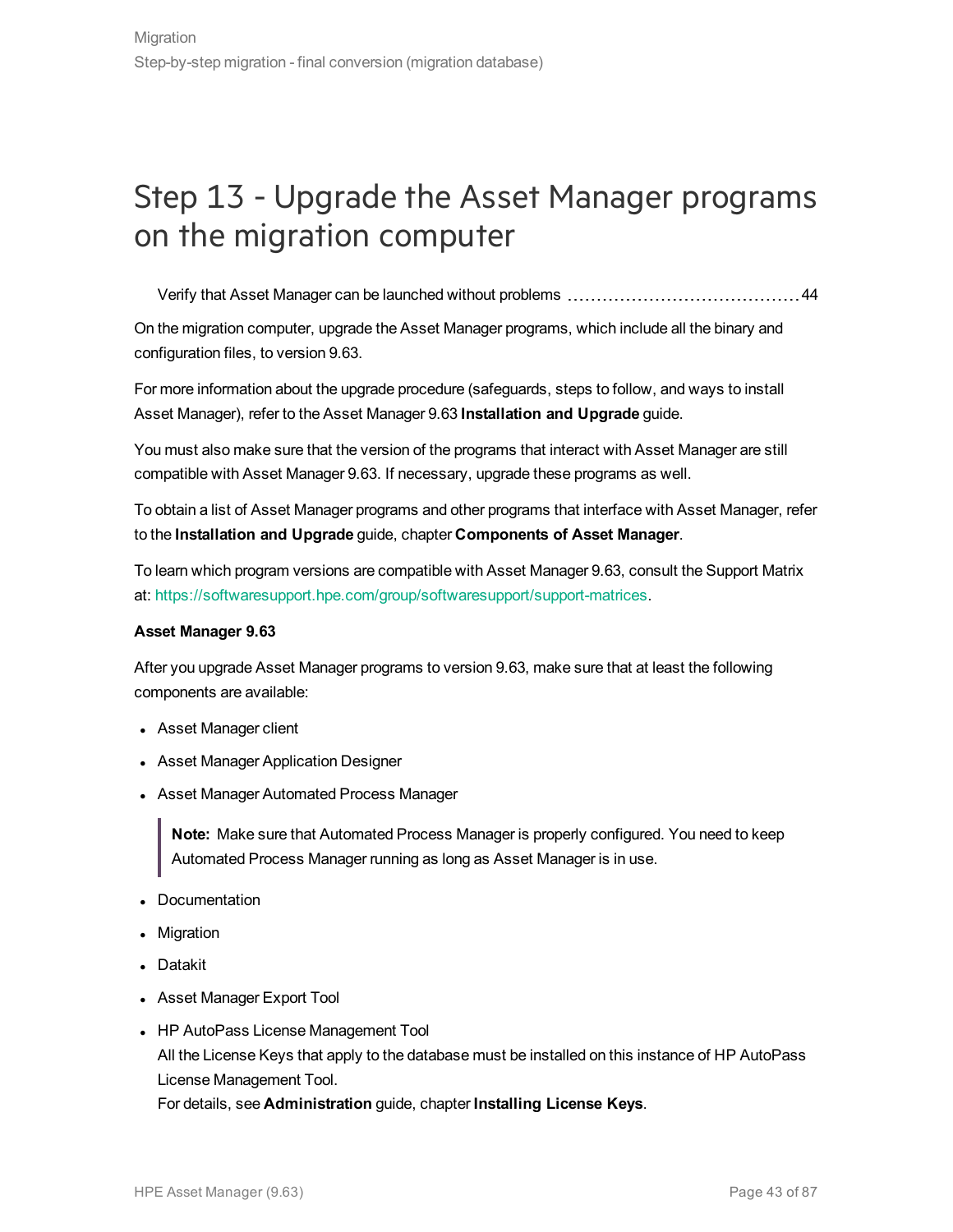**Tip:** HP AutoPass License Management Tool is automaticaly installed with any Asset Manager 9.63 component that you install.

Installing License Keys is a manual process, though.

**Note:** If your **old-format production database** is multilingual (For details, see **Administration** guide, chapter **Creating, modifying and deleting an Asset Manager database**, section **Modifying Asset Manager client languages**), and you have customized certain multilingual items and you want to automatically convert the multilingual items (For details, see ["Propagate](#page-29-0) the [structural](#page-29-0) changes" on page 30), Asset Manager 9.63 must be available in the additional languages and you must install Asset Manager in these languages on the computer used for the conversion.

<span id="page-43-0"></span>All multilingual elements will be propagated, except for contextual help on fields and links (For details, see "Help on [fields"](#page-46-0) on page 47).

# Verify that Asset Manager can be launched without problems

If you are having problems launching Asset Manager 9.63, contact user support.

## <span id="page-43-1"></span>Step 14 - Propagate structure changes made to the old-format migration database

To propagate structure changes made to the old-format **migration database**, follow the instructions described in the section "Step 5 - [Propagate](#page-28-0) structure changes made to the old-format simulation [database"](#page-28-0) on page 29 .

**Note:** Instead of connecting to the **old-format simulation database**, you must connect to the **old-format migration database**.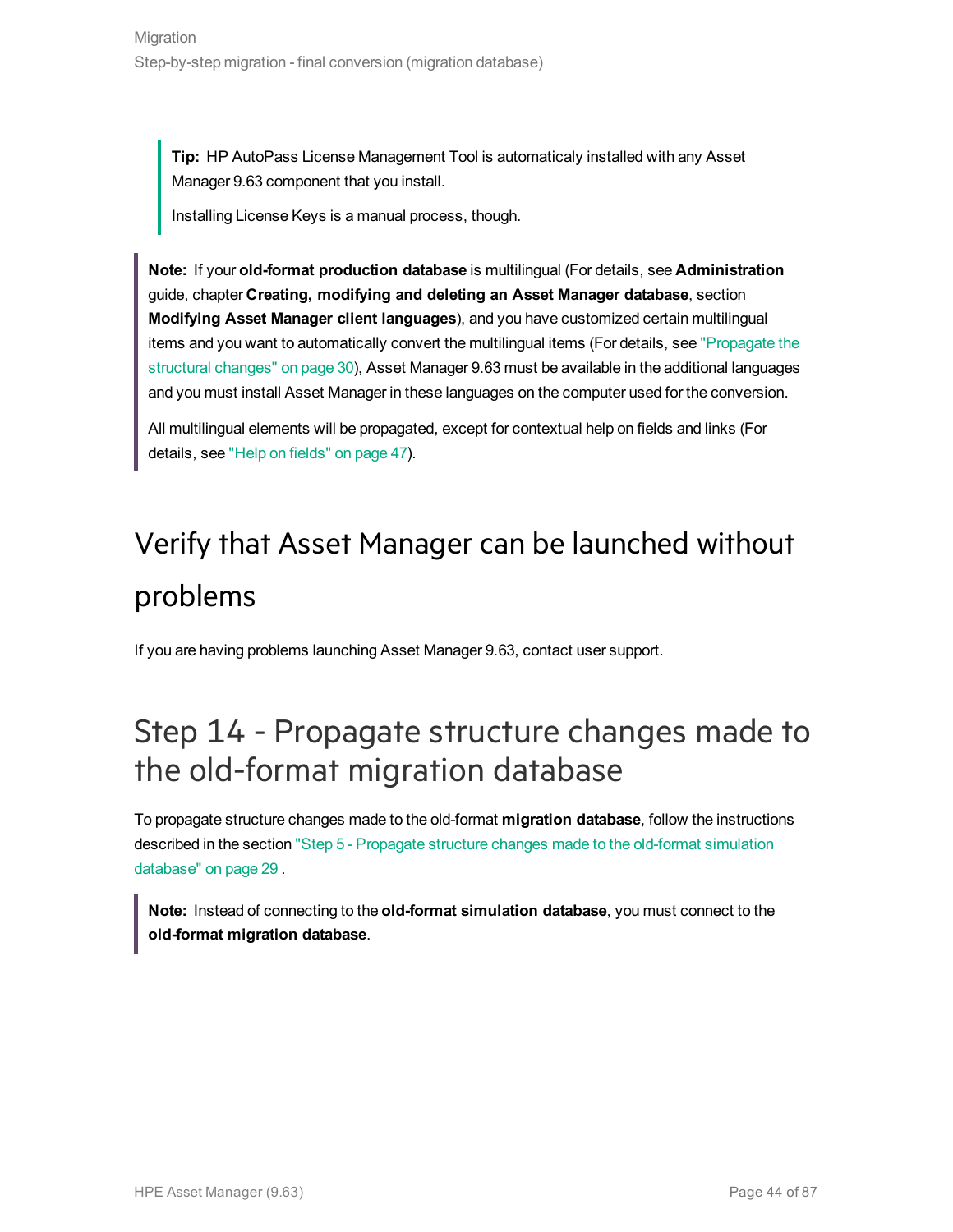## <span id="page-44-1"></span>Step 15 - Convert the old-format migration database

To convert the old-format migration database, follow the instructions described in the sectio[n"Step](#page-31-0) 6 - Convert the old-format [simulation](#page-31-0) database" on page 32 :

<sup>l</sup> Instead of connecting to the **old-format simulation database**, you must connect to the **old-format migration database**.

The actual conversion of the old-format migration database should be as brief as possible, because the old-format production database is blocked during this time.

If, despite the success of the previous simulations, you run into unexpected difficulties, you should:

- 1. Stop the conversion of the **old-format migration database**.
- 2. Put this blocked old-format production database back into production.
- 3. Redo simulations with a new **old-format simulation database**.
- 4. Perform the migration process again, starting up from the step "Step 10 [Block](#page-40-0) and make a copy (backup) of the old-format [production](#page-40-0) database" on page 41.

## <span id="page-44-2"></span>Step 16 - Verify the integrity of the new-format migration database

Verify the integrity of the **9.63-format migration database** as described in the section "Step 7 - [Verify](#page-37-0) the integrity of the [new-format](#page-37-0) simulation database" on page 38.

Instead of connecting to the **old-format production database**, connect to the **9.63-format migration database**.

## <span id="page-44-0"></span>Step 17 - Finalize the new-format migration database

[Finalizations](#page-45-0) concerning all versions of the old-format production database  $\ldots$ ............................[46](#page-45-0)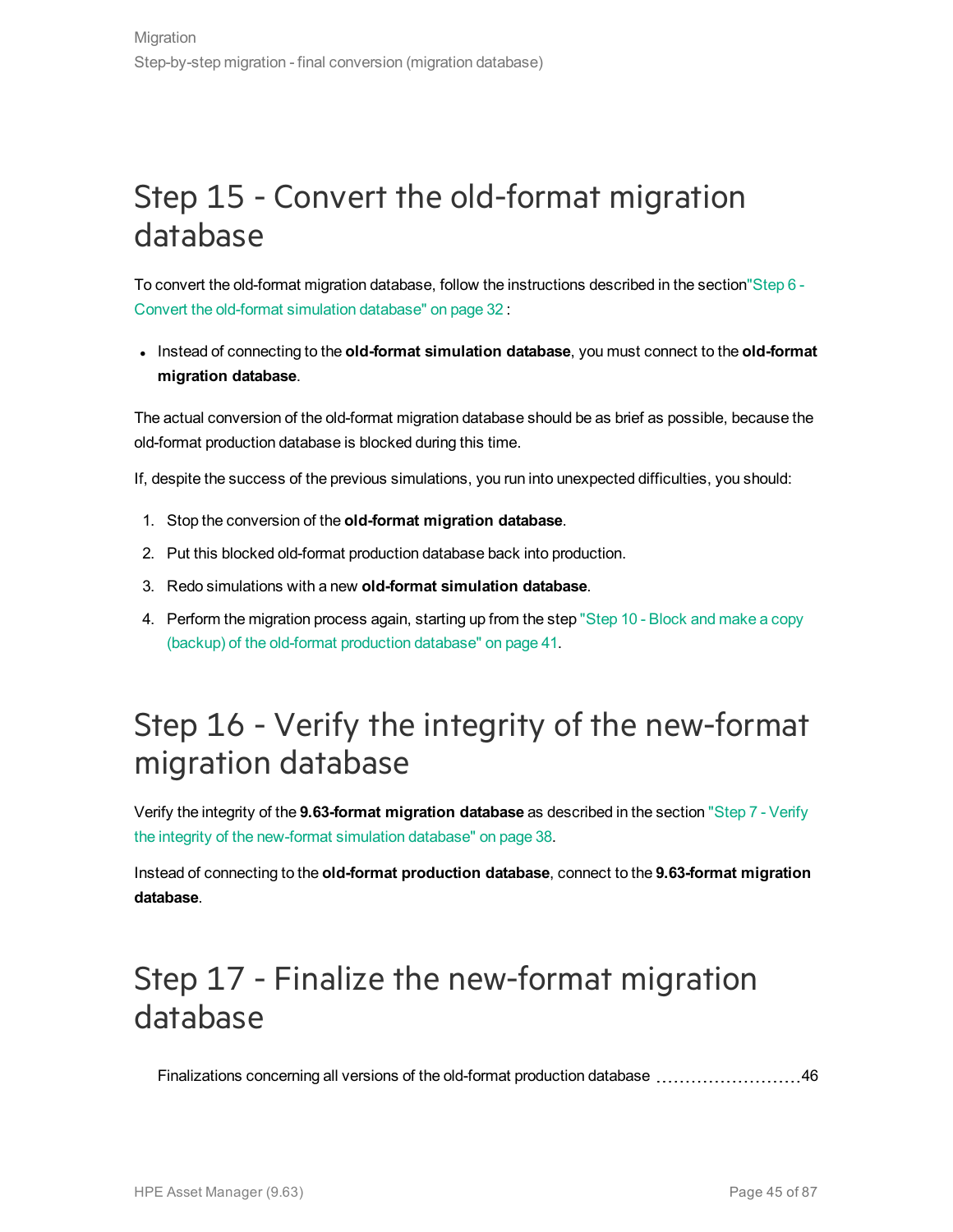| <b>Views</b>               |  |
|----------------------------|--|
| <b>SAP Crystal Reports</b> |  |

You will need to make alterations to the **9.63-format migration database** for several reasons:

• Certain data will not have been converted by the conversion program.

You must test and manually alter certain data in the **9.63-format migration database**.

• Certain functions have been added or improved upon.

To fully take advantage of this, you must prepare for the use of these functions in the **9.63-format migration database**.

<span id="page-45-0"></span>This provides an opportunity to improve upon the efficiency and the services performed by Asset Manager.

# Finalizations concerning all versions of the oldformat production database

### Verifying the success of the conversion

We recommend that you verify that the conversion has been correctly carried out.

You can, for example:

- <sup>l</sup> Scan the **9.63-format migration database** in search of any obvious anomalies.
- Compare the number of records from certain tables before and after the conversion. If there are any differences, they either correspond to purposeful specifications of the **migration.xml** conversion file or they are anomalies.

### Modifications to the stored procedure up\_GetCounterVal

This section concerns users who modified the stored procedure **up\_GetCounterVal** in the old-format production database.

Before converting the old-format production database, you need to have: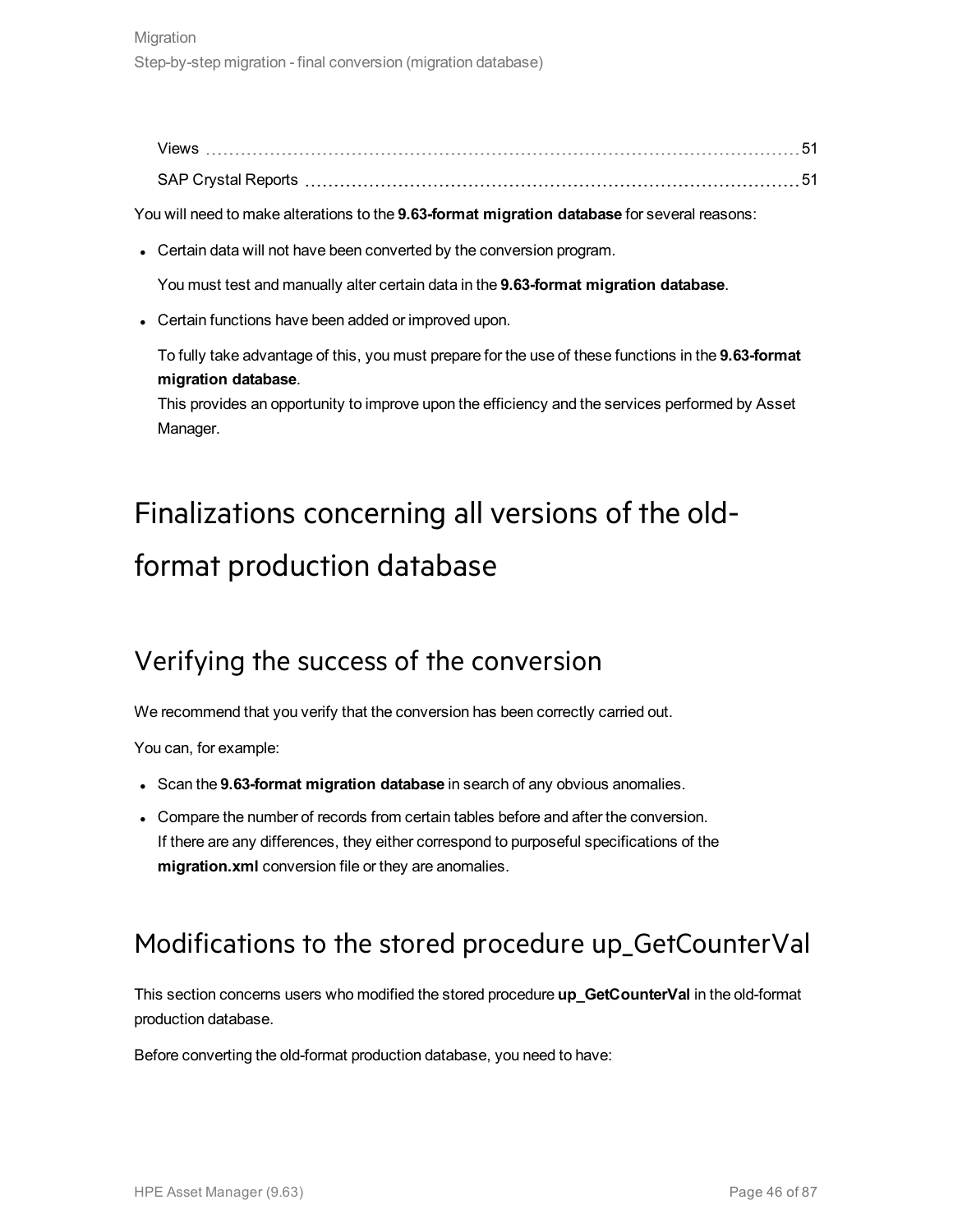- 1. Manually updated the counters in the **amCounter** table that were diverted to other tables.
- 2. Restored the stored procedure **up\_GetCounterVal** to its original state.

You can adapt the stored procedure **up\_GetCounterVal** again according to the directives in the following technical notes:

- Microsoft SQL Server: TN317171736
- Oracle Database Server: TN12516652

### Triggers, indexes, stored procedures and views

Before the conversion, you put the old-format production database back to its original state for everything concerning the modifications to these items.

<span id="page-46-0"></span>Now you can manually perform these modifications again if they are still necessary.

### Help on fields

The help on fields (and links) are stored in the **Help on fields** table (amHelp).

During the conversion of the **old-format migration database**, the contents of this table are not modified.

### **Saving the customizations performed on the earlier version of the help on fields**

- 1. Export the help on fields as they are.
	- a. Start Asset Manager 9.63.
	- b. Connect to the **9.63-format migration database** (**File/ Connect to database** menu).
	- c. Display the list of records from the **Help on fields** (**Administration/ List of screens** menu).
	- d. Configure the list so the fields and links appear in the order shown below:
		- Table (TableName)
		- Field (FieldName)
		- Description
		- Example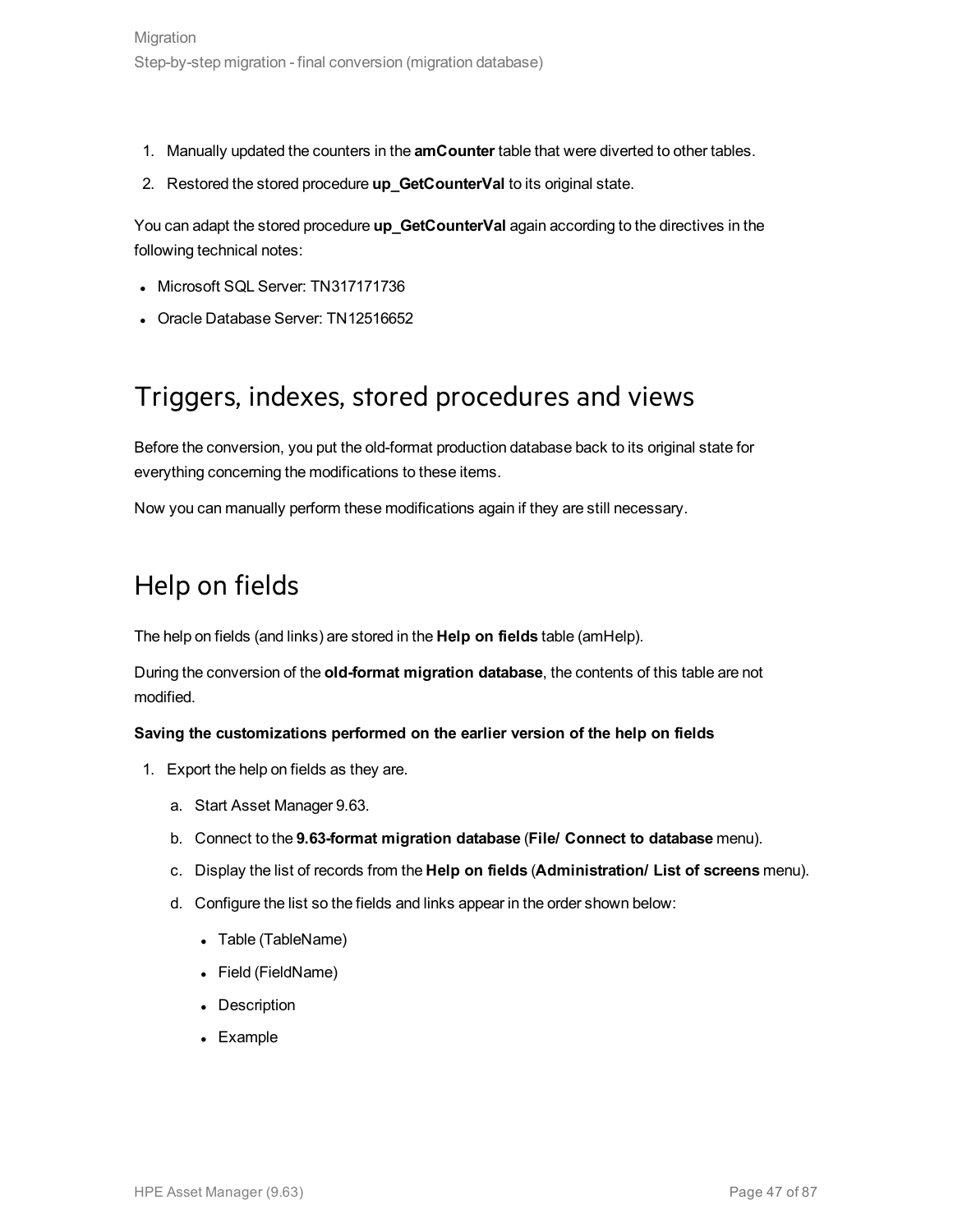- Precautions
- e. Export the contents of the list (**Export the list** shortcut menu).
- 2. Export the standard help on fields from the earlier version.
	- a. Create an empty database with the DBMS of your choice. To learn how to create an empty database, refer to the **Administration** guide, chapter **Creating, modifying and deleting an Asset Manager database**, section **Creating an empty shell with the DBMS**.
	- b. Start the earlier version of Asset Manager.
	- c. Connect to the empty database (**File/ Connect to database** menu).
	- d. Display the list of records from the **Help on fields** (**Administration/ List of screens** menu).
	- e. Configure the list so the fields and links appear in the order shown below:
		- Table (TableName)
		- Field (FieldName)
		- Description
		- Example
		- Precautions
	- f. Export the contents of the list (**Export the list** shortcut menu).
- 3. Compare the two exported files. The differences correspond to the modifications that you made.

Conserve a copy of these modifications.

#### **Update the help on fields in the version 9.63.**

- 1. Start Asset Manager Application Designer.
- 2. Select the **File/ Open** menu.
- 3. Select the **Open database description file - create new database** option.
- 4. Select the **standard 9.63 gbbase.xml** file, located in the **config** sub-folder of the Asset Manager 9.63 installation folder.
- 5. Start the database creation wizard (**Action/ Create database** menu).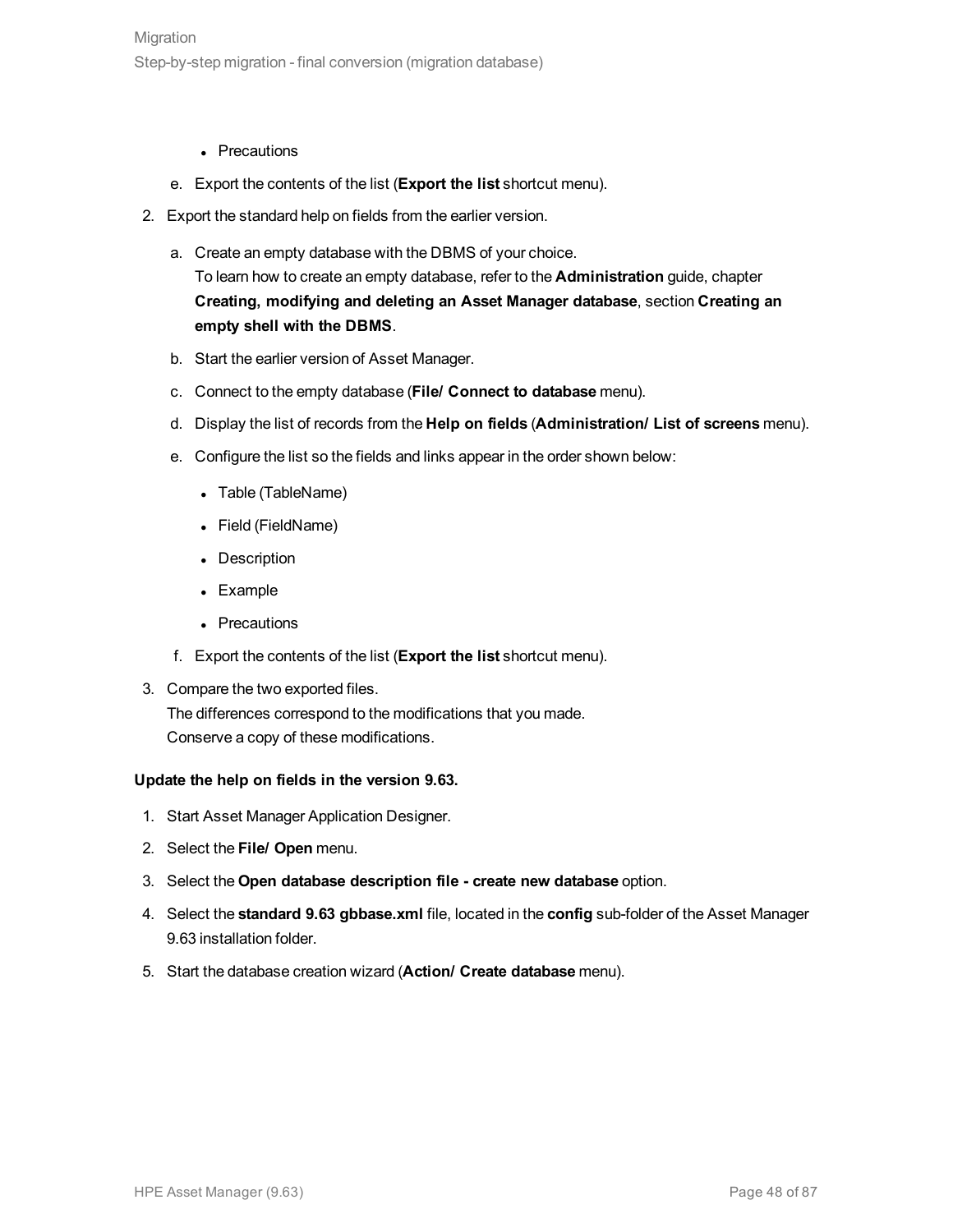6. Populate the pages of the wizard as follows (navigate through the wizard pages using the **Next** and **Previous** buttons):

#### **Generate SQL script / Create database** page:

| <b>Fields</b>                | Value                                                        |
|------------------------------|--------------------------------------------------------------|
| Database                     | Select the connection to the 9.63-format migration database. |
| Creation                     | Import line-of-business data                                 |
| Use avanced creation options | Select this option.                                          |

#### **Creation parameters** page:

| <b>Fields</b> | Value                                                                                                                                                                  |
|---------------|------------------------------------------------------------------------------------------------------------------------------------------------------------------------|
| Password      | Administrator password.                                                                                                                                                |
|               | Note: The Asset Manager database adminstrator is the record in the<br>Employees and departments (amEmplDept) table for which the Name<br>(Name) field is set to Admin. |
|               | The database connection login in stored in the User name (UserLogin) field.<br>The administration name is Admin.                                                       |

### **Create system data** page:

| <b>Fields</b>  | Value                                          |
|----------------|------------------------------------------------|
| Use time zones | Do not select this option                      |
|                | Use help on fields $\vert$ Select this option. |

### **Data to import** page:

| <b>Fields</b>        | Value                       |
|----------------------|-----------------------------|
| Available data       | Do not select any data.     |
| Stop import if error | Do not select this option   |
| Log file             | Do not populate this field. |

- 7. Execute the options defined using the wizard (**Finish** button).
- 8. Examine the messages in the **Database creation** page and then click **OK** to close.

### **Reapplying customizations to help on fields**

By updating the help on fields of version 9.63, you are overwriting the customizations that you have already made.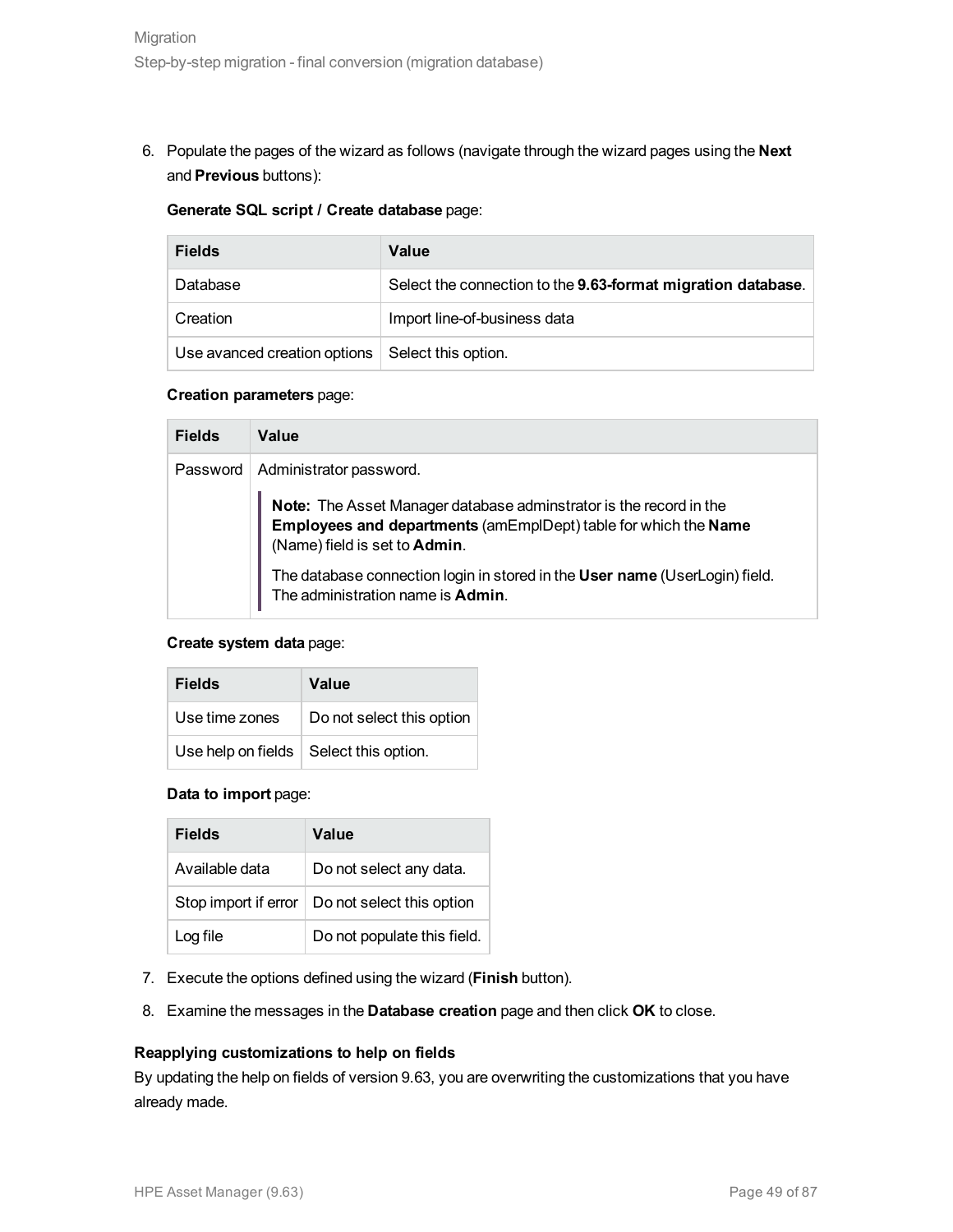You can thus redo this customization manually using the copy you saved of these customizations of the earlier version's help on fields.

You can, for example, import your modifications using the **Table** and **Field** fields (TableName and FieldName) as reconciliation keys.

### User rights, access restrictions and functional rights

Since new tables, fields and links have been added to the new database structure, you must adapt your user rights, access restrictions and functional rights of your user profiles.

Add the new tables, fields and links to the existing rights and restrictions and create new rights and restrictions if necessary.

### **Transferring certain features to fields**

Asset Manager 9.63 enables you to access new fields, whether they come from the standard 9.63 format database structure or customizations of your own.

You may want to use one of these new fields instead of a feature used in the **old-format production database**.

This is only useful for the features used extensively.

#### **Advantages**

- The fields can be positioned easier than the features in a detail window.
- The access restrictions perform better on the fields than on the features.

**Tip:** The access restrictions perform equally on the links as on the features.

#### **Disadvantages**

- The **Available** field (seAvailable) of the feature parameters does not have an equivalent at the field level.
- Unlike features, the fields cannot be associated to classes.

#### **Procedure**

For information on this procedure, refer to the **Administration** guide.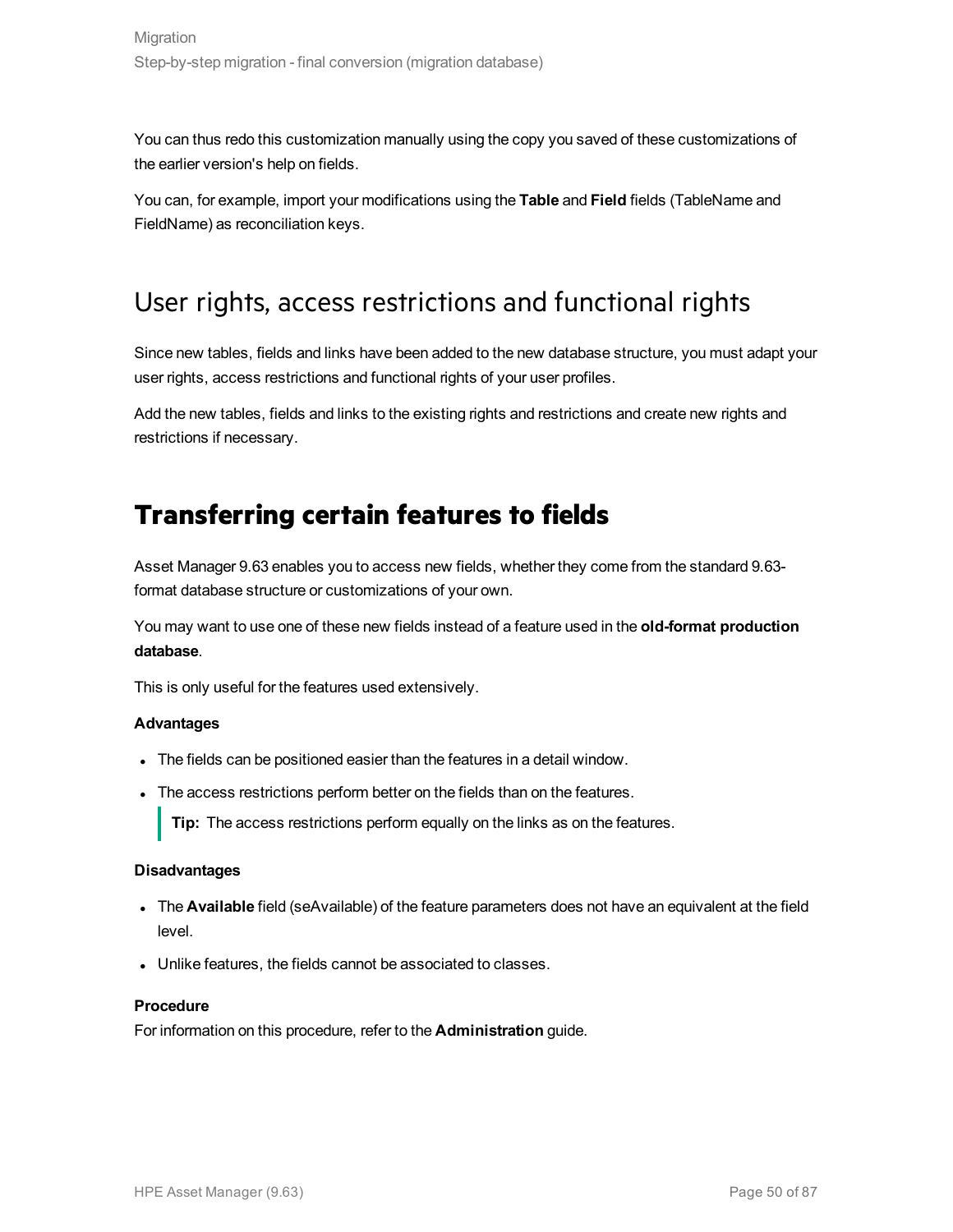### <span id="page-50-0"></span>Views

A screen was created for all shared views.

<span id="page-50-1"></span>You can delete obsolete views.

### SAP Crystal Reports

During the conversion of the **old-format migration database**, the reports are left as they are.

The changes to the database structure are thus not recovered.

It is probable that several SQL names of tables, fields and links become no longer valid.

### **Reusing previous reports**

- 1. Launch Asset Manager.
- 2. Display the list of reports (**Tools/ Reporting/ Reports** menu).
- 3. Delete the reports that you no longer want to keep.
- 4. Test each report that you want to keep one at a time. For each report:
	- a. Place your cursor in the context of that report (the list or details of an asset, for example).
	- b. Display the screen for printing reports (**File/ Print**).
	- c. Populate the **Type** field according to the type of report you want to test.
	- d. Select the report.
	- e. Click **Preview**.
	- f. If a warning appears, read it and correct the report in SAP Crystal Reports according to its message.
- 5. If you want to import the new, standard reports provided with Asset Manager 9.63: Modify the SQL name of the previous reports that you will keep before importing the new reports.

**Caution:** If you do not do this, the previous reports will be overwritten by the new reports with the same SQL name.

#### **Deciding not to use previous reports**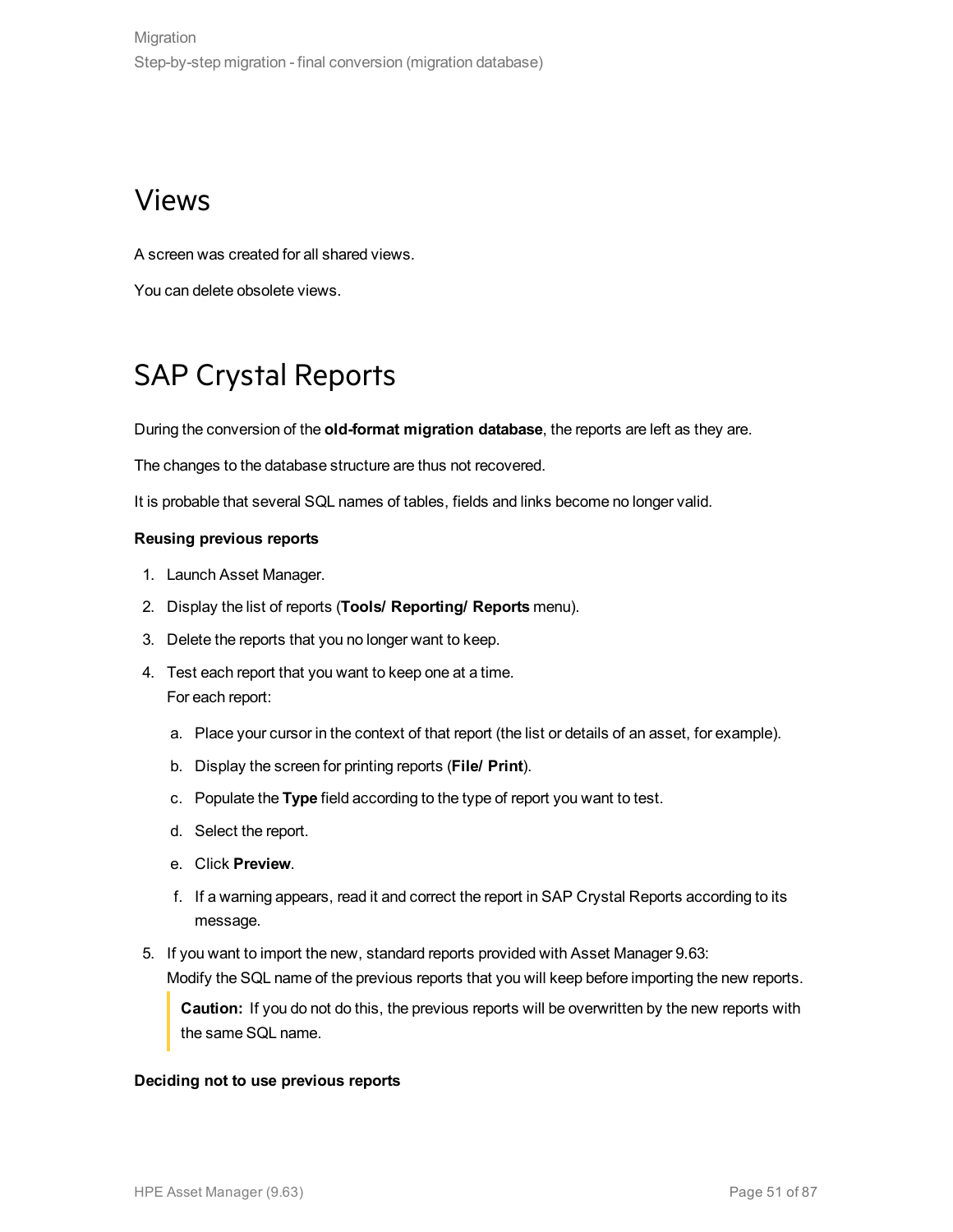- 1. Launch Asset Manager.
- 2. Display the list of reports (**Tools/ Reporting/ Reports** menu).
- 3. Delete all the previous reports.

#### **Importing the standard reports provided with Asset Manager 9.63**

To import the **sample data** reports in the **9.63-format migration database**:

- 1. Start Asset Manager Application Designer.
- 2. Select the **File/ Open** menu.
- 3. Select the **Open database description file - create new database** option.
- 4. Select the **standard 9.63 gbbase.xml** file, located in the **config** sub-folder of the Asset Manager 9.63 installation folder.
- 5. Start the database creation wizard (**Action/ Create database**).
- 6. Populate the pages of the wizard as follows (navigate through the wizard pages using the **Next** and **Previous** buttons):

| <b>Fields</b>                   | Value                                                                               |
|---------------------------------|-------------------------------------------------------------------------------------|
| Database                        | Select the connection to the database into which you wish to import<br>the reports. |
| Creation                        | Import line-of-business data.                                                       |
| Use avanced creation<br>options | Do not select this option                                                           |

#### **Generate SQL script / Create database** page:

#### **Creation parameters** page:

| <b>Fields</b> | Value                                                                                                                                                                                                         |
|---------------|---------------------------------------------------------------------------------------------------------------------------------------------------------------------------------------------------------------|
| Password      | Enter the administrator's password.<br>Note: The Asset Manager database adminstrator is the record in the<br>Employees and departments (amEmplDept) table for which the Name<br>(Name) field is set to Admin. |
|               | The database connection login in stored in the User name (UserLogin) field.<br>The administration name is Admin.<br>The password is stored in the Password field (LoginPassword).                             |

#### **Data to import** page:

Reports are grouped and imported from the perspective of business, select the following option(s) according to your business requirement.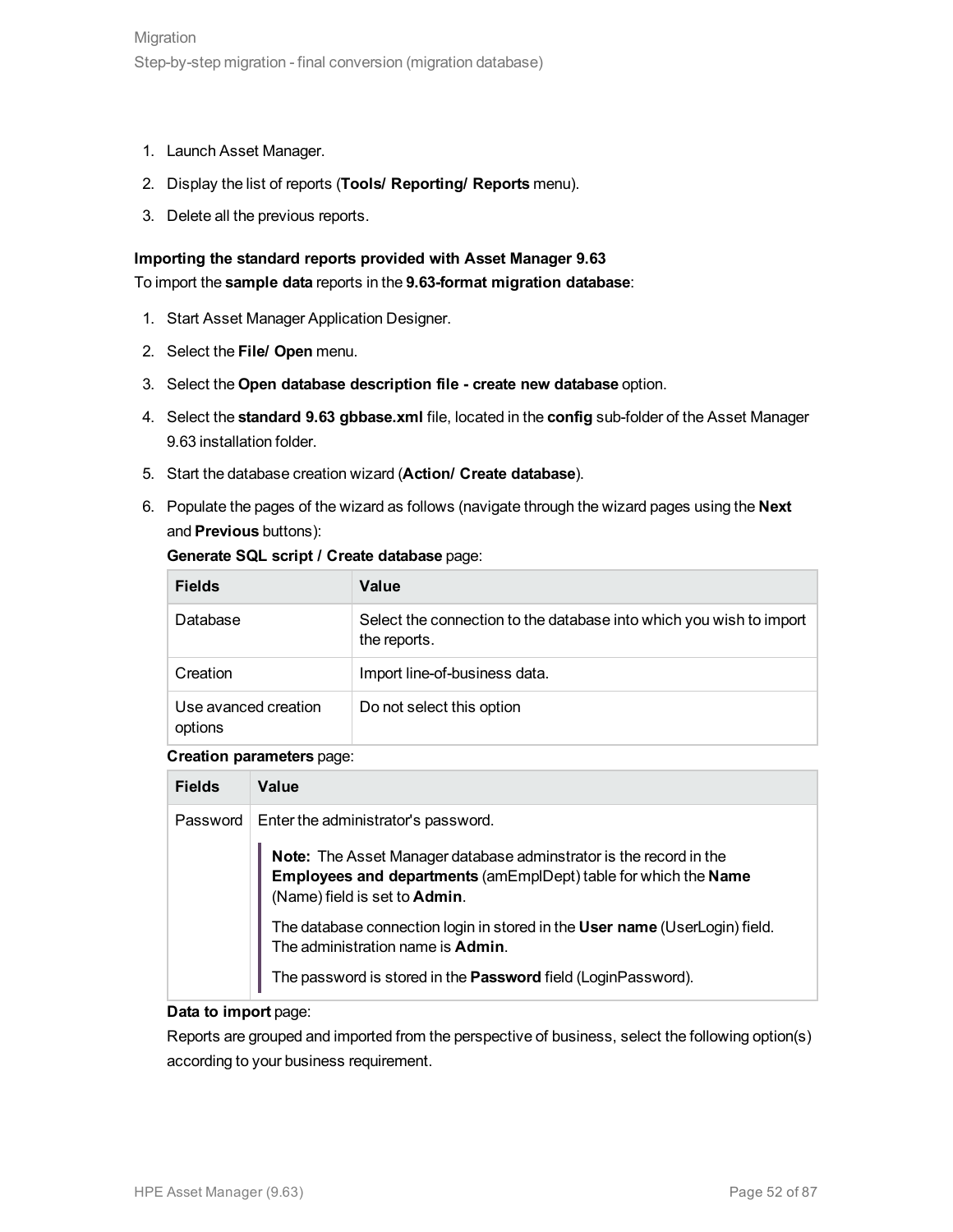| Fields |
|--------|
|--------|

### Shared data

Portfolio - Line-of-business data

Mobile asset tracking

Virtualization - Line-of-business data

Cable and Circuit - Line-of-business data

Contracts - Line-of-business data

Procurement - Line-of-business data

Financials - Line-of-business data

Software Asset Management - Line-of-business data

Helpdesk - Line-of-business data

**Note:** The **Shared data** option contains the fundamental data and system reports. Therefore, if you select any other options in the table above, the following system reports of **Shared data** are automatically imported.

- <sup>o</sup> List of itemized lists
- <sup>o</sup> List of projects
- <sup>o</sup> List of queries
- <sup>o</sup> List of calculated fields
- <sup>o</sup> List of reports
- <sup>o</sup> List of feature classes
- <sup>o</sup> Count Asset Manager users
- <sup>o</sup> Internal directory
- 7. Execute the options defined using the wizard (**Finish** button).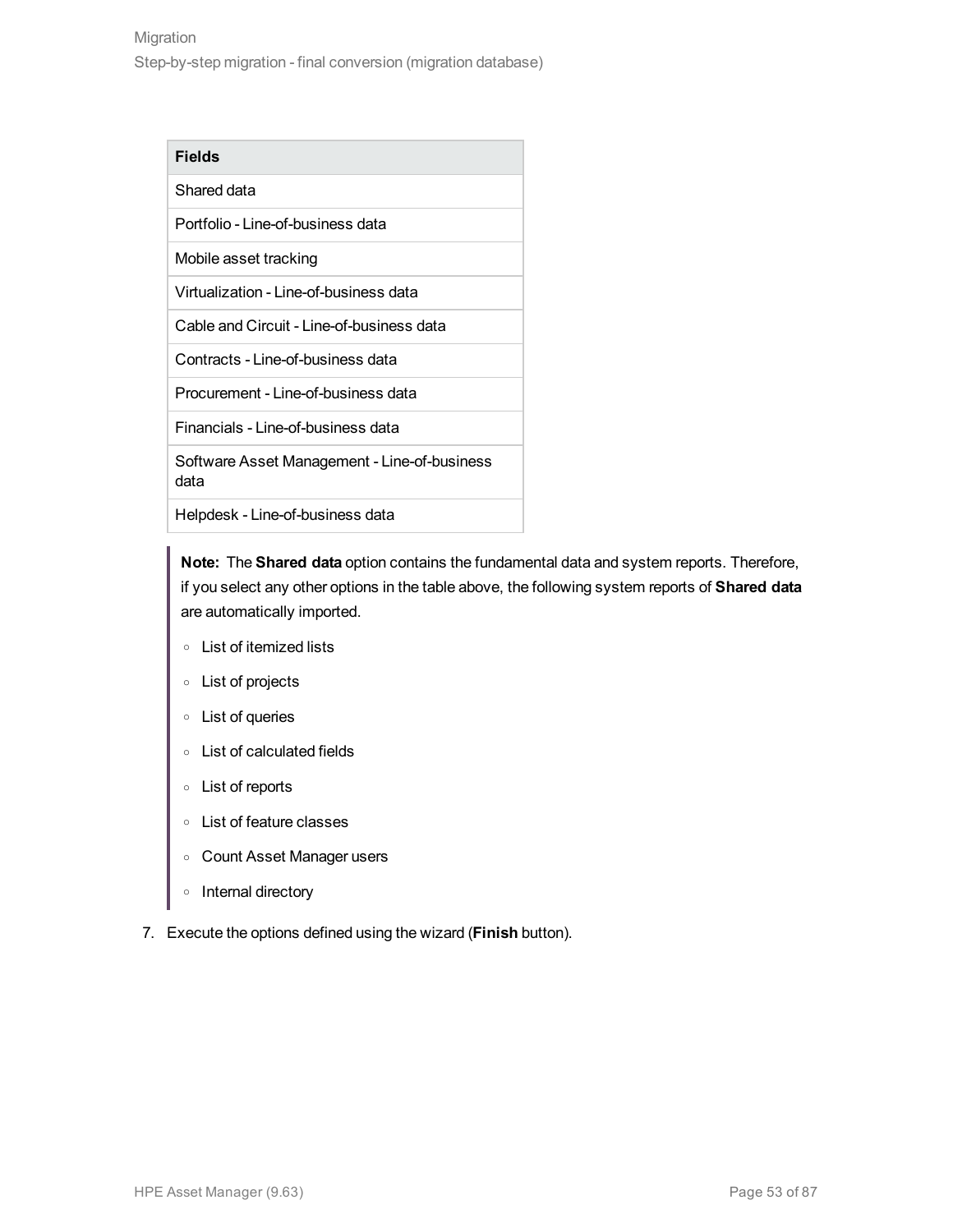## <span id="page-53-2"></span>Step 18 - Upgrade the external software components that access the Asset Manager database

### <span id="page-53-0"></span>**Asset Manager Web**

You must uninstall your old version of Asset Manager Web and install version 9.63.

Asset Manager Web has been completely redesigned since 5.0.0. Web client screens are now the same as those found in the Windows client (with the exception of a few administration screens).

As for the Windows client, Asset Manager Application Designer is used to customize Web client screens.

<span id="page-53-1"></span>All customizations that were made in the previous version of Asset Manager Web will be lost.

#### **HPE Connect-It scenarios**

To access the **9.63-format migration database** using HPE Connect-It, you must use the version of HPE Connect-It supported by Asset Manager 9.63.

If you use standard HPE Connect-It scenarios, you must now use the new standard scenarios.

If you created your own scenarios:

- 1. Save the previous non-standard scenarios.
- 2. Upgrade HPE Connect-It.
- 3. Open each scenario one by one in HPE Connect-It.
- 4. For each scenario:
	- a. Examine the possible warning messages displayed by HPE Connect-It when you open a scenario.
	- b. Correct the scenario according to the warning messages.
	- c. Execute the scenario using test data.
	- d. Correct the possible problems that present themselves during this test.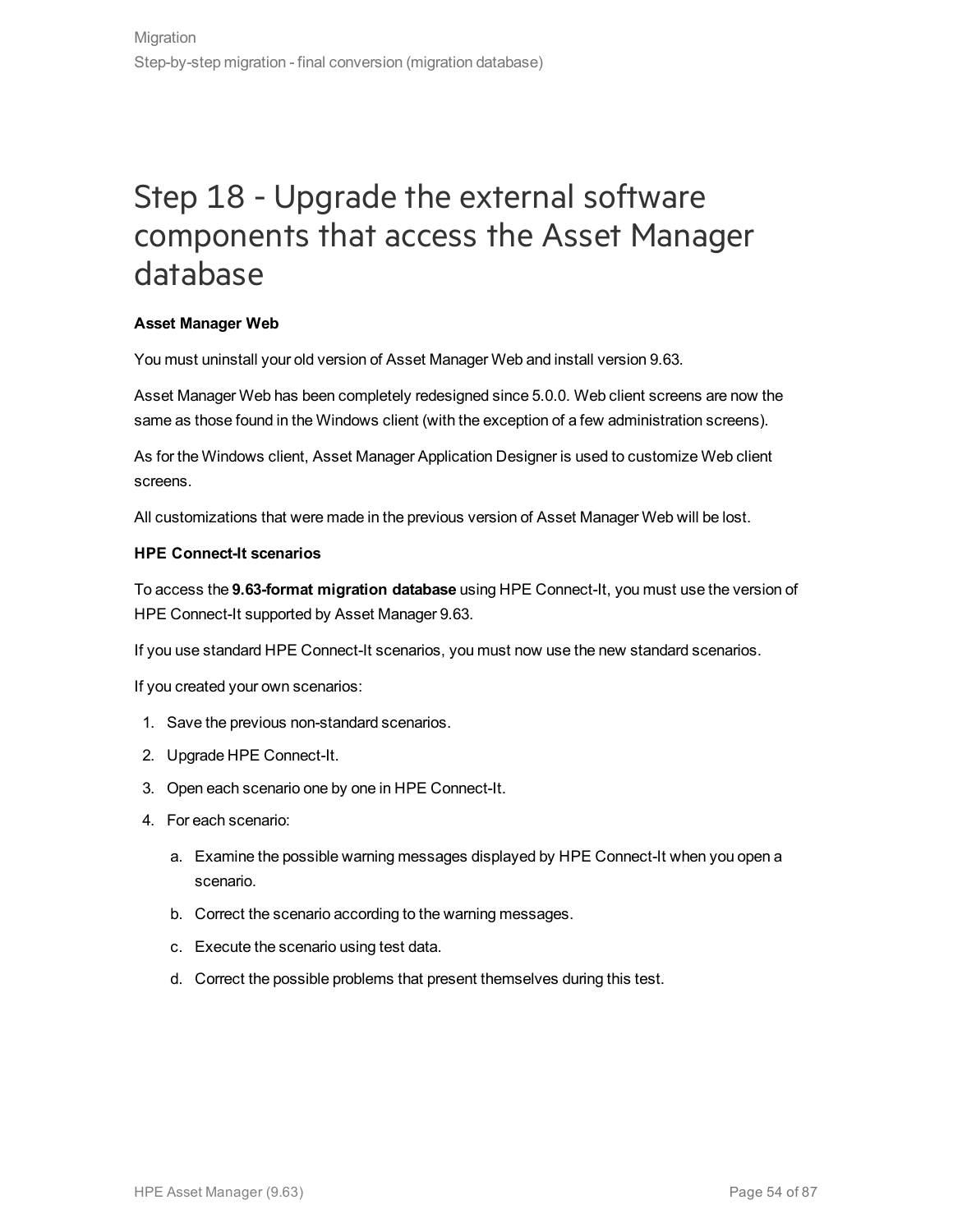# Step-by-step migration - final phase

| 5555 Step 19 - Upgrade Asset Manager programs on all administration and user computers 55                                                                                                                        |  |
|------------------------------------------------------------------------------------------------------------------------------------------------------------------------------------------------------------------|--|
|                                                                                                                                                                                                                  |  |
|                                                                                                                                                                                                                  |  |
|                                                                                                                                                                                                                  |  |
| Modify the customizations of Asset Manager at the level of the client machines if you consider<br>this to be useful measure the content of the set of the set of the set of the set of the set of the set of the |  |
|                                                                                                                                                                                                                  |  |
|                                                                                                                                                                                                                  |  |
| $\alpha$ chanter evoluing the operations to perform to get you <b>r Q 63 format migration database</b> up and                                                                                                    |  |

This chapter explains the operations to perform to get your **9.63-format migration database** up and running.

### <span id="page-54-0"></span>Step 19 - Upgrade Asset Manager programs on all administration and user computers

On all administration and user computers, upgrade the Asset Manager programs, which include all the binary and configuration files, to version 9.63.

For more information about the upgrade procedure (safeguards, steps to follow, and ways to install Asset Manager), refer to the Asset Manager 9.63 **Installation and Upgrade** guide.

You must also make sure that the version of the programs that interact with Asset Manager are still compatible with Asset Manager 9.63. If necessary, upgrade these programs as well.

To obtain a list of Asset Manager programs and other programs that interface with Asset Manager, refer to the **Installation and Upgrade** guide, chapter **Components of Asset Manager**.

To learn which program versions are compatible with Asset Manager 9.63, consult the Support Matrix at: <https://softwaresupport.hpe.com/group/softwaresupport/support-matrices>.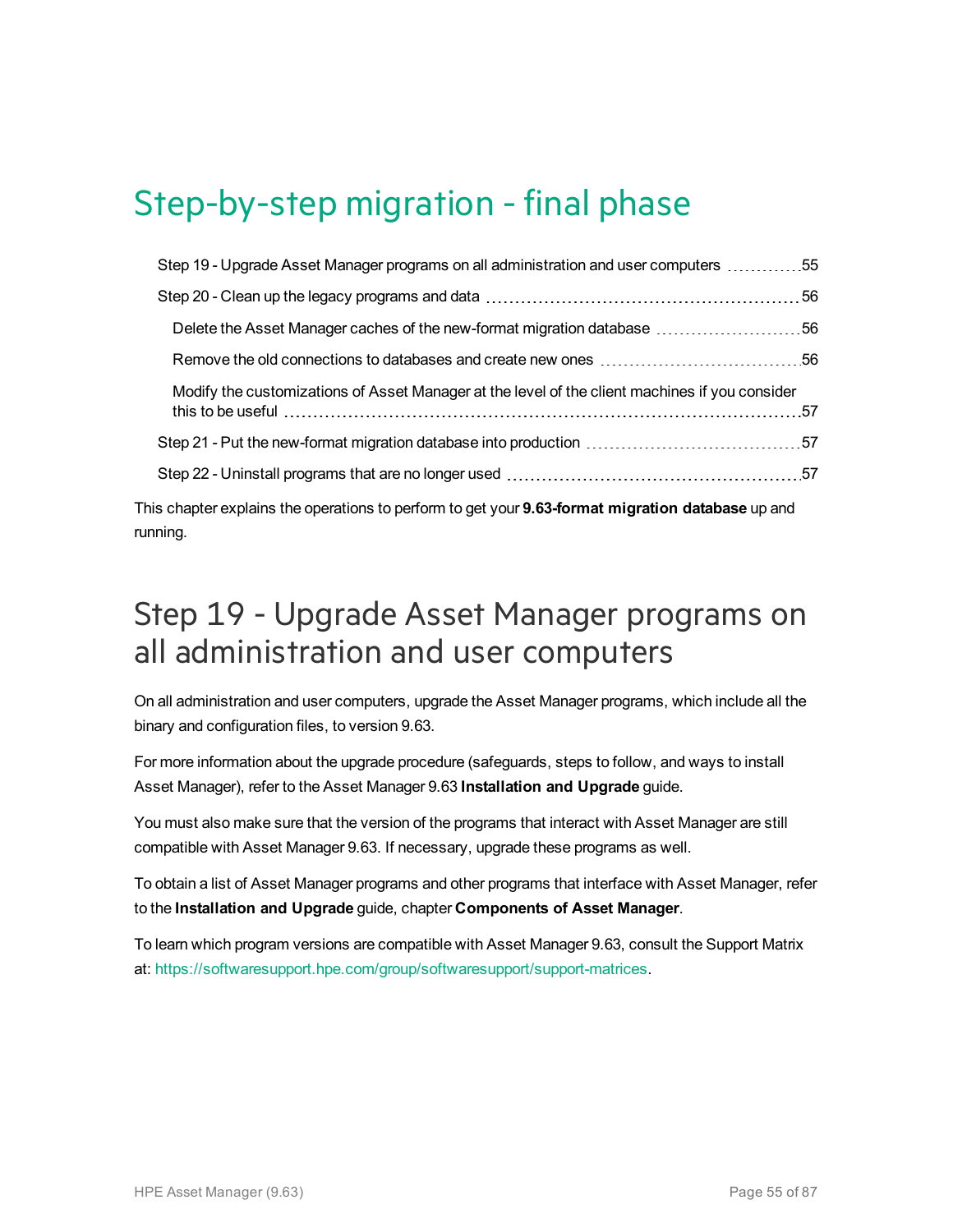## <span id="page-55-0"></span>Step 20 - Clean up the legacy programs and data

| Modify the customizations of Asset Manager at the level of the client machines if you consider   |  |
|--------------------------------------------------------------------------------------------------|--|
| ter you have successfully converted the Asset Manager database, you may clean up the legacy data |  |

<span id="page-55-1"></span>After you have successfully converted the Asset Manager database, you may clean up the legacy of Asset Manager.

# Delete the Asset Manager caches of the new-format migration database

If you use a cache with the connection to your **9.63-format migration database**, we recommend that you delete this cache.

<span id="page-55-2"></span>To learn more about how caches work, refer to the **User Interface** guide, chapter **Reference information**, section **Connections**, sub-section **Asset Manager performances**.

### Remove the old connections to databases and create

### new ones

The objective is to have the users connect to the **9.63-format migration database**.

Refer to the **User interface** guide, chapter **Reference information**, section **Connections**.

If you prefer, you can modify the previous connections.

Create an Asset Manager cache for your connections if you consider this will be useful.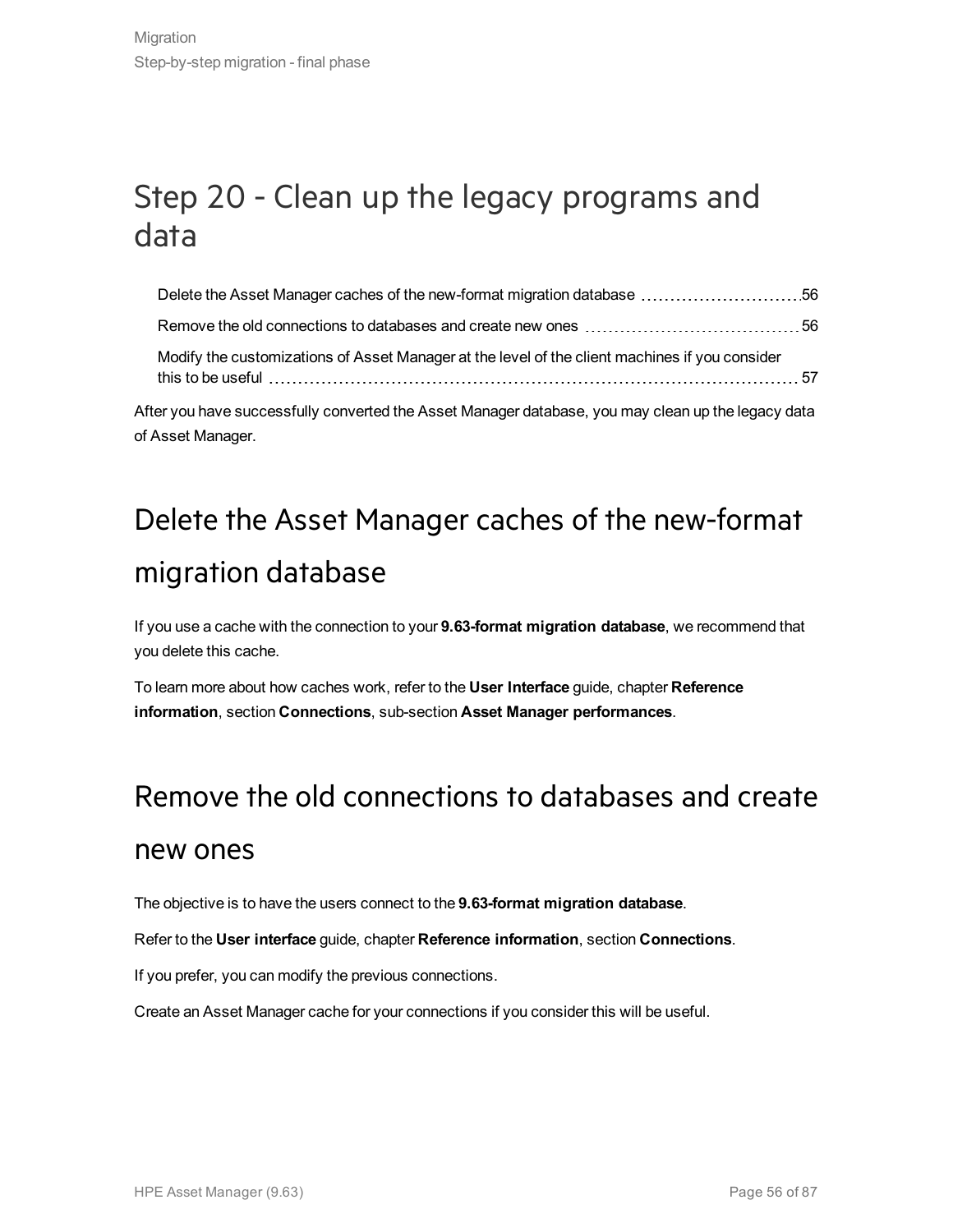# <span id="page-56-0"></span>Modify the customizations of Asset Manager at the level of the client machines if you consider this to be useful

Refer to the **Tailoring** guide, part 1 **Customizing client computers**, chapter **Customizing a client workstation**.

## <span id="page-56-1"></span>Step 21 - Put the new-format migration database into production

This is the last step of the migration process.

You have already:

- <sup>l</sup> Totally converted the **old-format migration database** and properly tuned the **9.63-format migration database**.
- Upgraded the Asset Manager programs on all user and administration computers.

Now you must perform the following tasks:

- 1. Put Asset Manager Automated Process Manager into production on the finalized **9.63-format migration database**.
- 2. Relaunch the external programs that access the **9.63-format migration database**.
- 3. Inform users that they can use the database.

## <span id="page-56-2"></span>Step 22 - Uninstall programs that are no longer used

At the start of the migration process, you will have installed certain programs on the conversion computer (For details, see "Prepare your conversion [computers"](#page-14-0) on page 15).

You can uninstall the following programs from the conversion computer: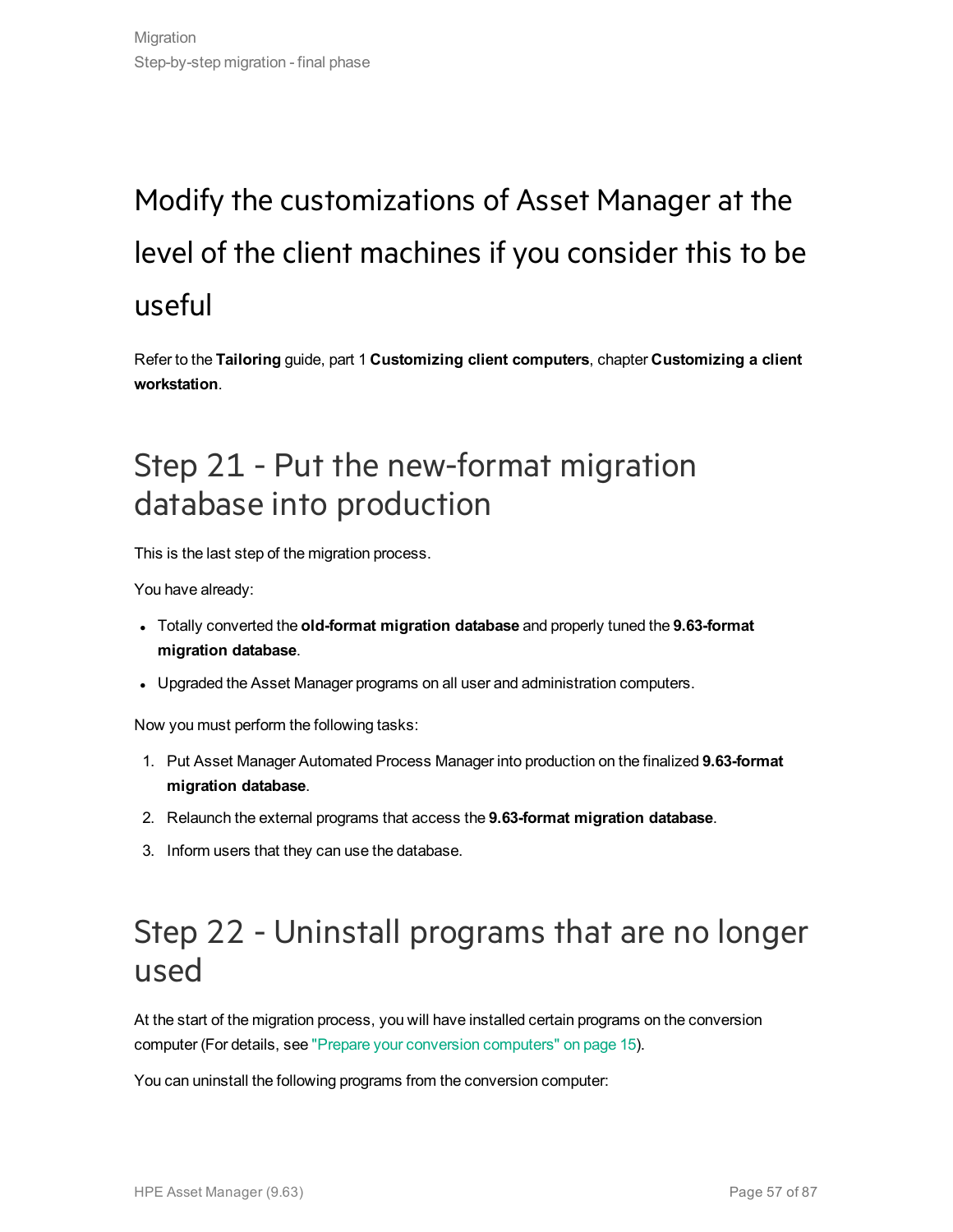- HPE Connect-It
- XML file editor
- Java Runtime

By and large, once the conversion process is finished, the conversion computer and software are no longer required for the day-to-day running of Asset Manager 9.63 and the production database.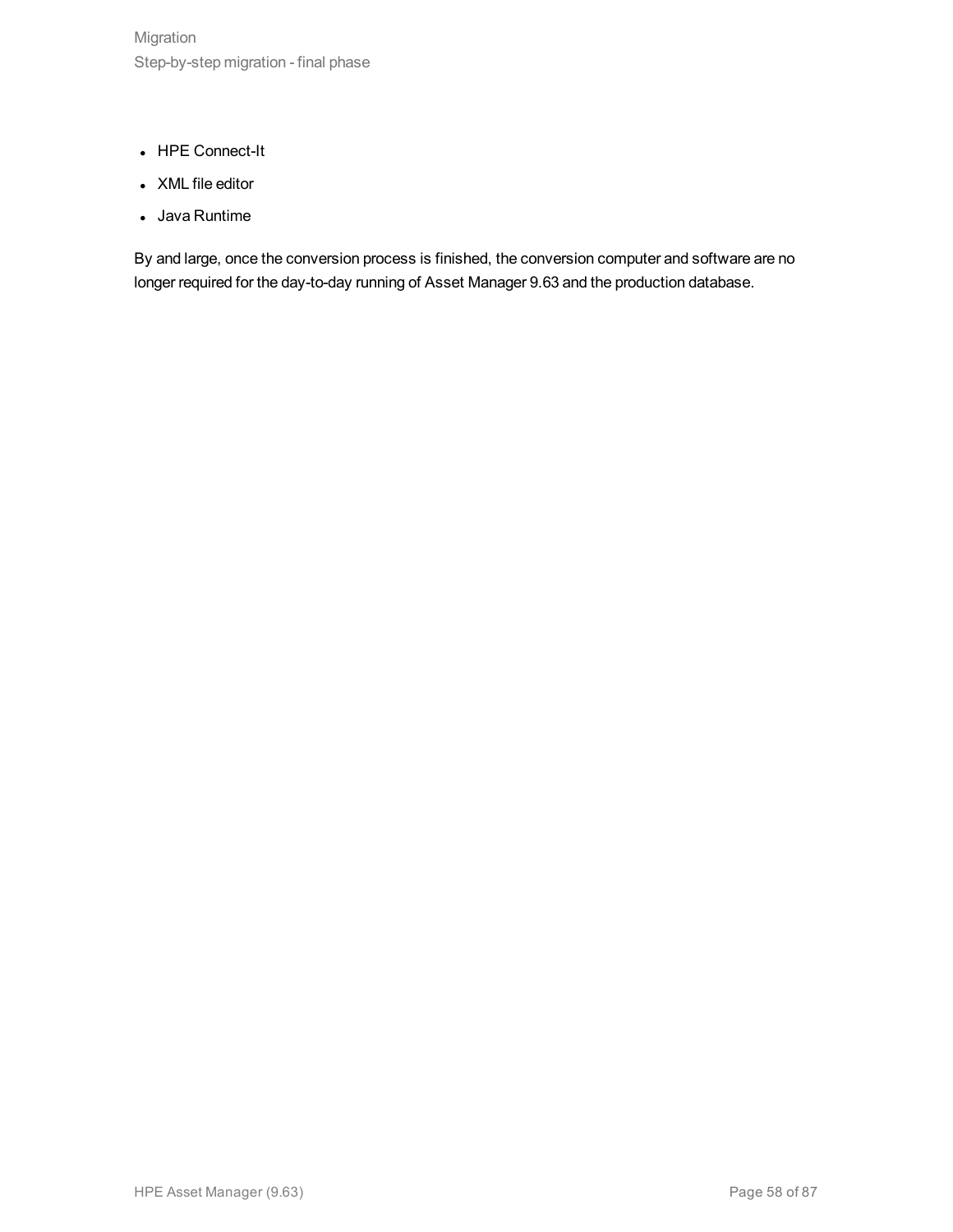# **Glossary**

This chapter explains the terms used in this guide.

# <span id="page-58-0"></span>Migration

The migration is a set of operations required to convert an earlier version of Asset Manager to the version 9.63:

Migration includes:

- Converting the old-format production database (structure and contents) in order to make it compatible with the 9.63 version of Asset Manager.
- Updating the Asset Manager programs to the 9.63 version on all administration and user machines.

## <span id="page-58-1"></span>Updating Asset Manager programs

One of the operations required by the Asset Manager migration.

Updating the programs involves reinstalling all the Asset Manager programs on all administration and user machines so that they are a version 9.63.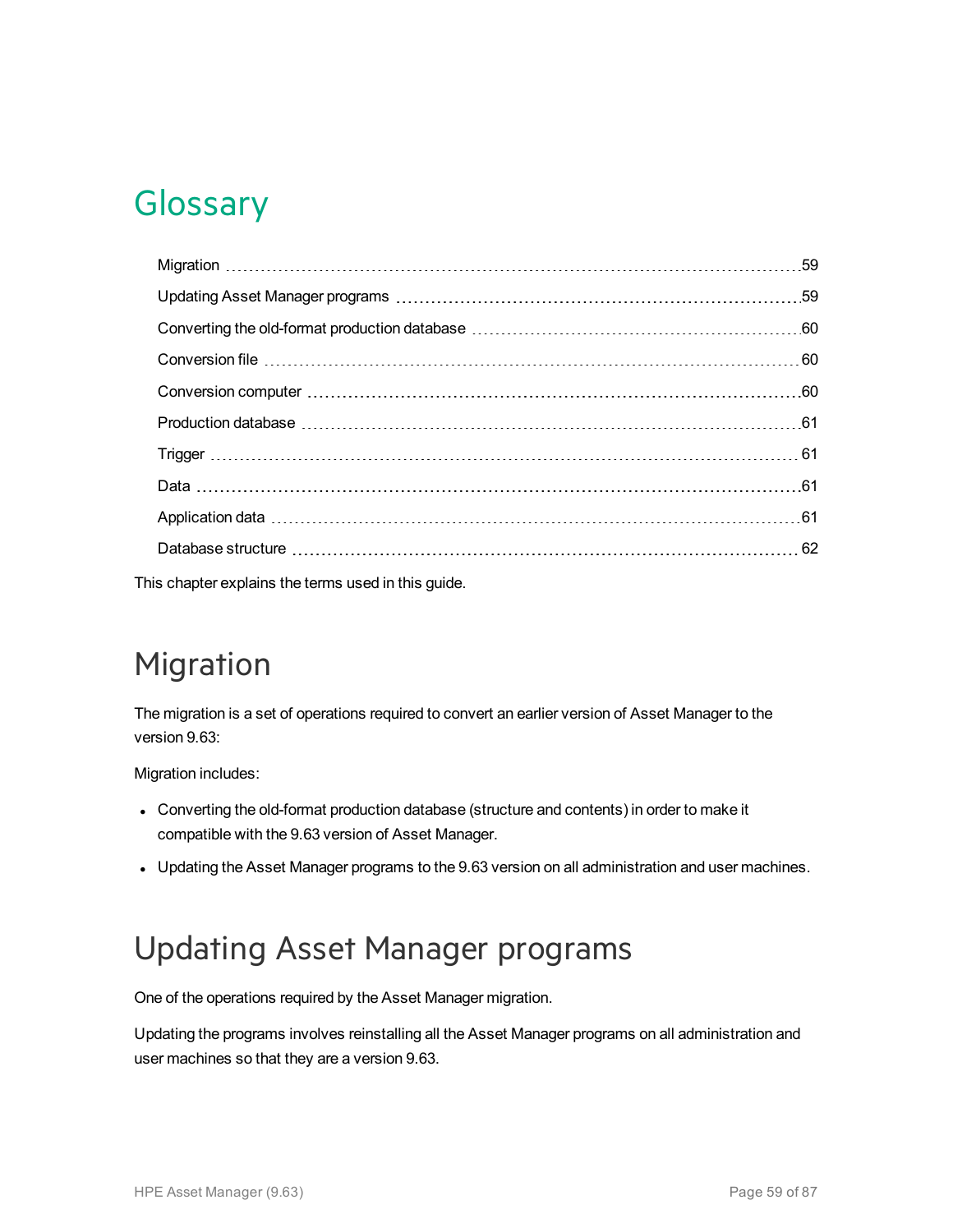**Do not confuse with ...** [Converting](#page-59-0) the old-format production database

# <span id="page-59-0"></span>Converting the old-format production database

One of the operations required by the Asset Manager migration.

Converting the old-format production database involves modifying its structure and contents in order to make it compatible with the 9.63 version of Asset Manager.

The conversion is performed in several steps. Certain steps are performed manually, others with the use of additional tools.

**Do not confuse with ...** Updating Asset Manager [programs](#page-58-1)

# <span id="page-59-1"></span>Conversion file

A conversion file is a file that describes which data to transform during the conversion of the old-format production database and what transformations to perform.

The conversion files are named **migration.xml**.

They are generally located in the **C:\Program Files\HPE\Asset Manager 9.63 xx\migration\fromxxx** folder.

Asset Manager is installed with conversion files by default (1 file per version of Asset Manager that is supported by the migration).

You can customize these files.

## <span id="page-59-2"></span>Conversion computer

The conversion computer is a computer you use to convert the old-format production database to the 9.63 format.

**Note:** We strongly recommend that you prepare two conversion computers for the simulation phase (converting the **simulation database**) and the migration phase (converting the **migration database**) respectively.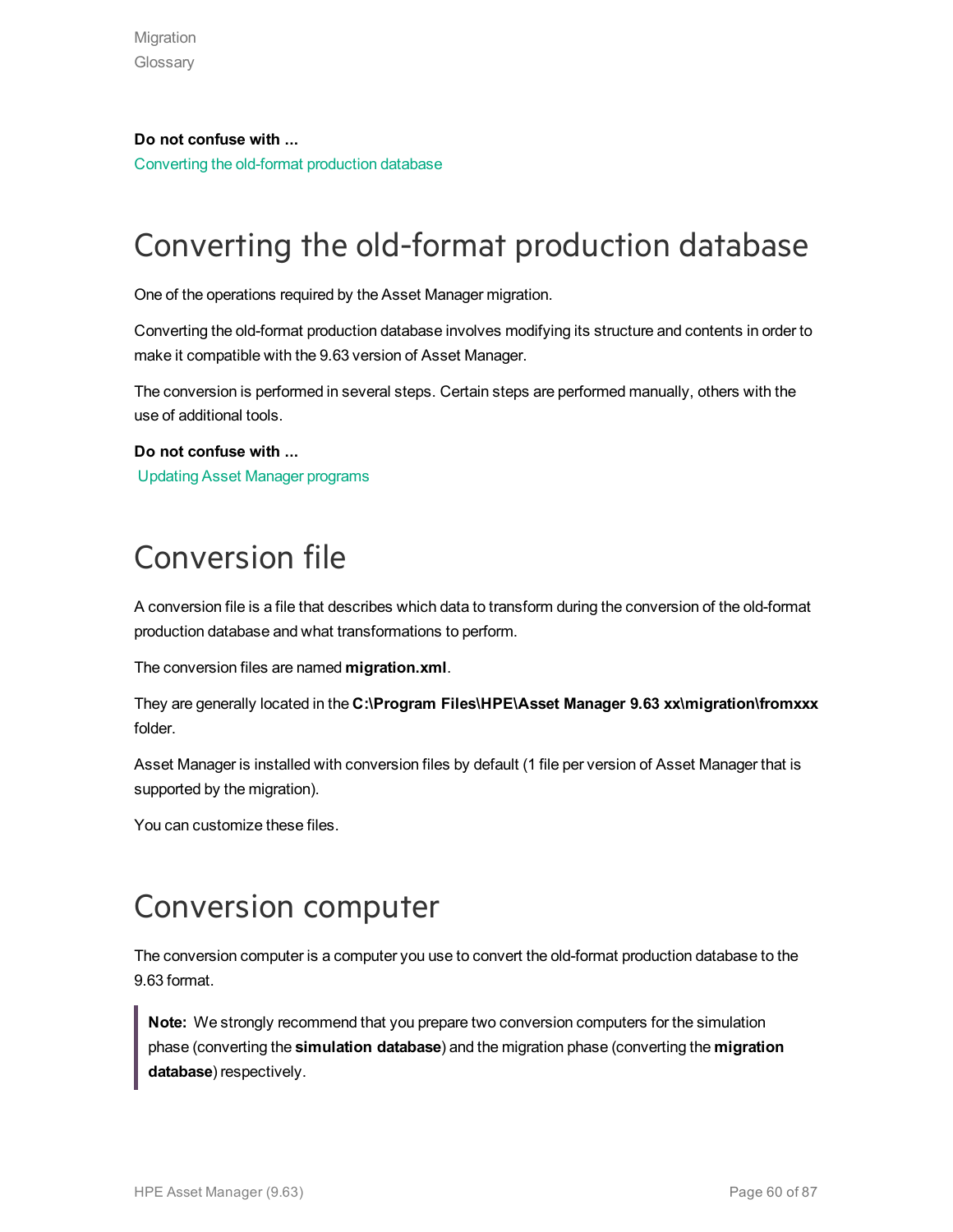This computer requires a specific configuration, which is described in this guide.

# <span id="page-60-0"></span>Production database

The production database is the Asset Manager database that you use to manage your portfolio.

**Do not confuse with ...** Demonstration database

# <span id="page-60-1"></span>Trigger

A trigger is an action that is automatically "triggered" by Asset Manager when a database field or link is modified.

### <span id="page-60-2"></span>Data

**Data** is information from a record that is stored in the database using a field.

## <span id="page-60-3"></span>Application data

**Application data** designates data that is stored in the production database (and not in its structure). It is this data that you must verify during the conversion.

**Tip:** This application data needs to be verified because it references tables, fields or links that might have been deleted or modified in the version 9.63.

The different application data enter into one of the following categories:

- Basic script
- AQL query
- $\bullet$  Field that stores the name of a table.
- $\bullet$  Field that stores the name of a field.
- Wizard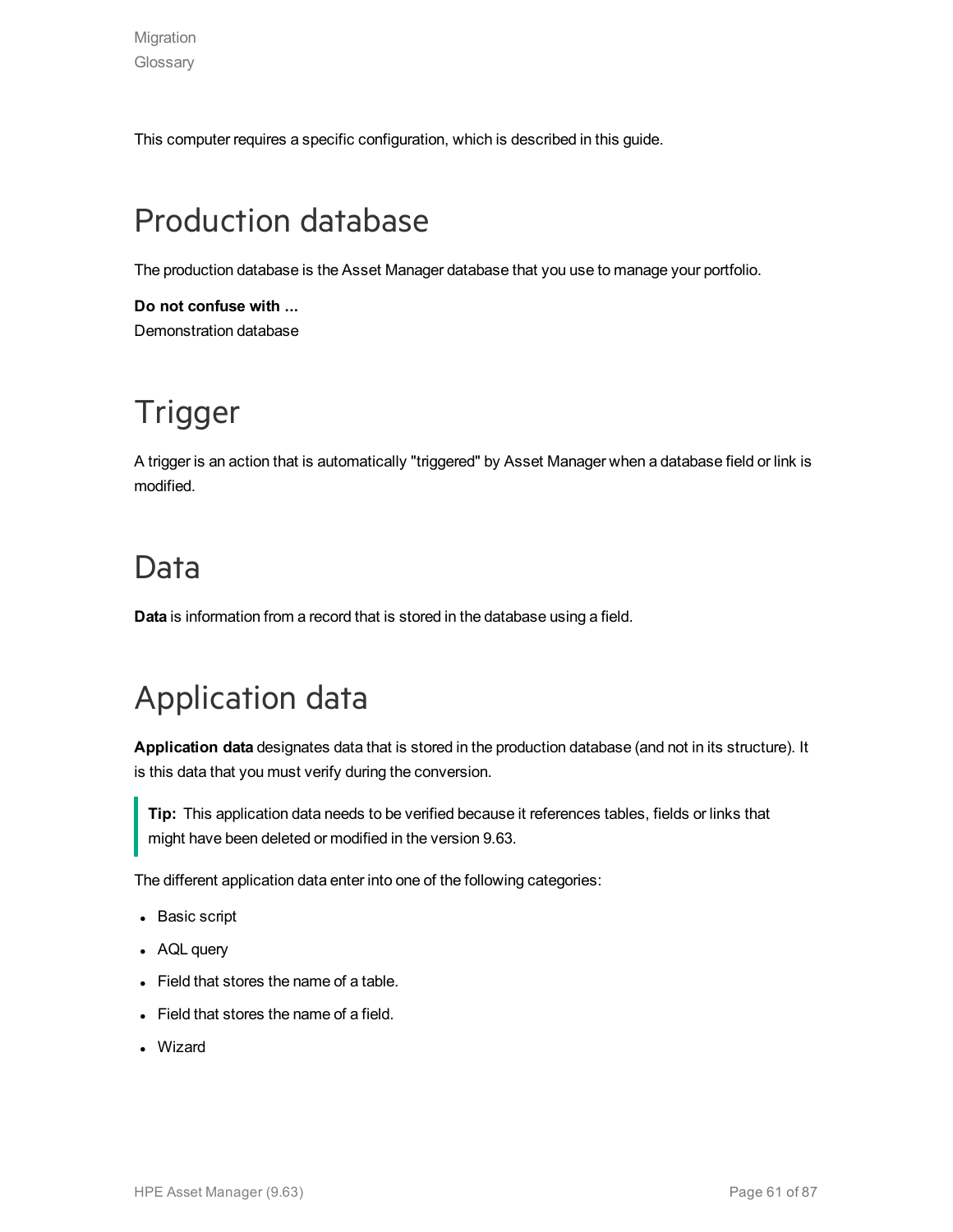• Calculated string (string of links and fields in a given context).

### <span id="page-61-0"></span>Database structure

The database structure assembles the following items:

- Tables
- Fields
- Links
- $\cdot$  Index

As well as their parameters, such as:

- Description string
- Validity
- Relevance
- History
- Read only
- Mandatory
- Irrelevance
- Default value

These parameters are defined by a fixed value or a script with Asset Manager Application Designer.

They are stored in **gbbase\*.\*** database-description files or in the database itself.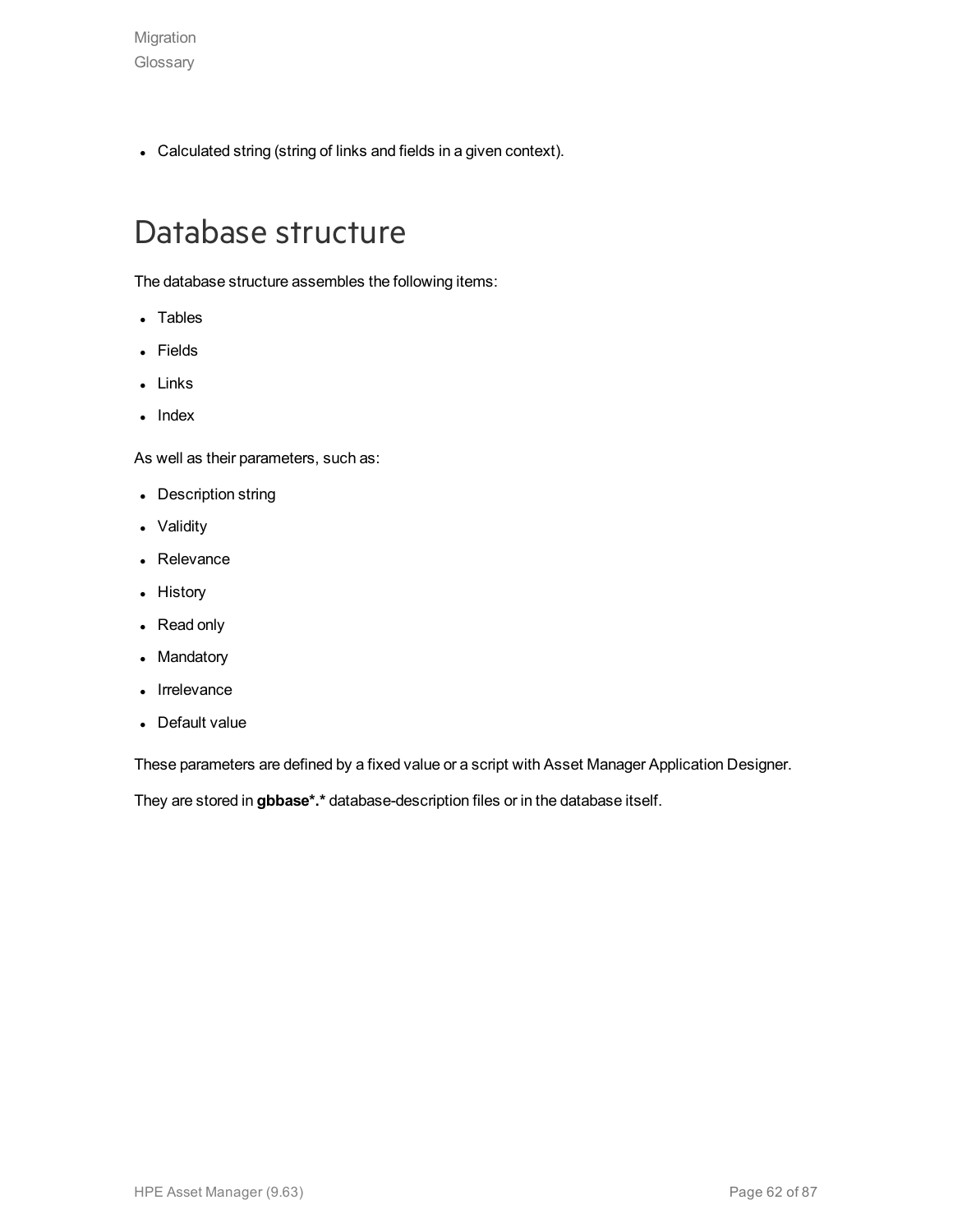# References

| Structural modifications to the standard database compared to previous versions 82 |  |
|------------------------------------------------------------------------------------|--|
|                                                                                    |  |
|                                                                                    |  |

This section provides additional information that can be used when you perform the migration.

## <span id="page-62-0"></span>Adapting the migration.xml conversion file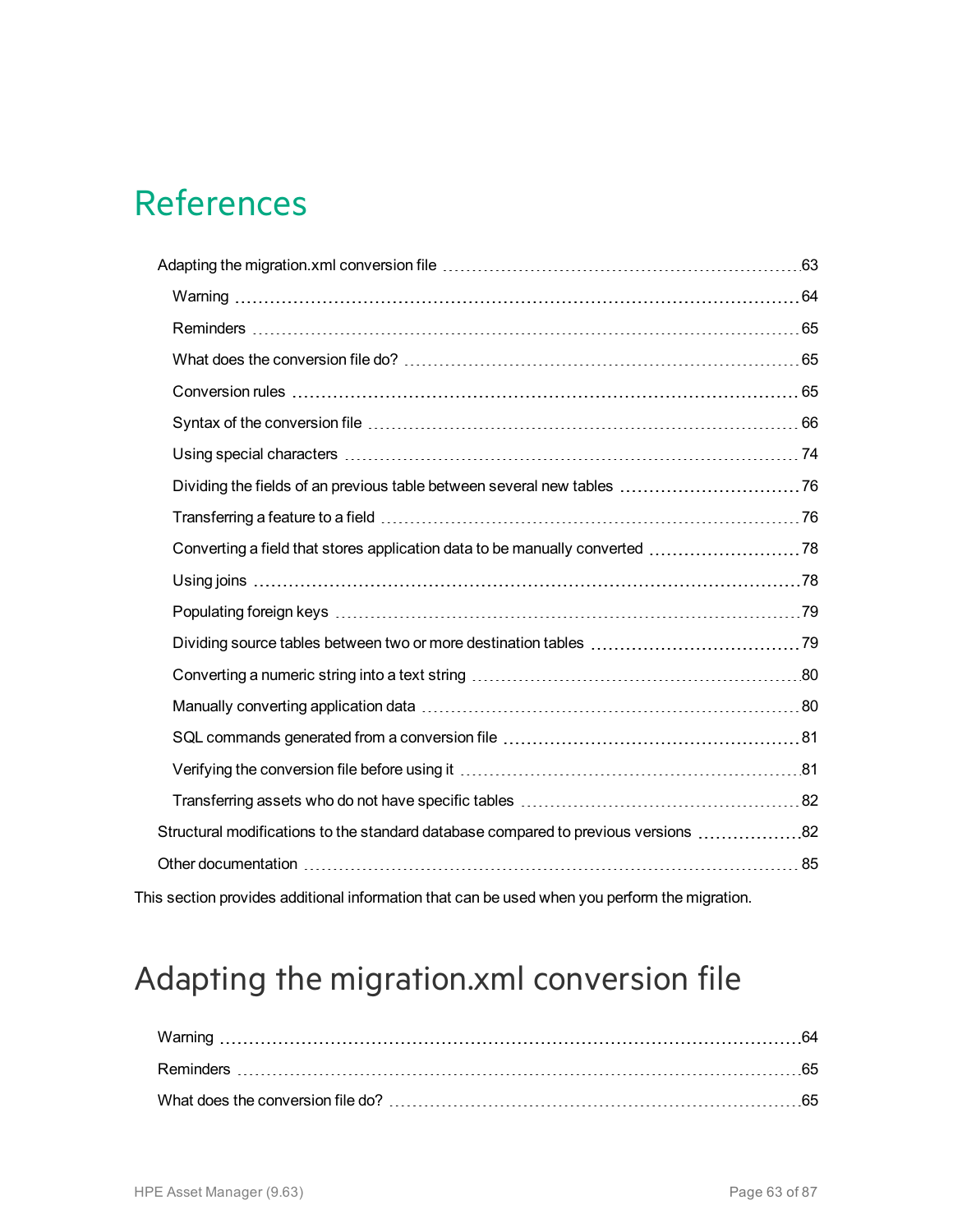| This section describes how to adapt the migration xml conversion file. |  |
|------------------------------------------------------------------------|--|

### <span id="page-63-0"></span>Warning

This reference section is intended for certified engineers only.

**Caution:** Adapting the conversion file requires strong technical skills, an in-depth understanding of the source version of Asset Manager, as well as the 9.63 version.

Thus, the conversion file can only be adapted by a HPE certified engineer.

All modifications of the conversion file made by an uncertified person are done under the sole responsibility of the person making the modification(s), and not under the responsibility of HPE.

**Tip:** Keep in mind that HPE and its partners can provide specialized and experienced consultants who can adapt this conversion file for you.

**Caution:** When you customize the **migration.xml** conversion file, you must neither rename it nor replace it. This is because the tools that use this file will search for it in the standard folder.

We also recommend that you make a backup of this conversion file before starting to modify it.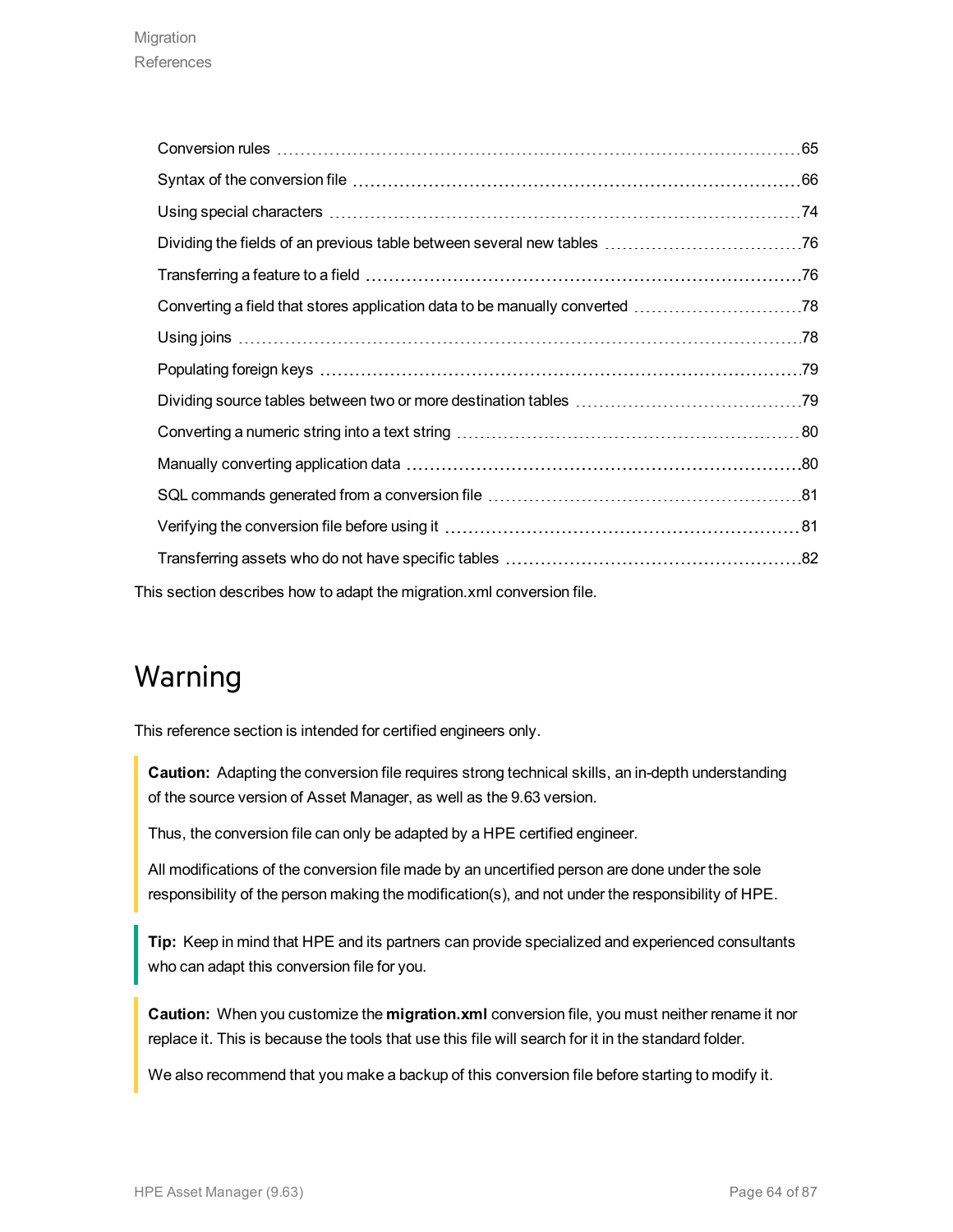### <span id="page-64-0"></span>Reminders

Definition of a conversion file: For details, see [Conversion](#page-59-1) file.

<span id="page-64-1"></span>To learn when a conversion file needs to be adapted: For details, see Adapt the [migration.xml](#page-31-1) [conversion](#page-31-1) file.

### What does the conversion file do?

The conversion file defines the rules for converting fields whose values cannot be conserved as they are because:

- The table to which the field belongs has disappeared or changed its SQL name.
- The field has disappeared or changed its SQL name.
- <sup>l</sup> The field is part of a feature transferred to a direct field or a table in the **9.63-format database**.

**Caution:** If you wish to convert into fields any other features that are not covered in the standard mappings, do not create new mappings. Refer to section Transferring certain features to fields.

**Note:** The links are processed via foreign keys (which are actually fields).

<span id="page-64-2"></span>The conversion file is used to generate SQL commands for modifying an **old-format database** (SQL used for the DBMS).

### Conversion rules

Certain conversion rules are automatically determined by the conversion program:

If a table's structure is identical between the earlier version and the 9.63 version of Asset Manager (the SQL names, fields, links and indexes are the same): The fields do not need to be declared in the conversion file: Their values will not change.

**Tip:** You can, however, define conversions for the fields and links of a table that is structurally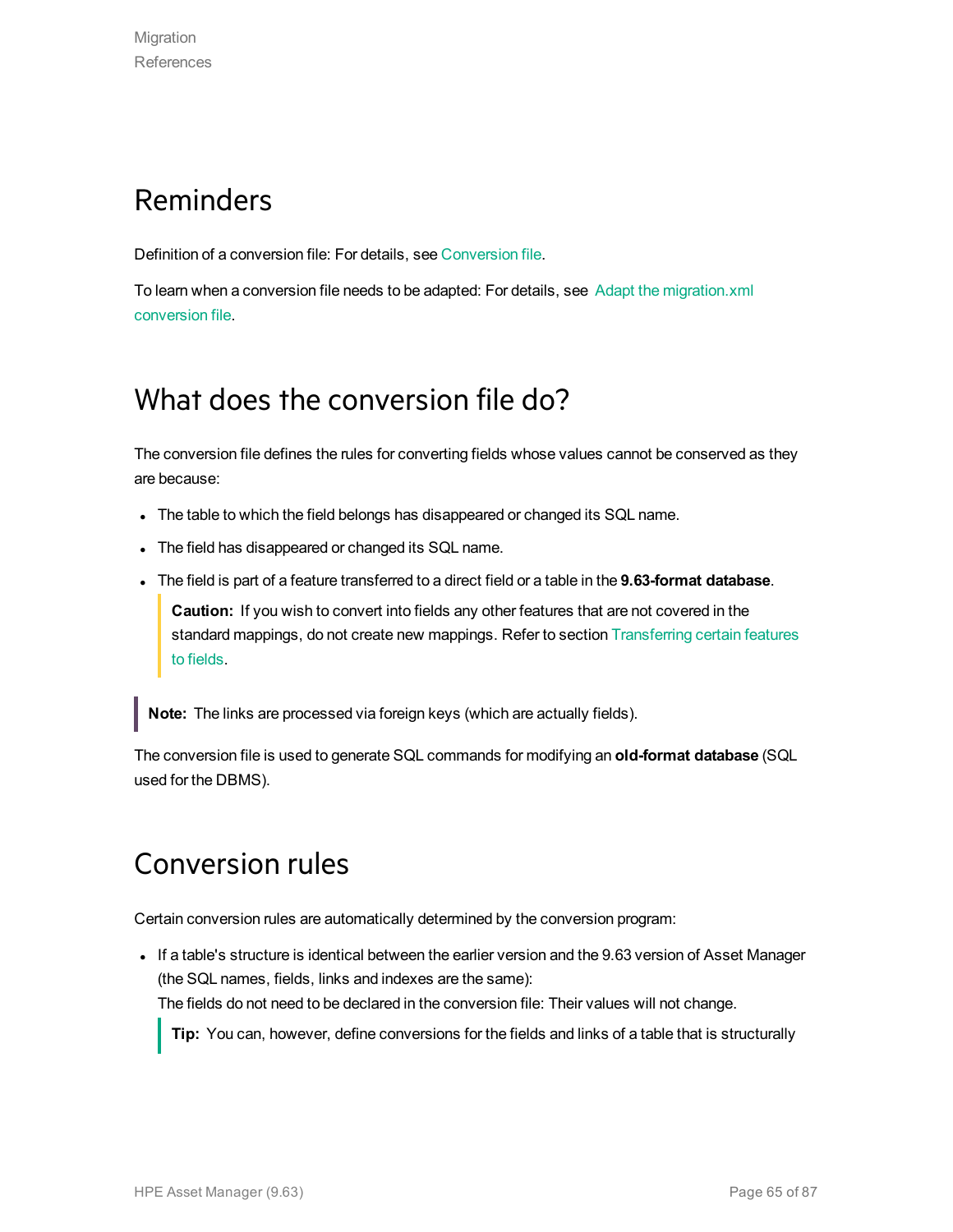unchanged if you need to.

If the SQL names of the fields are the same for the associated source and target tables in a Mapping element of the conversion file:

<span id="page-65-0"></span>These fields are automatically associated. You do not need to cite them in the conversion file unless you want to modify their values.

### Syntax of the conversion file

### Global syntax

```
<;?xml version="1.0" encoding="iso-8859-1"?>
<!DOCTYPE MigrationFile SYSTEM "acmig.dtd">
<MigrationFile continueonerror=[AA]>
  <StartScript engine='[G]'>
    [A]
  </StartScript>
  <Translate table="[R]" into "[S]"/>
  <Mapping to="[C]" from="[B]" where="[K]" orderby="[O]" groupby="[P]" having="[Q]"
autofill="[L]">
  <PreActions engine='[T]'>
    [U]
  </PreActions>
  <Field sqlname="[E]" value="[F]" translate="[X] feature="[Y]" featuretable="[Z]
">
      <Exception engine='[M]' value="[N]"/>
  </Field>
  <PostActions engine='[V]'>
    [W]
  </PostActions>
  </Mapping>
  <Script engine='[O]'>
    [I]
  </Script>
<!-->[J]-->
<!---[P]--->
</MigrationFile>
```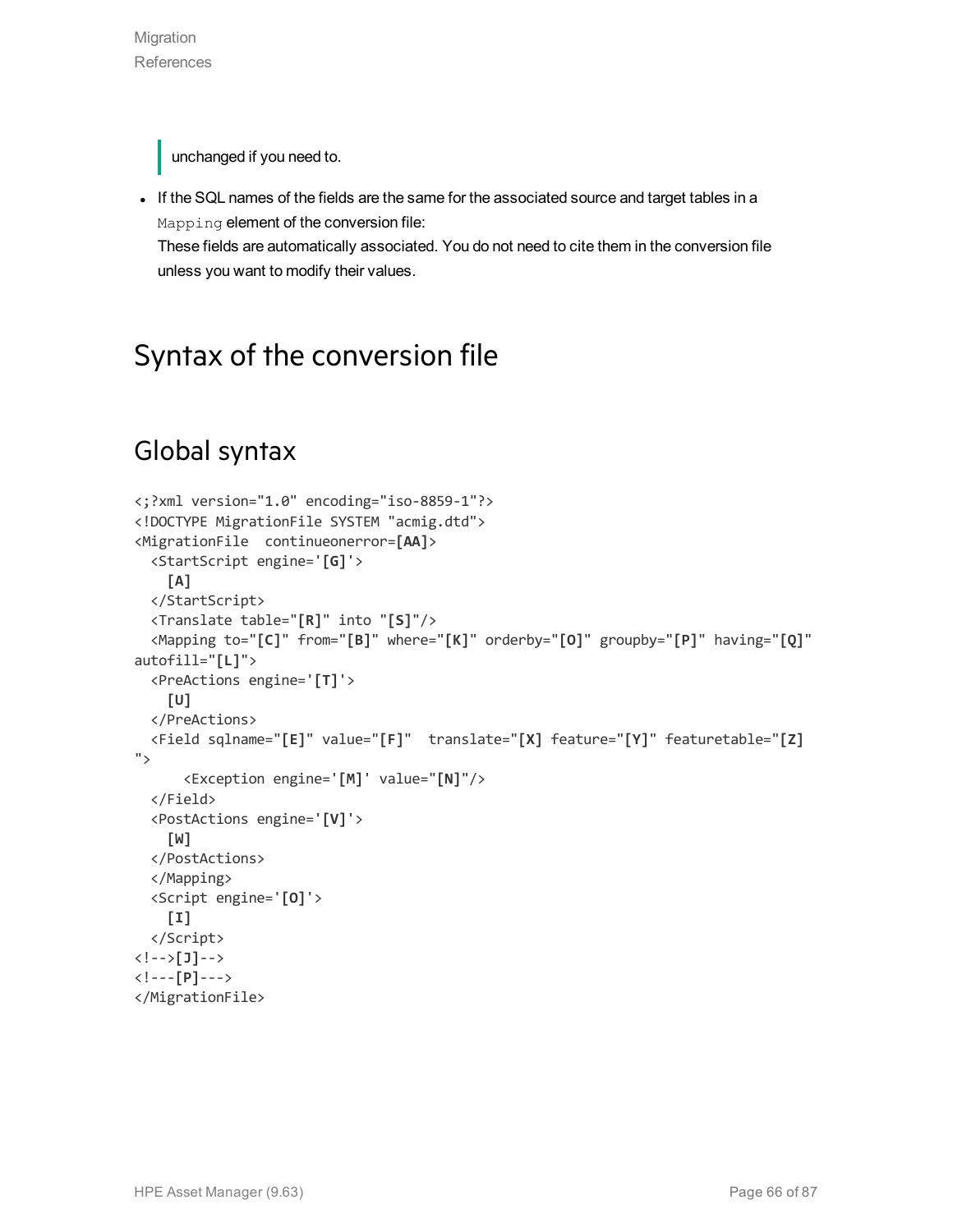# **<;?xml version="1.0" encoding="iso-8859-1"?> line**

This line is mandatory.

It cites the XML version as well as the character set used in the file.

You can modify this character set, but only if it corresponds to the character set used in the **.xml** file.

## **<!DOCTYPE MigrationFile SYSTEM**

### **"acmig.dtd"> line**

This line indicates which **.dtd** to associate to the **.xml** file.

Asset Manager installs the **acmig.dtd** file next to the **migration.xml** conversion files.

The **acmig.dtd** is not mandatory, but it is useful to validate the structure and make it easier to read the **.xml** file.

The **acmig.dtd** requires the use of an XML editor in order to be active.

### **MigrationFile element**

This element contains four elements that describe the operations to perform during the conversion:

- StartScript
- Translate
- Mapping
- Script

### **continueonerror attribute**

This attribute is optional.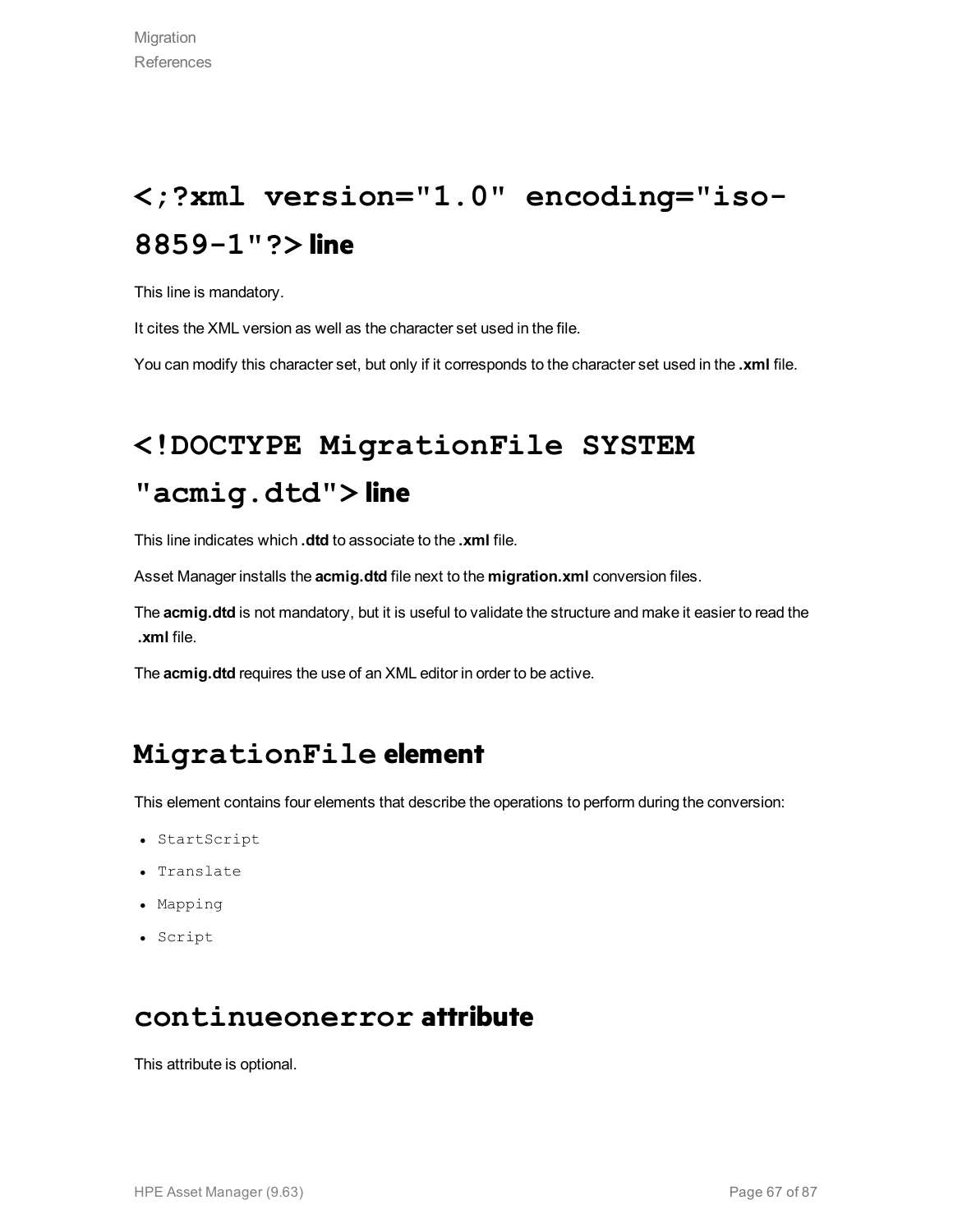When AA is set to No, the conversion is interrupted at the first sign of a conversion error.

When  $AA$  is set to  $Yes$ , the conversion continues as long as possible despite any errors found during the conversion.

By default, this attribute is set to No.

### **engine attribute**

This optional attribute is used by several elements to define the DBMS to which the element is applied.

Possible values:

- MSSQL
- <sup>l</sup> Oracle
- $\cdot$  DB/2

You must respect the case.

### **StartScript element**

This element contains an [A] SQL script, which you will execute before the conversion of an **oldformat database** (and even before you rename the previous tables).

Whenever possible, we recommend that you use a **PreActions** element. This element facilitates the maintenance of the conversion file.

A StartScript element is useful when:

- Several Mapping elements need to execute the same PreActions element.
- <sup>l</sup> You need to remove the customizations made to the **old-format database** structure.
- You need to deactivate triggers.

The script must be written in an SQL language conforming to the one used in the DBMS of the **oldformat database**.

**Tip:** There is one exception to this constraint: To concatenate strings, you can use the || operator with all engines (it is transformed into  $+$  for  $MSSQL$ ).

**Caution:** The AQL language of Asset Manager is not recognized.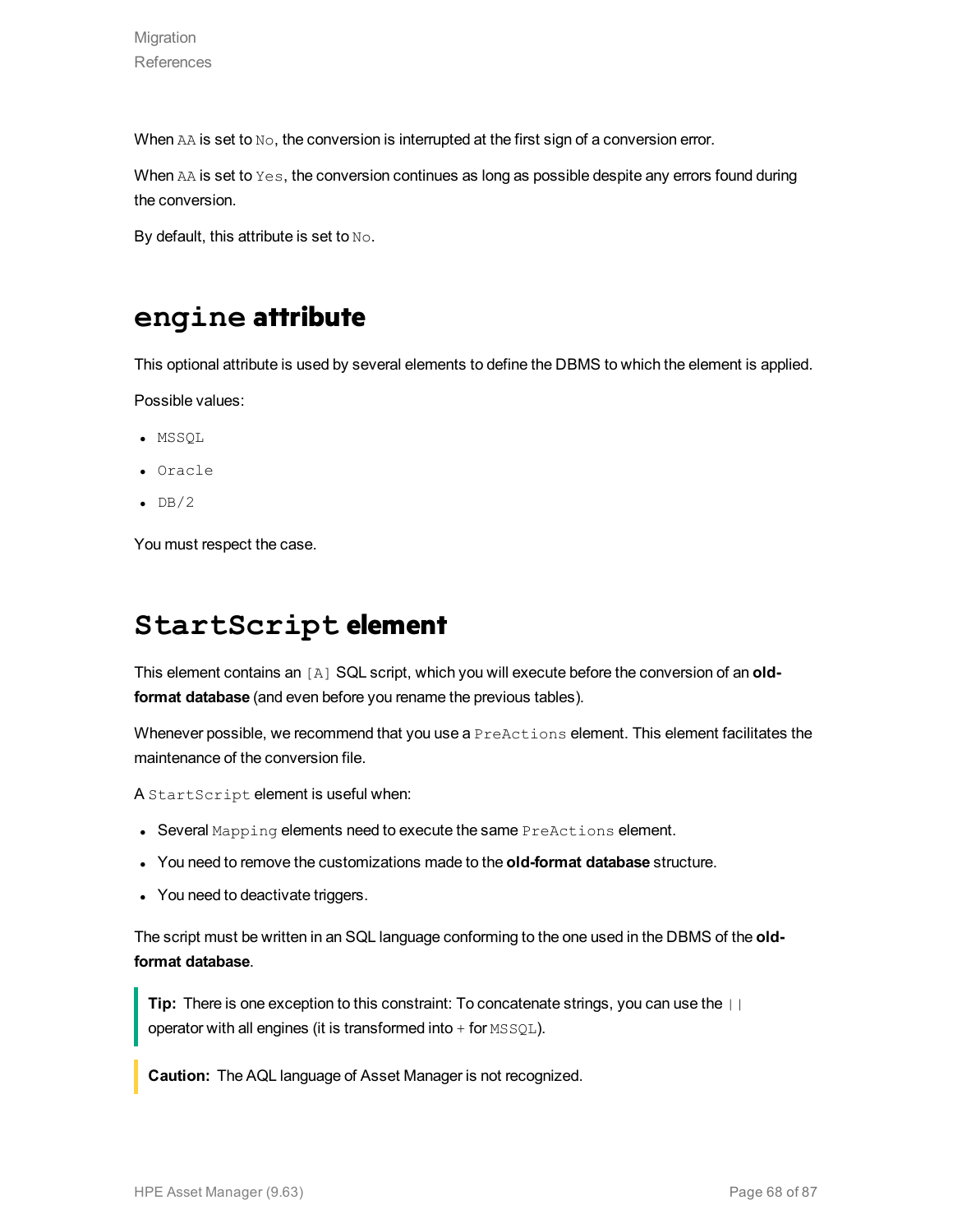Migration **References** 

Each SQL command line is executed using a GO line.

#### For example:

```
UPDATE amPortfolio SET lParentId=0 WHERE lPortfolioItemId IN (SELECT
p.lPortfolioItemId FROM amAssetOld a, amPortfolio p WHERE a.lParentId=0 AND
p.lAstId=a.lAstId)
GO
DELETE FROM amItemListVal WHERE lItemListId=(SELECT lItemListId FROM amItemizedList
WHERE Identifier='amBrand')
GO
```
#### **engine attribute**

The StartScript element with the engine attribute replaces the StartScript element without the engine attribute when the StartScript element is executed on a database where the DBMS is [G].

### **Translate element**

This element is used during the conversion of fields that store table names (an action's context, for example).

A Translate element must be defined when a source table **[R]** is associated with several destination tables **[S]** inside several Mapping elements.

The Translate element is used to indicate which of these **[S]** tables is the destination table for the automatic conversion of fields that store table names.

The conversion of fields that store table names uses a mapping table, which is automatically created at the onset of the conversion using information in the **migration.xml** conversion file.

The mapping table maps:

- The tables associated in a Mapping element by the  $\text{to}=$ "[C]" and  $\text{from}=$ "[B]" attributes when tables **[C]** and **[B]** are different.
- The tables associated in a  $Translate$  element by the  $table=" [R] "and into " [S] "$ attributes.

The associations performed from Translate elements take superiority over those performed from Mapping elements.

The maptable is used by a conversion-file script using the UPDATE command.

This enables the replacement of the old table name by the new table name:

Example: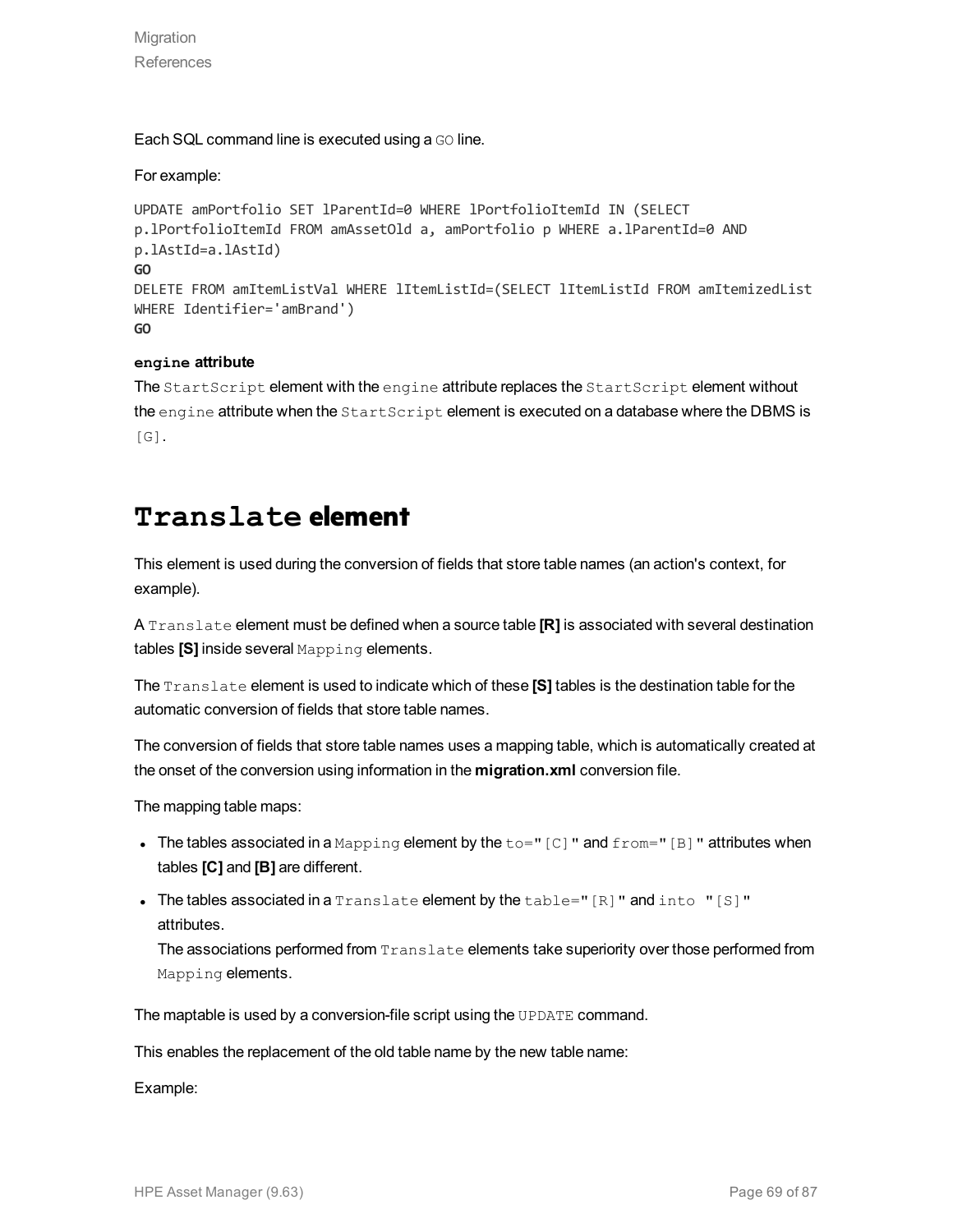UPDATE amDocument SET DocObjTable = ( SELECT newsqlname FROM sdutrans WHERE oldsqlname = amDocument.DocObjTable ) WHERE amDocument.DocObjTable IN( SELECT oldsqlname FROM sdutrans)

### **Mapping element**

This element enables you to transfer and convert the fields of a table in the previous structure to a table in the version 9.63 structure.

#### **from attribute**

The from attribute is mandatory. It identifies the [B] table of the previous structure.

In the case of a join, several tables can be used by respecting the following syntax:

```
from="[SQL name of table 1] alias1, [SQL name of table 2] alias2, ..., [SQL name of
table n] aliasn"
```
#### **to attribute**

The  $t_0$  structure is mandatory. It identifies the  $\lceil c \rceil$  table of the new structure.

#### **where attribute**

The where attribute is optional. It specifies the  $[K]$  SQL condition, which defines the records of the [B] table that must be processed by the Mapping element.

By default, the where clause excludes the null primary-key record from source table **[B]** (internal join where  $[SQL$  name of the primary key]  $\langle$  > 0).

By default, the where clause includes null primary-key records from remote tables linked to table **[B]** (external join).

For example, in the following association:

```
<Mapping to="amCatProduct" from="amProdSoftInfo s, amSoftware soft"
where="s.lSoftId = soft.lSoftId">
```
The records for which s. lSoftId and soft.lSoftId are equal are retained.

To learn about what null primary-key records do, refer to the **Advanced use** guide, chapter **AQL queries**, section **Recommendations for writing AQL queries**, sub-section **Reason for and usefulness of primary key 0 records**.

#### **orderby attribute**

The orderby attribute is optional. It specifies the order of the SQL sort [O].

#### **groupby attribute**

The groupby attribute is optional. It specifies the [P] SQL sub-set.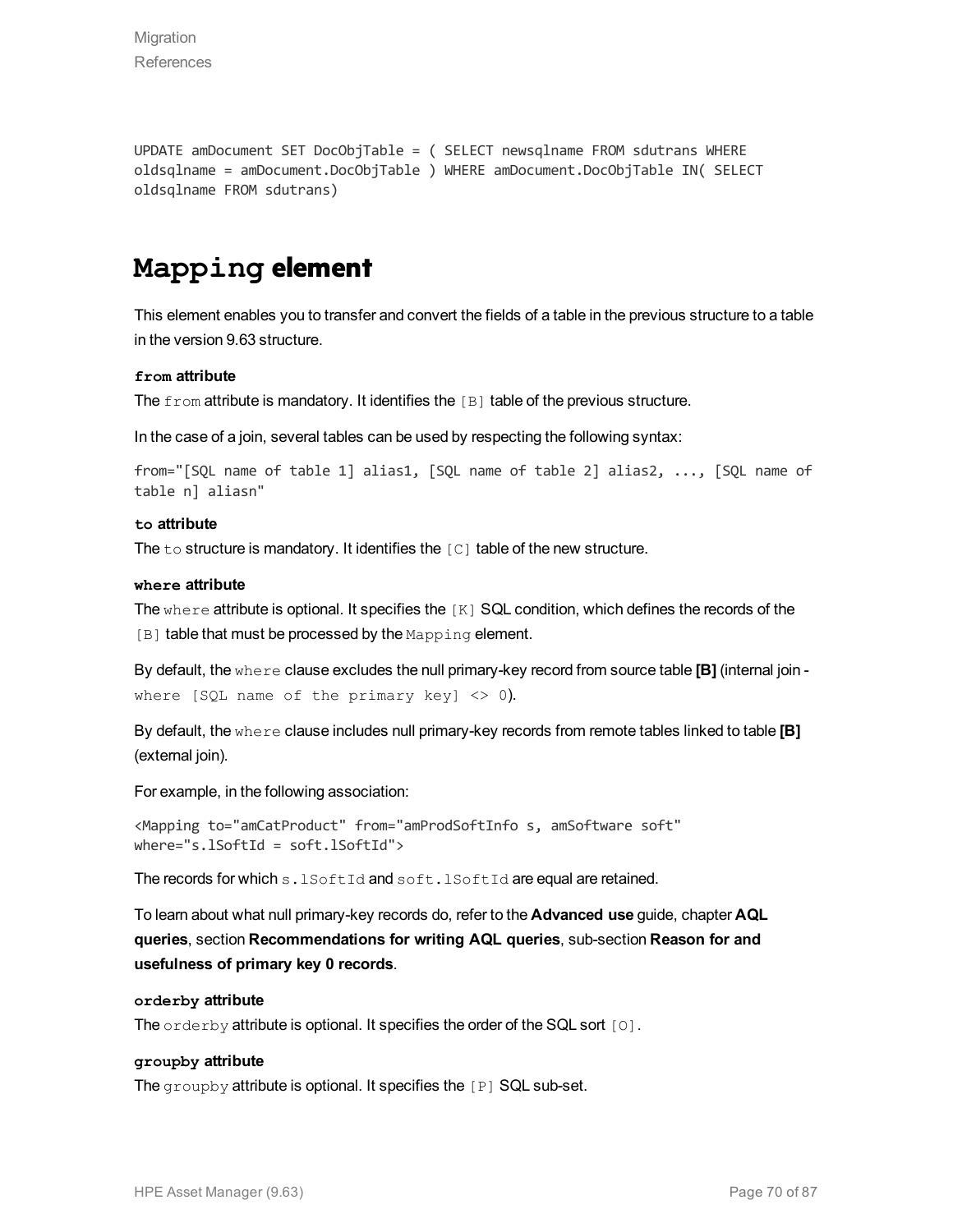Migration **References** 

#### **having attribute**

The having attribute is optional. It specifies the [Q] SQL search conditions.

#### **autofill attribute**

The autofill attribute is optional. It can accept either yes or no as its value. By default, its value is yes.

When its value is no, only the fields of the **[C]** table processed by a Field element are populated.

The fields automatically associated by the conversion program are not populated. (These are the fields whose SQL name is the same in tables **[B]** and **[C]**.)

### **PreActions element**

This element contains an SQL script [U] to execute before executing the Field element that follows it.

A PreActions element is useful when you:

- Create natures that are independent of the contents of the database to convert.
- Create a feature.

**Caution:** If you wish to convert into fields any other features that are not covered in the standard mappings, do not create new mappings. Refer to section Transferring certain features to fields.

This element's syntax is the same as for a StartScript element.

The advanced users will execute such a script in order to perform operations that cannot be done using a Mapping element.

At the time you execute the PreActions element, the previous tables are not yet deleted.

You can thus still use the previous data.

The PreActions element is intended for users who have modified the standard structure of the oldformat production database.

### **Field element**

This element enables you to populate the new SQL name field [E] with the value calculated by the SQL expression [F].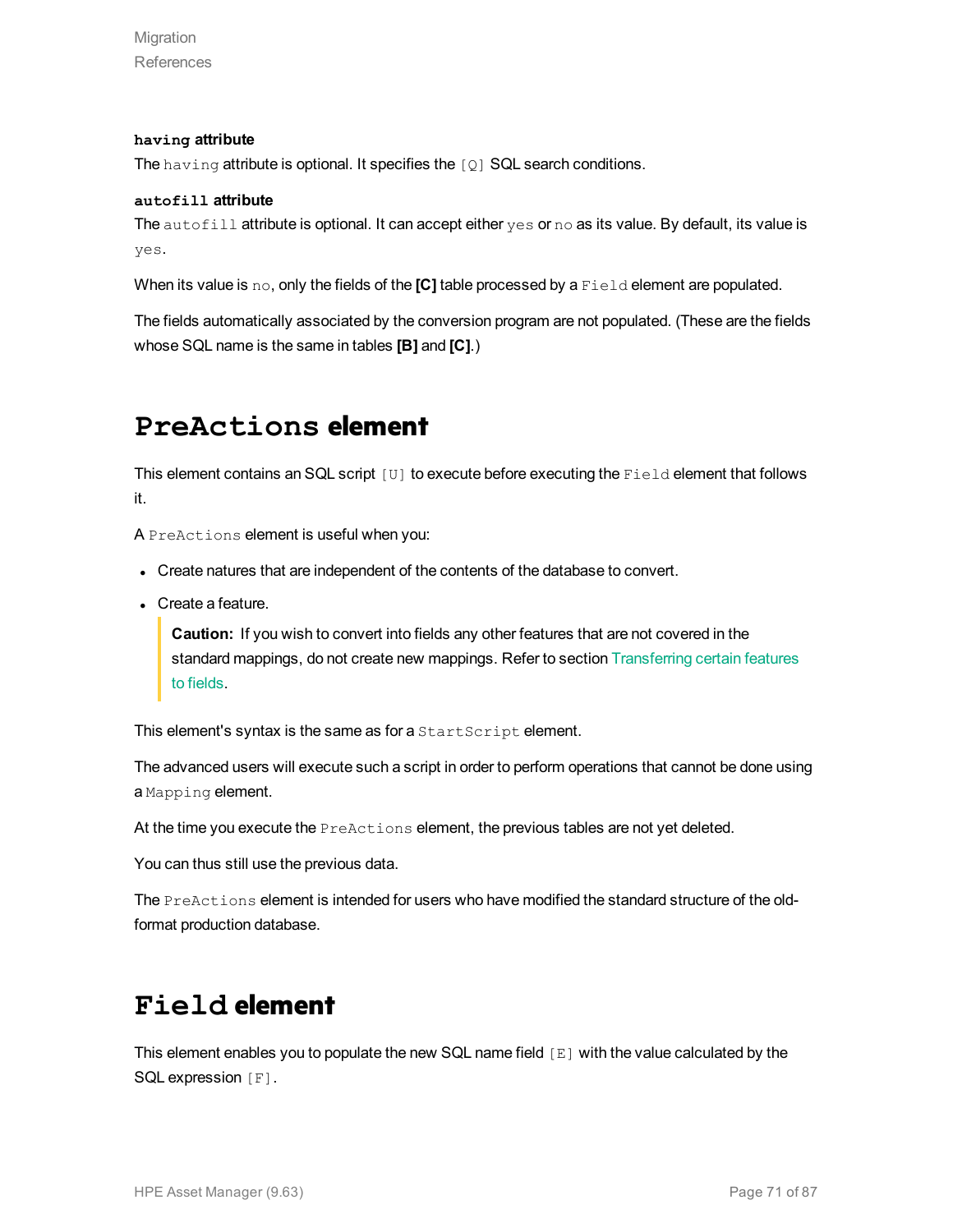The SQL expression  $[F]$  must rely on fields from the  $[B]$  table identified by their SQL name.

If the SQL expression  $[F]$  is not valid for a given DBMS, you must populate the  $Exception$  element just after the Field element line.

#### **feature attribute**

This attribute is used to convert a source feature value to a field in the **9.63-format database**.

**Caution:** If you wish to convert into fields any other features that are not covered in the standard mappings, do not create new mappings. Refer to section Transferring certain features to fields.

This attribute's  $[Y]$  value corresponds to the SQL name of the feature whose values are to be converted.

#### **featuretable attribute**

This attribute is used to convert a source feature value to a field in the **9.63-format database**.

**Caution:** If you wish to convert into fields any other features that are not covered in the standard mappings, do not create new mappings. Refer to section Transferring certain features to fields.

This attribute's [Z] value corresponds to the SQL name of the table that stores the feature values to be converted.

**Caution:** The table that stores the feature values that are associated to it in the [Z] table is declared at the level of the from attribute in the Mapping element.

For example: The **amFVAsset** table stores the features values that are associated to its records in the amAsset table. To convert the [Y] feature values to a field, the amAsset table must be declared at the level of the from attribute. And the amFVAsset table is declared at the level of the featuretable attribute.

### **Exception element**

This element enables you to create an exception specific to a given DBMS for the Field element that precedes it.

#### **engine attribute**

The engine attribute enables you to define the [O] DBMS to which the exception applies.

The Exception element replaces the Field element for the [O] DBMS.

#### **value attribute**

The value attribute enables you to define the SQL expression that is valid for the  $\lceil 0 \rceil$  DBMS.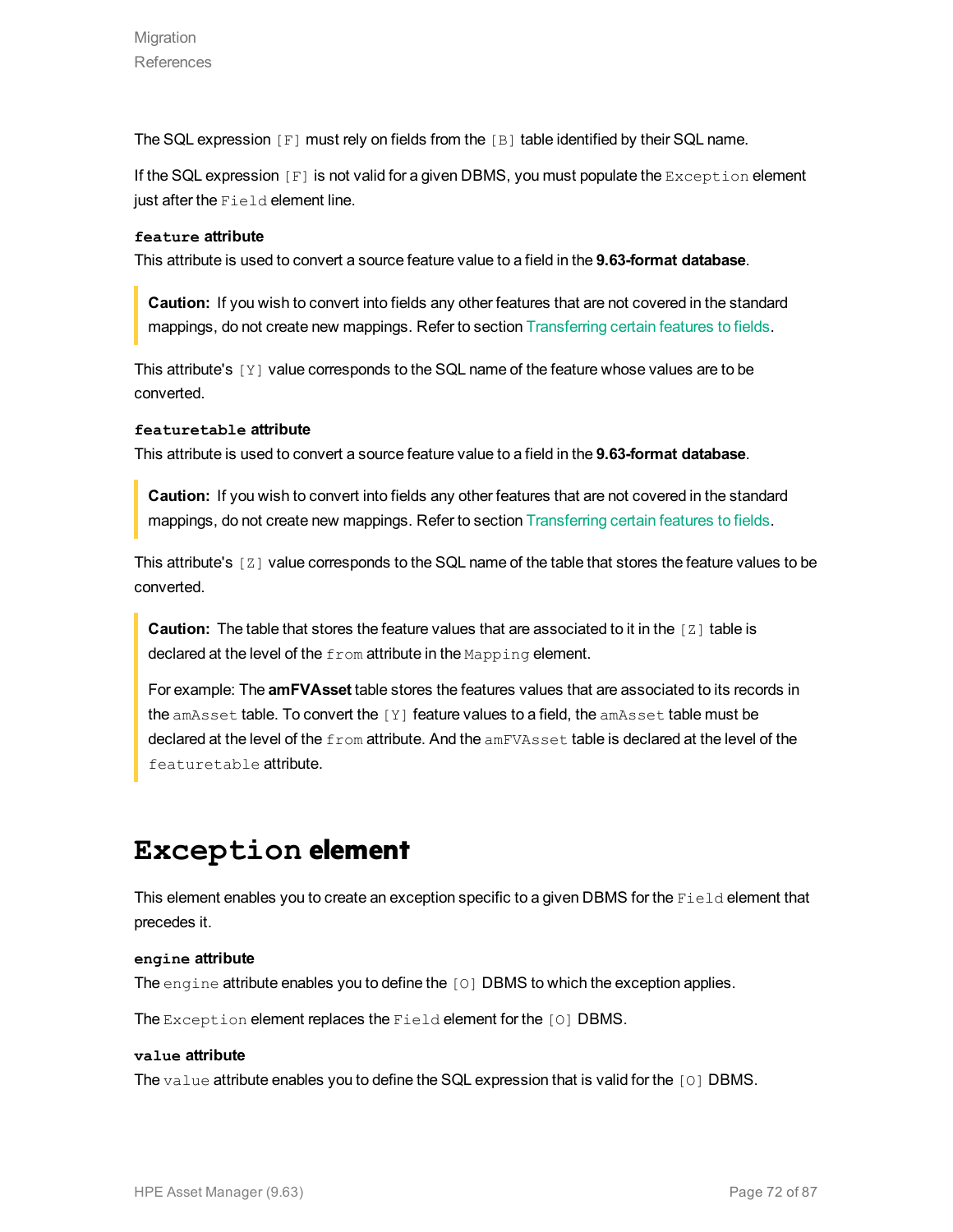In the case of a join, the alias must be used according to the following syntax:

value="[alias of the table].[SQL name of the field]"

#### **SDU\_NEWID variable**

This variable is sometimes used by the value attributes that define new values for the primary keys.

SDU\_NEWID is the value of the primary key ID having the largest numeric value in the **old-format database** increased by 1.

SDU NEWID is automatically calculated by the conversion program.

### **PostActions element**

This element contains an SQL script [W] to execute after executing the Field element that precedes it.

A PostActions element is useful when you:

- <sup>l</sup> Calculate the value of the **Full name** field.
- Delete the features and feature values when they are transferred to a field.

**Caution:** If you wish to convert into fields any other features that are not covered in the standard mappings, do not create new mappings. Refer to section Transferring certain features to fields.

This element's syntax is the same as for a StartScript element.

The advanced users will execute such a script in order to perform operations that cannot be done using a Mapping element.

At the time you execute the PostActions element, the previous tables are not yet deleted.

You can thus still use the previous data.

The PostActions element is intended for users who have modified the standard structure of the oldformat production database.

### **Script element**

This element contains an [I] SQL script to execute after having executed the Mapping elements, but before deleting the previous tables that are now obsolete.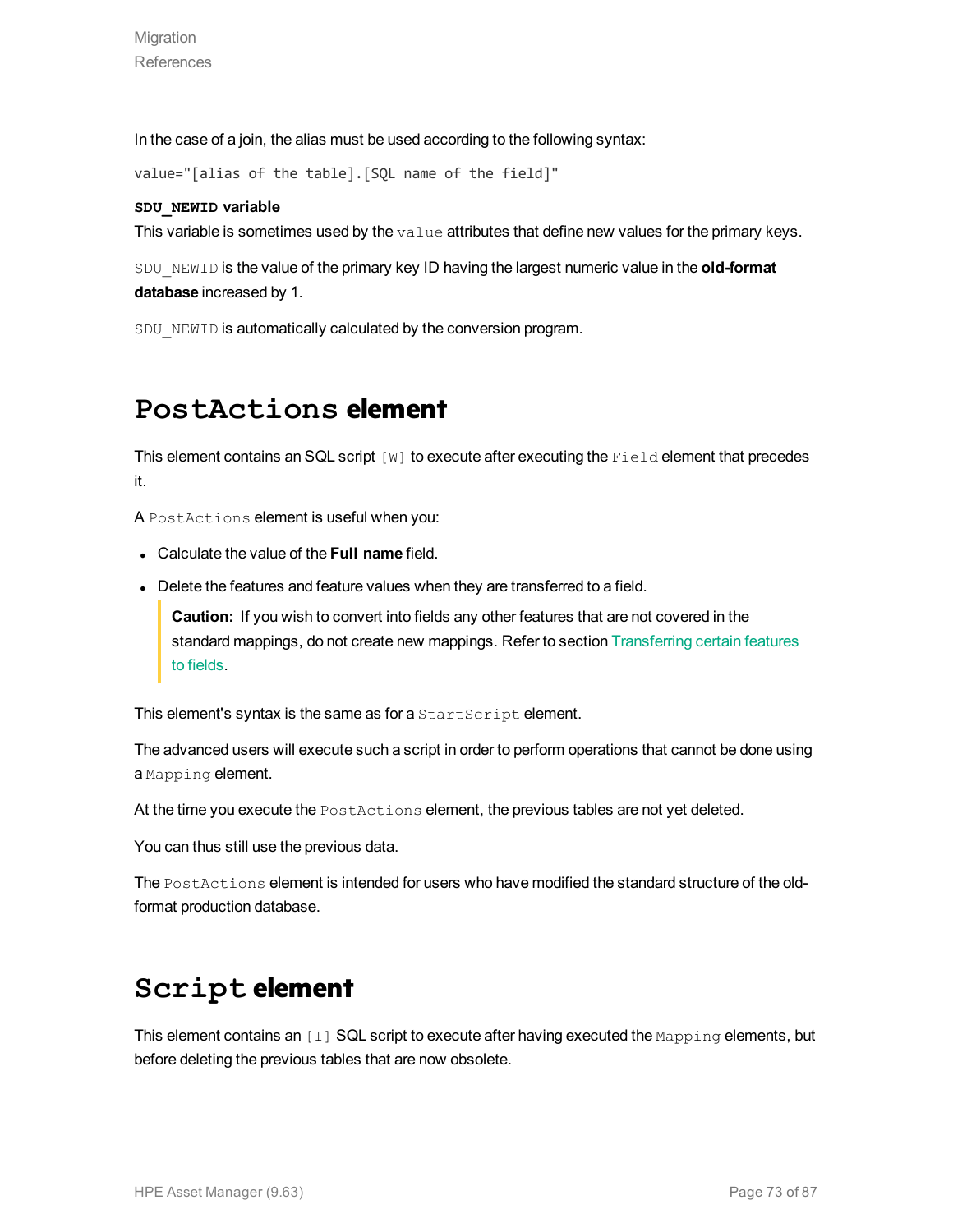Whenever possible, we recommend that you use a PostActions element. This element facilitates the maintenance of the conversion file.

A Script element is useful when:

- $\bullet$  Several Mapping elements need to execute the same  $\texttt{Postactions}$  element.
- $\bullet$  You want to perform clean-up operations that cannot be done using the  $\text{Mapping}$  element.
- You delete obsolete enumerations.

This element's syntax is the same as for a StartScript element.

At the time you execute the script element, the previous tables are not yet deleted.

You can thus still use the previous data.

The Script element is intended for users who have modified the standard structure of the old-format production database.

### **!-- element**

This tag enables you to insert a [J] comment in the code. This comment will not be taken into account by the conversion program.

### **!-- element**

This tag enables you to insert a [J] comment for the user of the conversion file. This comment will not be taken into account by the conversion program.

### Using special characters

Here are the indications for using certain characters that can be interpreted in a particular manner.

These indications are not exhaustive. For more information, we recommend that you consult SQL and XML documentation.

In general, the general structure of the conversion file must respect XML constraints, and the attribute values must respect SQL constraints.

Here are some characters whose interpretation is particular: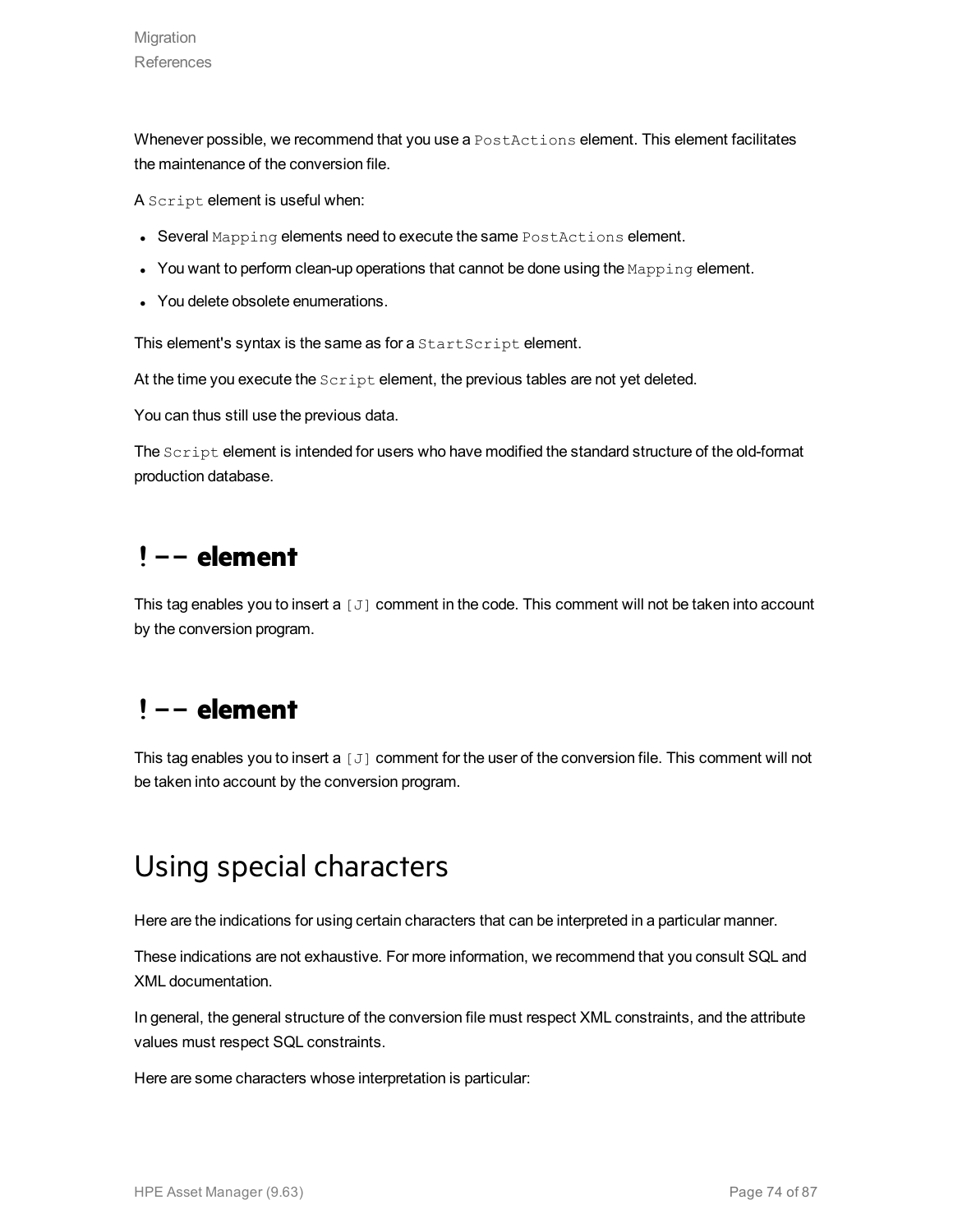| <b>Special</b><br>charact<br>er | Interpretati<br>on                                                                | <b>Example</b>                           | <b>Equivale</b><br>nt when<br>the<br>characte<br>r must<br>be<br>interpret<br>ed as<br>text. | <b>Example</b>                                    |
|---------------------------------|-----------------------------------------------------------------------------------|------------------------------------------|----------------------------------------------------------------------------------------------|---------------------------------------------------|
| $\mathbf{H}$                    | Delimits the<br>value of an<br><b>XML</b><br>attribute.                           | value="lAssetRentId"                     | $\setminus$                                                                                  | value="'\"'"                                      |
| $\mathbf I$                     | Delimits the<br><b>SQL text</b><br>string inside<br>the value of<br>an attribute. | value="soft.Publisher+'/'+soft<br>.Name" | $\mathbf{I}-\mathbf{I}$                                                                      | value="''''"                                      |
| $\,<\,$                         | Opens an<br>XML tag.                                                              |                                          | $<$ :                                                                                        | value="'\$1<br>$t$ ; $"$                          |
| >                               | Closes an<br>XML tag.                                                             |                                          | \$gt;                                                                                        | value="' &g<br>$t$ ; $"$                          |
| $\delta$                        | Marks the<br>beginning of<br>an entity.                                           | $<$ :                                    | $\&amp;$ ;                                                                                   | value="' & am<br>p: "                             |
| $\ddot{ }$                      | Marks the<br>end of an<br>entity.                                                 | <                                        | ; without<br>& before                                                                        | value="';'"                                       |
| $\setminus$                     | SQL<br>escape<br>character.                                                       |                                          | $\setminus \setminus$                                                                        | value="'\\'"                                      |
| $\vert \ \vert$                 | SQL string-<br>concatenati<br>on<br>character<br>(valid for all<br>DBMSs).        | $value="'A'$    'B'"                     | $\mathbf{F} \parallel \mathbf{F}$<br>$\Box$<br>$"$   $"$                                     | value="'A '<br>$  $ $  $ $  $ $  $ $  $ $  $ $  $ |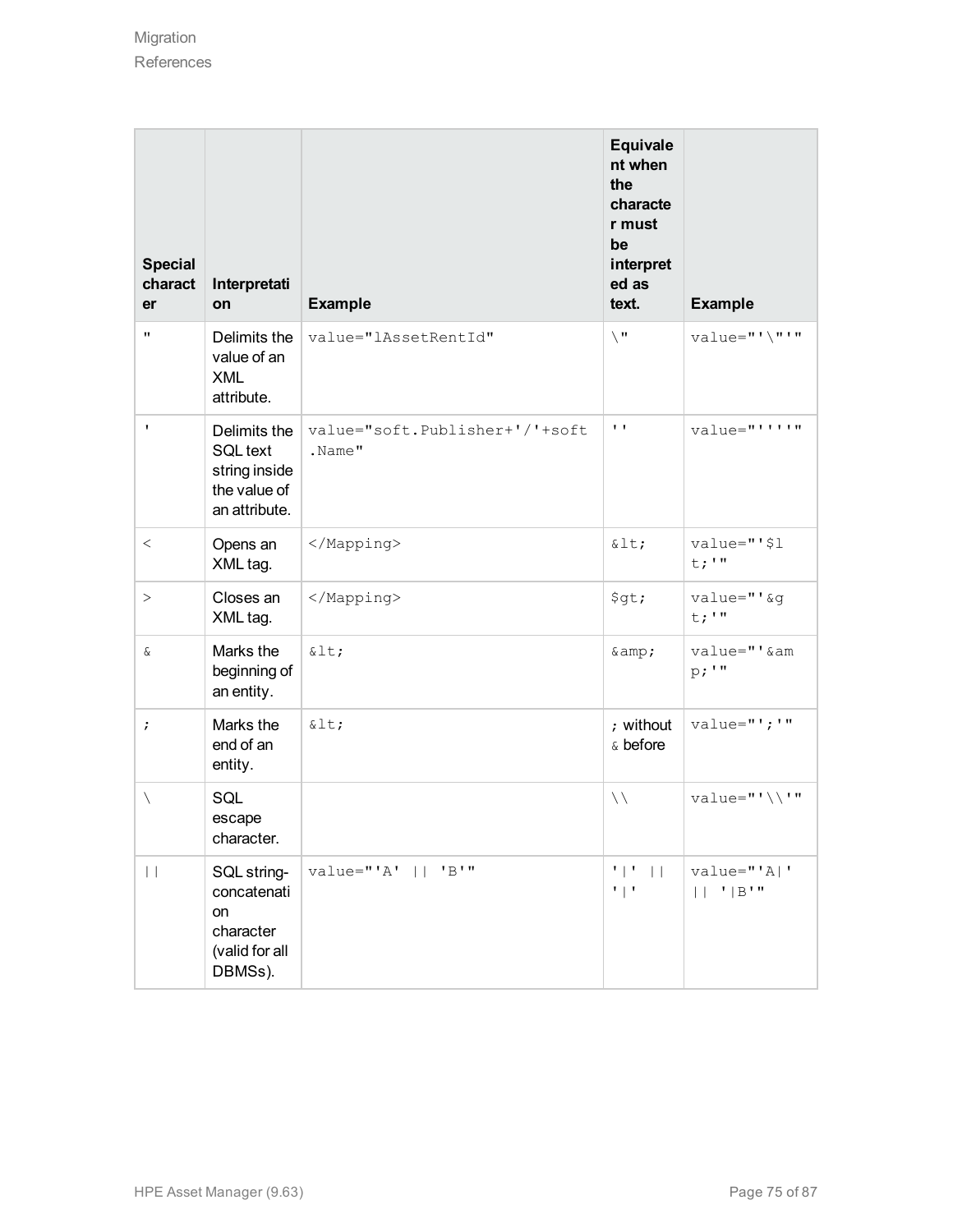# Dividing the fields of an previous table between several new tables

For example, the earlier version of Asset Manager used the Assets table. In this version, there is a Portfolio items table and an Assets table. Thus, the fields from the earlier Assets table must now be divided between these two new tables. And, one record in the earlier Assets table now gives rise to two records (one in each of the new tables).

For this reason, you must create primary IDs in the Portfolio items table now. This is because these records must be unique throughout the entire Asset Manager database, and not just throughout one table.

You must create a Mapping element of the following type:

```
<Mapping to="amPortfolio" from="amAsset">
 <Field sqlname="lPortfolioItemId" value="SDU_NEWID+lAstId"/>
</Mapping>
```
### Transferring a feature to a field

Asset Manager 9.63 includes new fields.

In certain cases, these new fields are used instead of features used in the old-format production database.

**Caution:** The information in this section is useful to understand the syntax of the existing mappings.

On the other hand, if you do not wish to convert other features to fields, do not create new mappings, but refer to section Transferring certain features to fields.

### **Syntax**

<Mapping to="**[SQL name of the destination table]**" from="**[SQL name of the source table that stores the feature values]**">

<Field sqlname="**[SQL name of the destination field]**" value="**[SQL name of the field that stores the feature values]**" feature="**[SQL name of the source feature]**" featuretable="**[SQL name of the table that stores the feature values]**"/> </Mapping>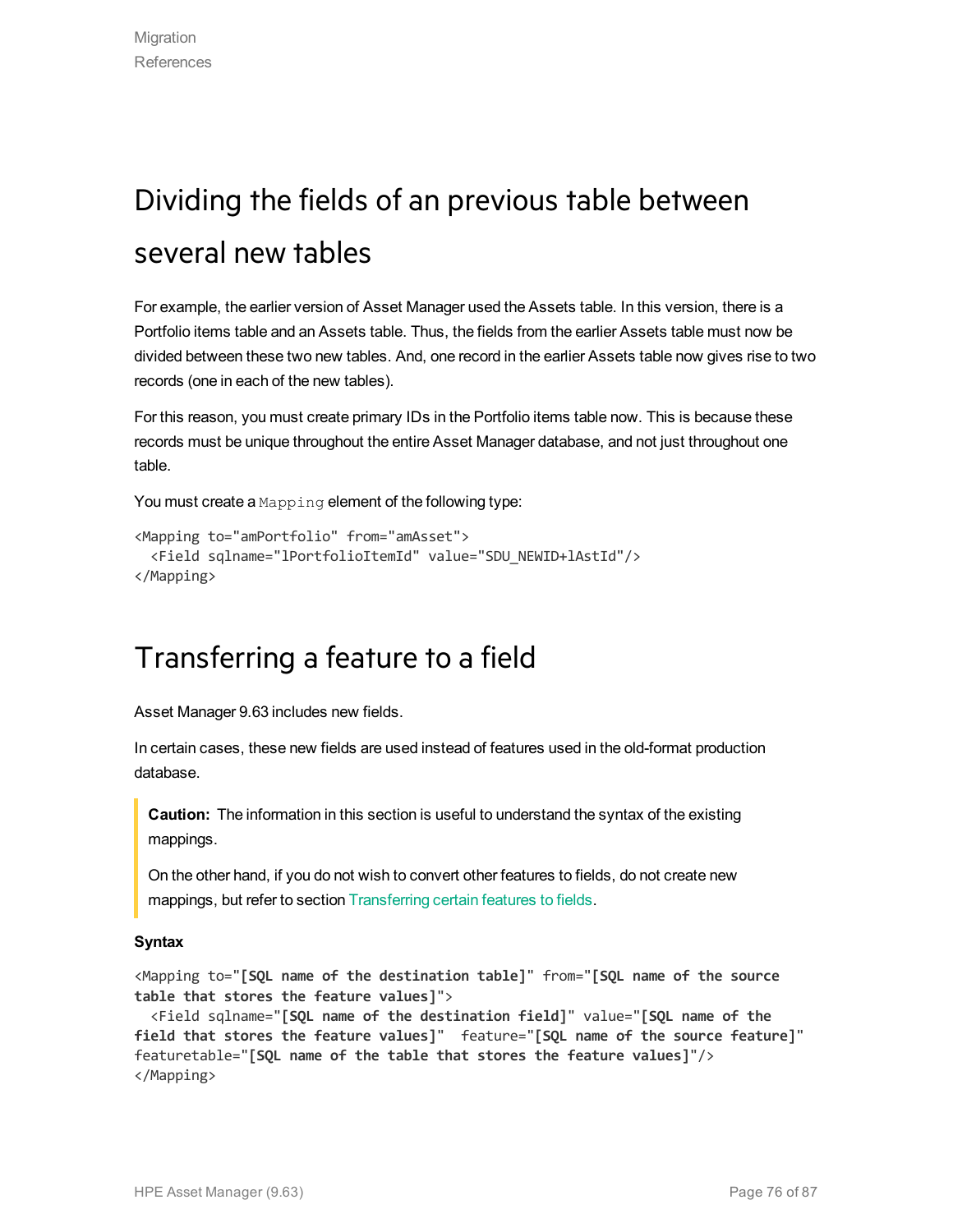Aliases are used for all the tables. These aliases are used at the attribute level, except in the case of the value attribute, which references the field that stores feature values.

The Value attribute can take the following values:

- ValString if the features stores text.
- **IVal** if the feature stores a number.
- **dtVal** if the feature stores a date.

#### **Example**

```
<Mapping to="amComputer A" from="amAsset">
  <Field sqlname="VideoCard" value="ValString" feature="Video Card"
featuretable="amFVAsset"/>
</Mapping>
```
### **Limitations**

This methodology of transferring features to fields has a few limitations:

- It requires using numerous joins.
- It risks slowing the conversion performances.
- It does not enable you to manage feature heritages.
- It does not enable you to manage the deletion of transferred feature values nor those of the features themselves.

We can add a PostActions element after the Field element to perform this task.

Otherwise, the deletion is performed manually after the conversion.

To convert multiple features, we have chosen to use the  $\langle \text{Script} \rangle$  element, as shown in the following example:

```
UPDATE amComputer
SET ComputerDesc = (SELECT F.ValString
  FROM amFVAsset F, amFeature V, amAsset A
 WHERE lComputerId = SDU_NEWID * 2 + A.lAstId AND F.lFeatId = V.lFeatId AND
V.SQLName='fv_BiosMachine')
GO
DELETE FROM amFVAsset WHERE lFeatValId IN ( SELECT lFeatValId FROM amFVAsset F,
amFeature V WHERE F.1FeatId = V.1FeatId AND V.SQLName='fv BiosMachine' )
GO
```
#### **Potential problem with link-type features**

When transferring the values of the link-type features to a link in the 9.63 database, the link is not populated if its target table has changed during the conversion.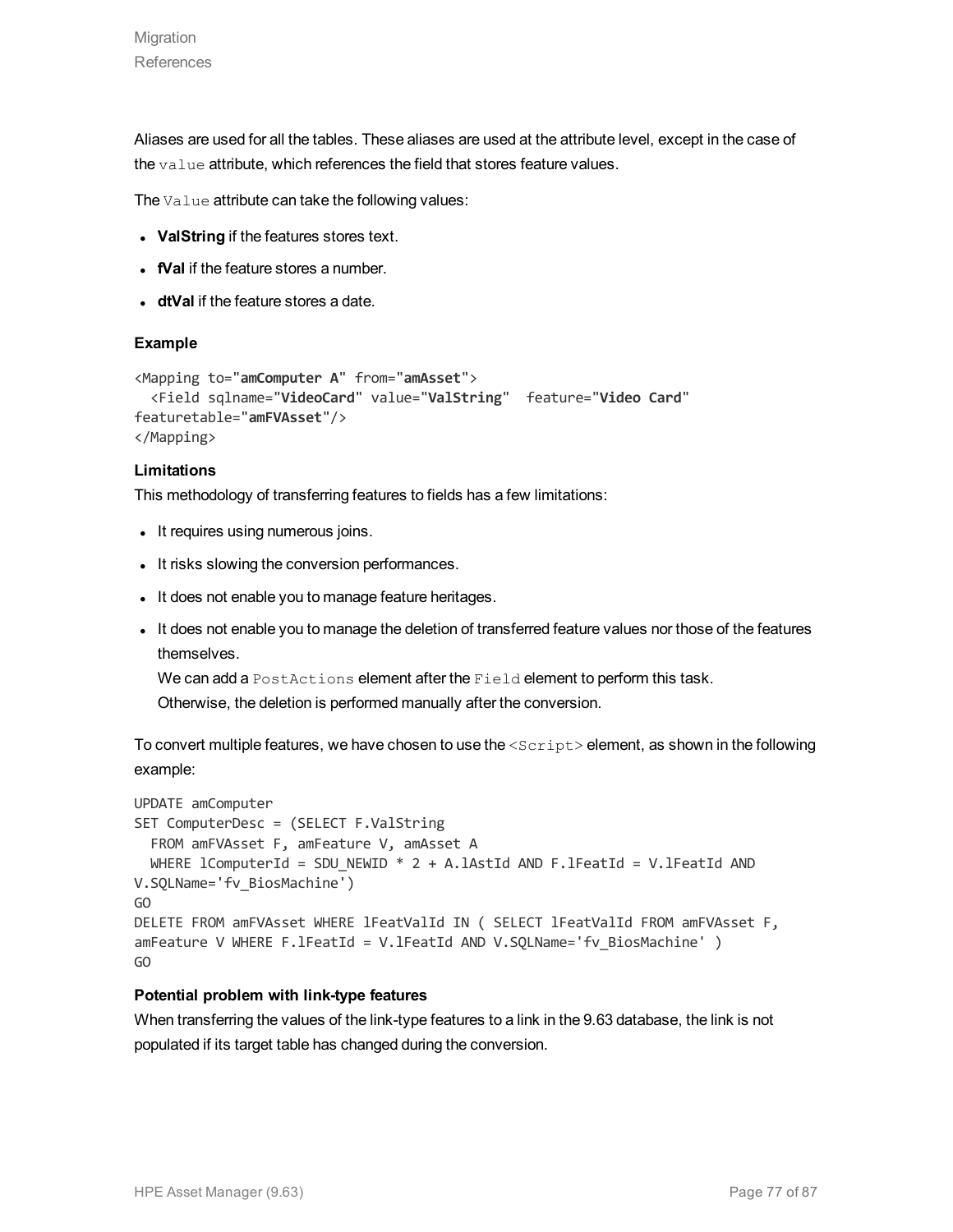Example: Before the conversion, the feature points to the Assets table. After the conversion, the link replacing the feature points to the Portfolios table.

In this example, the ID of the asset disappears, and an ID is created for the new portfolio item.

After the conversion, a query must be executed to identify the records whose links (the ones that replaced the features) are not populated.

# Converting a field that stores application data to be manually converted

The fields that store application data to be manually converted are purposely emptied during the conversion using the Mapping element. Here is such an example:

```
<Mapping to="amAccessRestr" from="amAccessRestr">
 <Field sqlname="ReadCond" value="''"/>
</Mapping>
```
The records containing emptied application data are still conserved during the migration, though.

The application data to be manually converted is not lost. This is because it was exported with Asset Manager Application Designer before the conversion, and it will be restored later during the conversion process.

The fields that store the names of tables not used as contexts for the elements to manually convert are automatically converted.

The conversion mechanism can be configured using a Translate element.

# Using joins

Joins must respect the following rules:

- An alias must be defined for each of the tables of the join.
- Expressions of where, orderby, groupby, having and value attribute of Field elements must identify tables by their aliases.

**Caution:** The joins concerning **Integer (32-bit)** or **variable length binary fields** are not supported.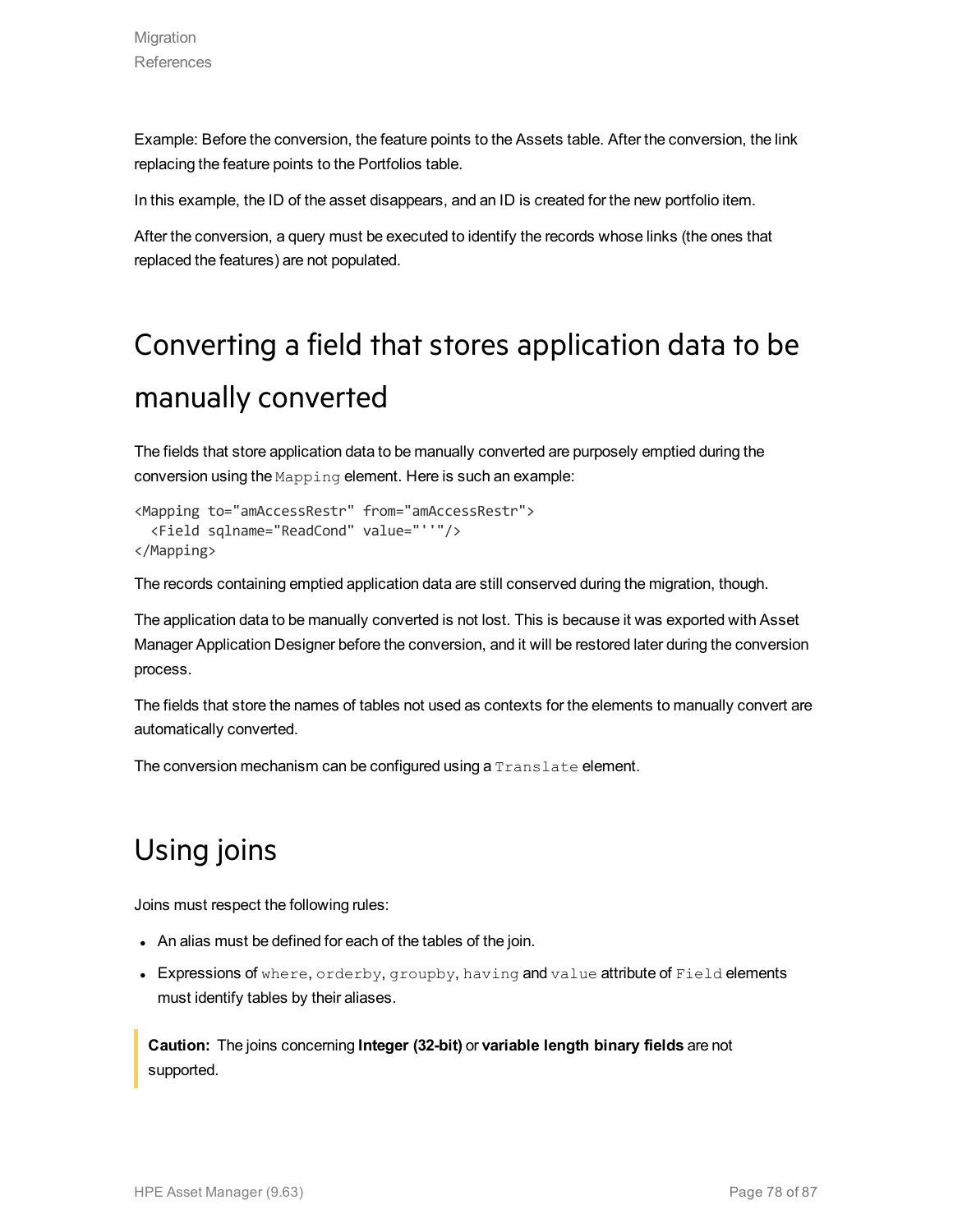Migration **References** 

### **Example**

```
<Mapping from="amProdSoftInfo s, amSoftware soft" to="amCatProduct"
where="s.lSoftId = soft.lSoftId">
  <Field sqlname="lCatProductId" value="s.lProdSoftId"/>
  <Field sqlname="InternalRef"
value="soft.Publisher+'/'+soft.Name+'/'+soft.VersionLevel"/>
  <Field sqlname="FullName"
value="'/'+soft.Publisher+':'+soft.Name+':'+soft.VersionLevel+'/'"/>
  <Field sqlname="dtLastModif" value="s.dtLastModif"/>
</Mapping>
```
**Note:** The first table specified by a from attribute has a particular status.

This table's fields are automatically associated with the fields in the destination table having the same SQL name if they are not in the conversion file.

### Populating foreign keys

The foreign keys are used to create links between the records of different tables.

### **Example**

```
<Mapping from="amAsset" to="amPortfolio"
  <Field sqlname="lParentId" value="SDU_NEWID+lParentId"/>
</Mapping>
```
# Dividing source tables between two or more

### destination tables

If you must divide a source table between two or more destination tables, you need to have a technique to make sure the primary IDs created in the destination tables will be unique throughout the Asset Manager database.

This technique involves creating a Field element of the type:

```
<Mapping to="amPortfolio" from="amAsset">
 <Field sqlname="lPortfolioItemId" value="SDU_NEWID * 2 + lAstId"/>
</Mapping>
```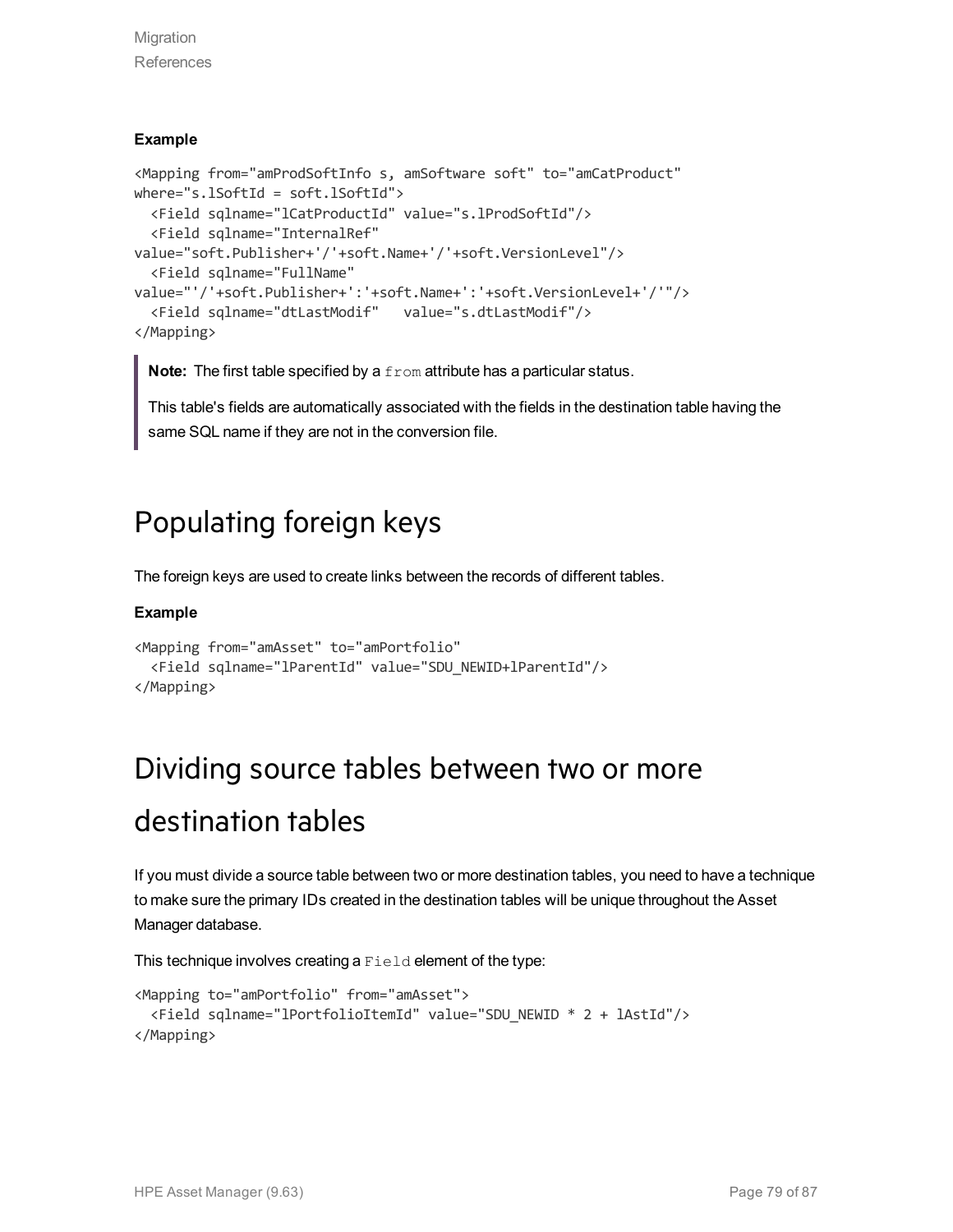### Converting a numeric string into a text string

The conversion of data is sometimes necessary to convert a numeric string into a text string.

This is the case when you must calculate the value of a **Text** field according to a **Number** field, for example.

This is a complex conversion to carry out using an SQL language, and it varies from engine to engine.

We have created a SDUSTR macro that can easily handle this conversion for all engines and all types of numeric fields.

For example:

```
<Mapping to="amPortfolio" from="amSoftInstall">
  <Field sqlname="Code" value="'^' || SDUSTR lInstId"/>
</Mapping>
```
In this example:

- **.** The lInstId field is a **Integer (32-bit)** type field.
- **.** The Code field is a Text type field.
- The lInstId is transformed into a text string by the SDUSTR macro.
- The converted string is concatenated with the **^** character.
- $\bullet$  The concatenated string is inserted into the Code field.

### Manually converting application data

The role of certain Mapping elements is to empty the application data to manually convert.

Here is such an example:

```
<Mapping to="amAccessRestr" from="amAccessRestr">
 <Field sqlname="TableName" value="''"/>
</Mapping>
```
The emptied fields are populated again during the restoration of the application data that was manually converted.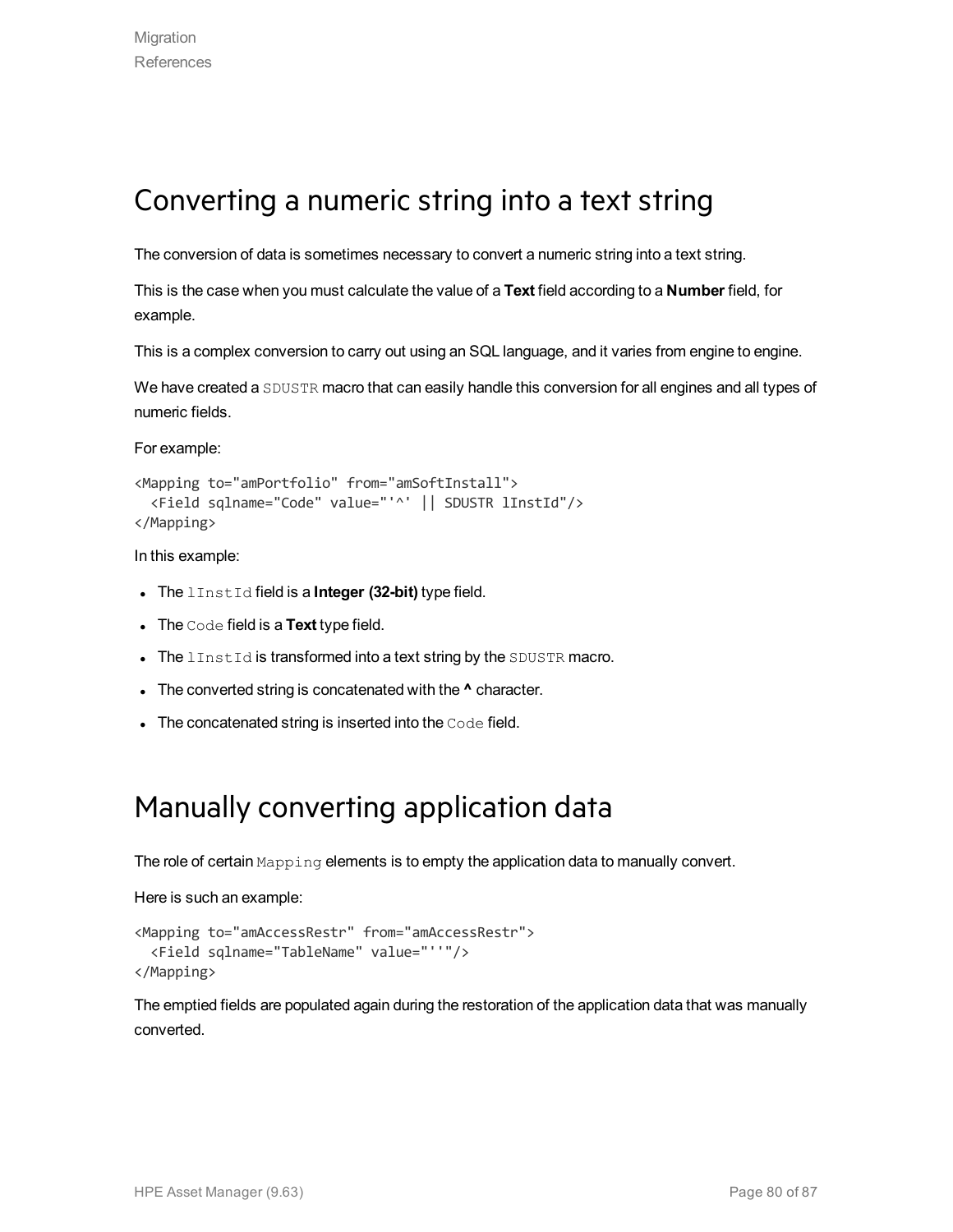### SQL commands generated from a conversion file

The conversion file is used to generate SQL commands that the DBMS uses to modify the **old-format database** (structure and data).

### **Example**

The following Mapping element:

```
<Mapping from=[F] to=[T] where=[W]>
 <Field sqlname=[F1] value=[V1]/>
 <Field sqlname=[F2] value=[V2]/>
  ...
 <Field sqlname=[Fn] value=[Vn]/>
</Mapping>
```
#### Has as its SQL equivalent:

```
Insert Into to T(F1; F2, ..., Fn)
Select V1 as F1, V2 as F2, ..., Vn as Fn
From A
Where W
```
### Verifying the conversion file before using it

**Caution:** You must validate how the conversion file conforms to the **acmig.dtd** file before using it for the conversion.

To validate its conformity, you must use Internet Explorer or a text editor.

Here are some other tests that we recommend doing:

- The conversion file must not contain any occurrences of the combinations ( $from, to, where$ , groupby).
- The Mapping elements are in line with how you use the database.
- The multiple primary keys created from the same source primary key are different (appropriate use of the SDU\_NEWID variable).
- The foreign keys that store primary keys created during the conversion correspond to the correct primary keys.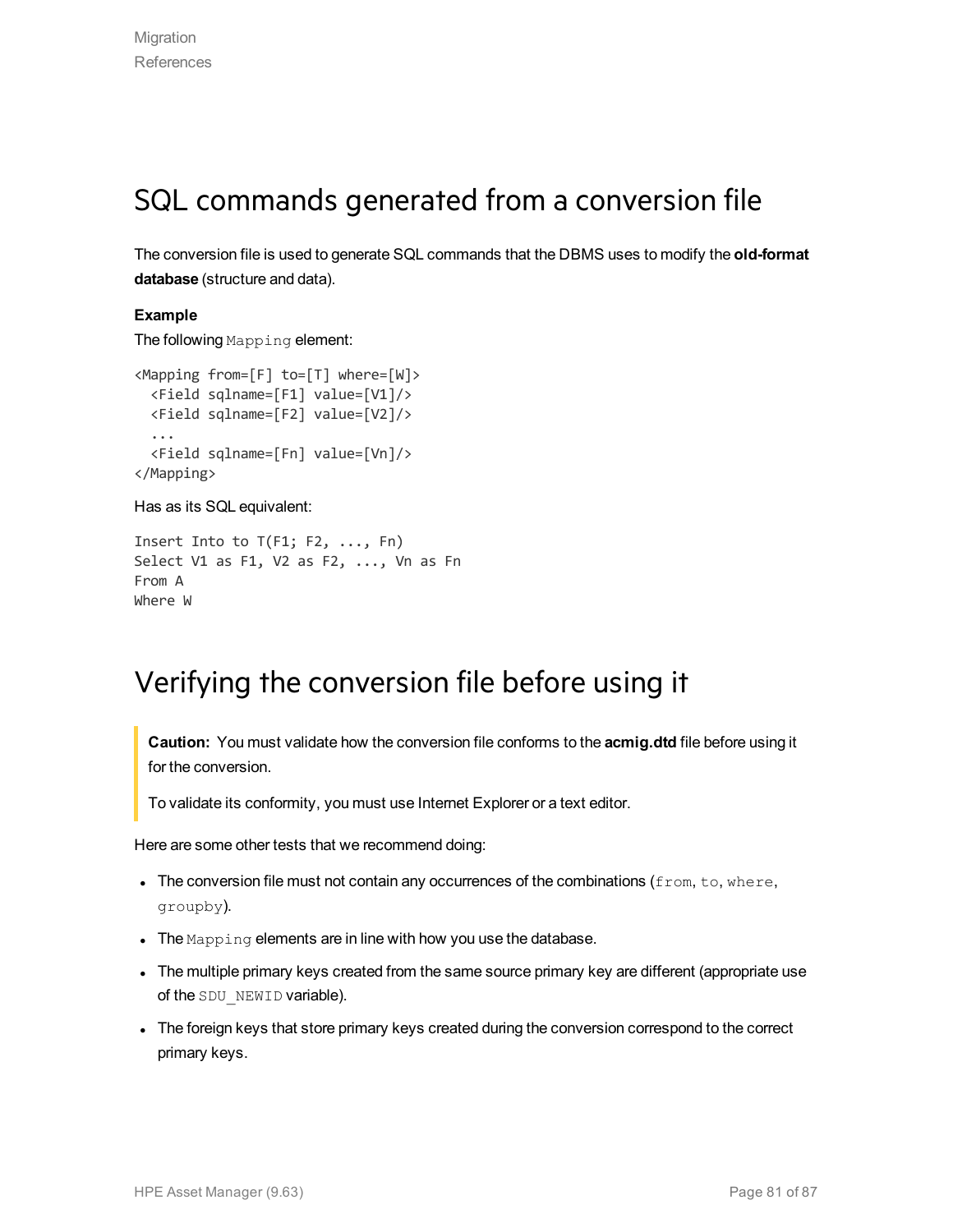- The source and destination fields that are not associated (either manually in the conversion file or automatically by the conversion tool) are purposely unassociated. To perform this verification:
	- a. Display the **sdu.xml** file (located in the conversion log folder).
	- b. Search for **NotMappedSrc** and **NotMappedDst**.
- The sub-set of records defined by the  $where$  attributes are not recovered. They cover all the records.
- The tables associated several times do not trigger the creation of multiple links to the same record when such links can only exist once (**lParentId** or **lCommentId**, links for example).

### Transferring assets who do not have specific tables

In certain cases, there are **overflow tables** that enable you to describe certain types of specific assets (computers, for example).

In this case, Mapping elements have been added to the conversion files.

If there is no specific **overflow** table (for vehicles, for example), we recommend that you do not change data organization as it is in your old-format production database.

# Structural modifications to the standard database compared to previous versions

Asset Manager 9.63 is installed with files (**diff\*.\***) that describe the differences in the database structures between:

- $\bullet$  Version 9.63.
- A given previous version.

**Caution:** The **diff\*.\*** files do not take into account any customizations you might have made to the **old-format production database**.

The **diff\*.\*** files are available in several formats:

<sup>l</sup> Text (**diff\*.txt**).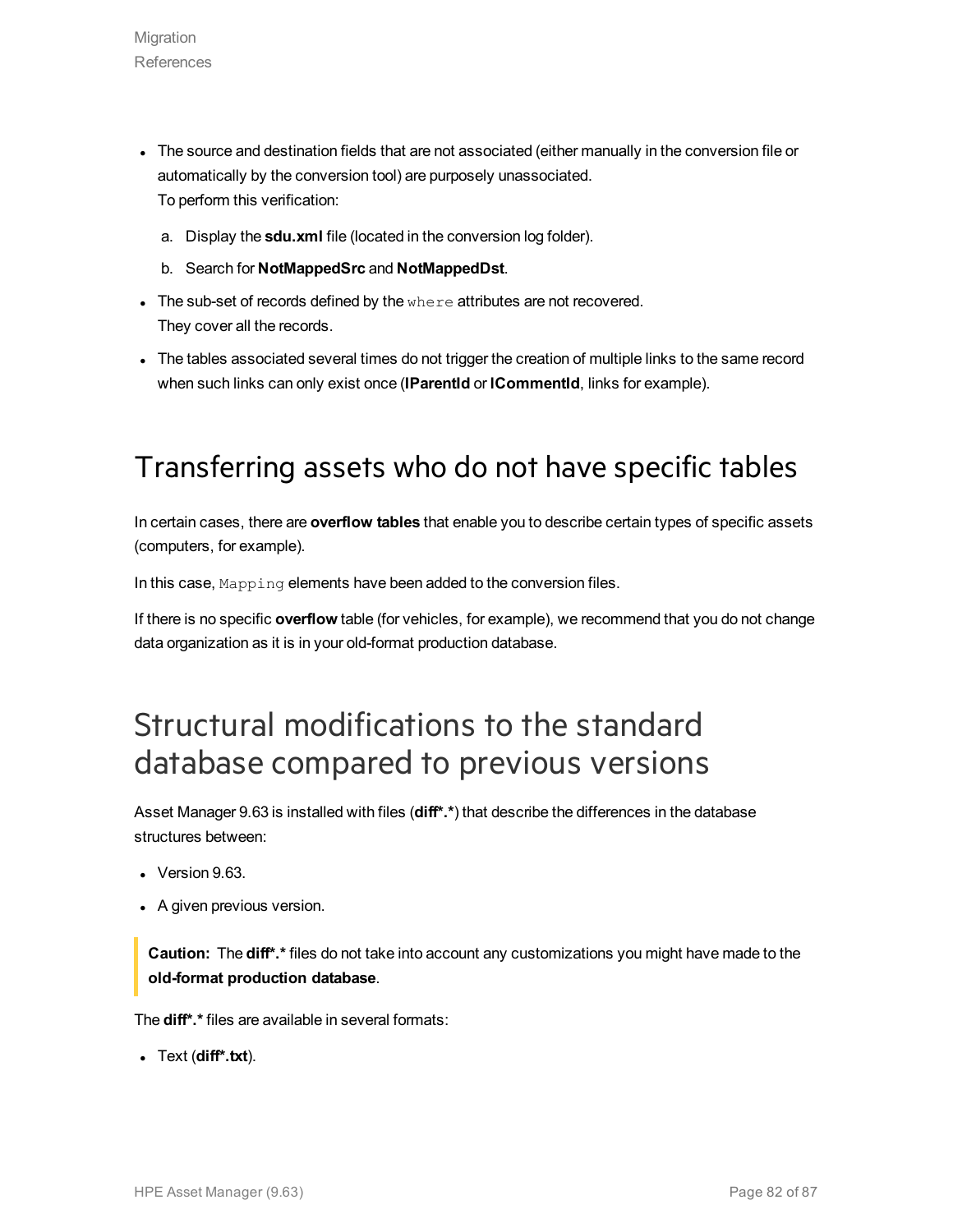- <sup>l</sup> XML (**diff\*.xml**).
- <sup>l</sup> HTML (**diff\*.htm**).

They are generally located in the **C:\Program Files\HPE\Asset Manager 9.63 xx\doc\infos** folder.

They are installed if you select the **Documentation** package during the installation.

The name of these files is in the form:

#### **diff<earlier version of Asset Manager>.\***

**Tip:** You can find the version number by launching the old version of Asset Manager and opening the **Help/About Asset Manager** menu.

#### **Using diff\*.txt files**

Open these files under Excel or another tool specifying that the file is a DOS (or ASCII) format text file.

**Tip:** Under Excel, we recommend applying an automatic filter to the first line in order to be able to filter the information according to the changes you wish to see.

The heading explains the contents of each column.

Each line after the heading corresponds to a structural modification in the standard database.

Here is some information about certain of the available columns:

- Name of the table containing the object:
	- <sup>o</sup> Creation of table:

<SQL name in the 9.63-format standard database>

<sup>o</sup> Deletion of table:

<SQL name, or if that doesn't exist, technical name in the old-format standard database>

<sup>o</sup> Creation, deletion or modification of field, index or link; Modification of table:

<SQL name, or if that doesn't exist, technical name in the old-format standard database> (<SQL name in the 9.63-format standard database>)

#### • Name of the object that has been modified:

<sup>o</sup> Object destroyed:

<SQL name, or if that doesn't exist, technical name in the old-format standard database>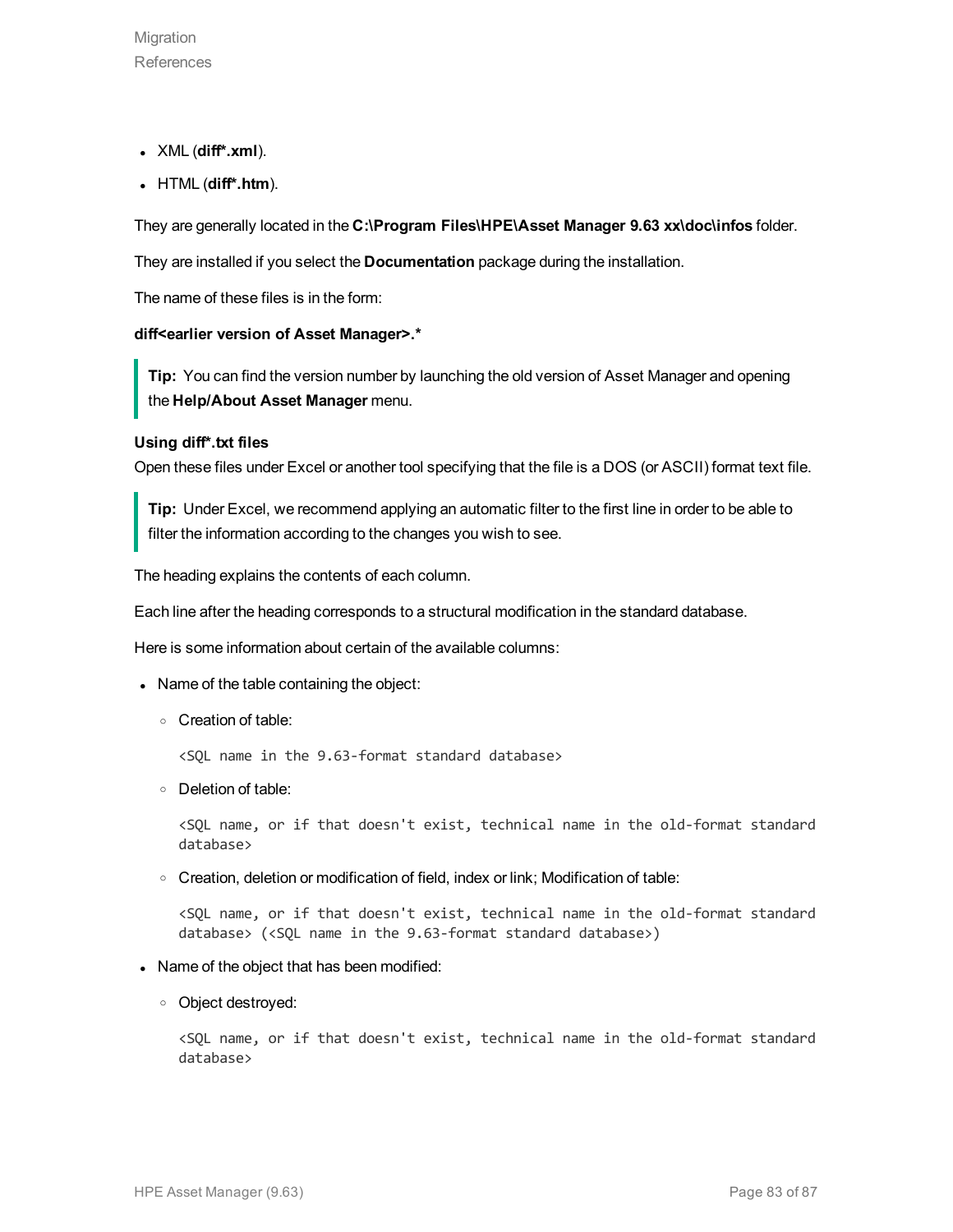<sup>o</sup> Object modified:

<SQL name, or if that doesn't exist, technical name in the old-format standard database> (<SQL name in the 9.63-format standard database>)

<sup>o</sup> Object added:

<SQL name in the 9.63-format standard database>

- Description:
	- o Object modified or created: new description of the object.
	- <sup>o</sup> Object destroyed: previous description of the object.

#### **Using the diff\*.htm files**

These files can be consulted using an HTML browser.

Here is the structure. You can search the following expressions to browse through these files.

#### 1. **Deleted table information**

This title is at the beginning of each section that describes a deleted table. For each table you will find:

- <sup>o</sup> Information about the deleted table.
- **Fields of the deleted table.**
- $\circ$   $\mathbb{L}$  inks of the deleted table.
- $\circ$  Index of the deleted table.

#### 2. **Inserted table information**

This title is at the beginning of each section that describes an added table. For each table you will find:

- <sup>o</sup> Information about the added table.
- $\circ$  **Fields of the added table.**
- $\circ$   $\Box$  Links of the added table.
- $\circ$  , Index of the added table.
- 3. **Modified table**
	- <sup>o</sup> **Deleted objects**
	- <sup>o</sup> **Inserted objects**
	- <sup>o</sup> **Modified objects**

#### **Using the diff\*.xml files**

These files will come in handy if you are experienced in XML and have needs that require an XML file.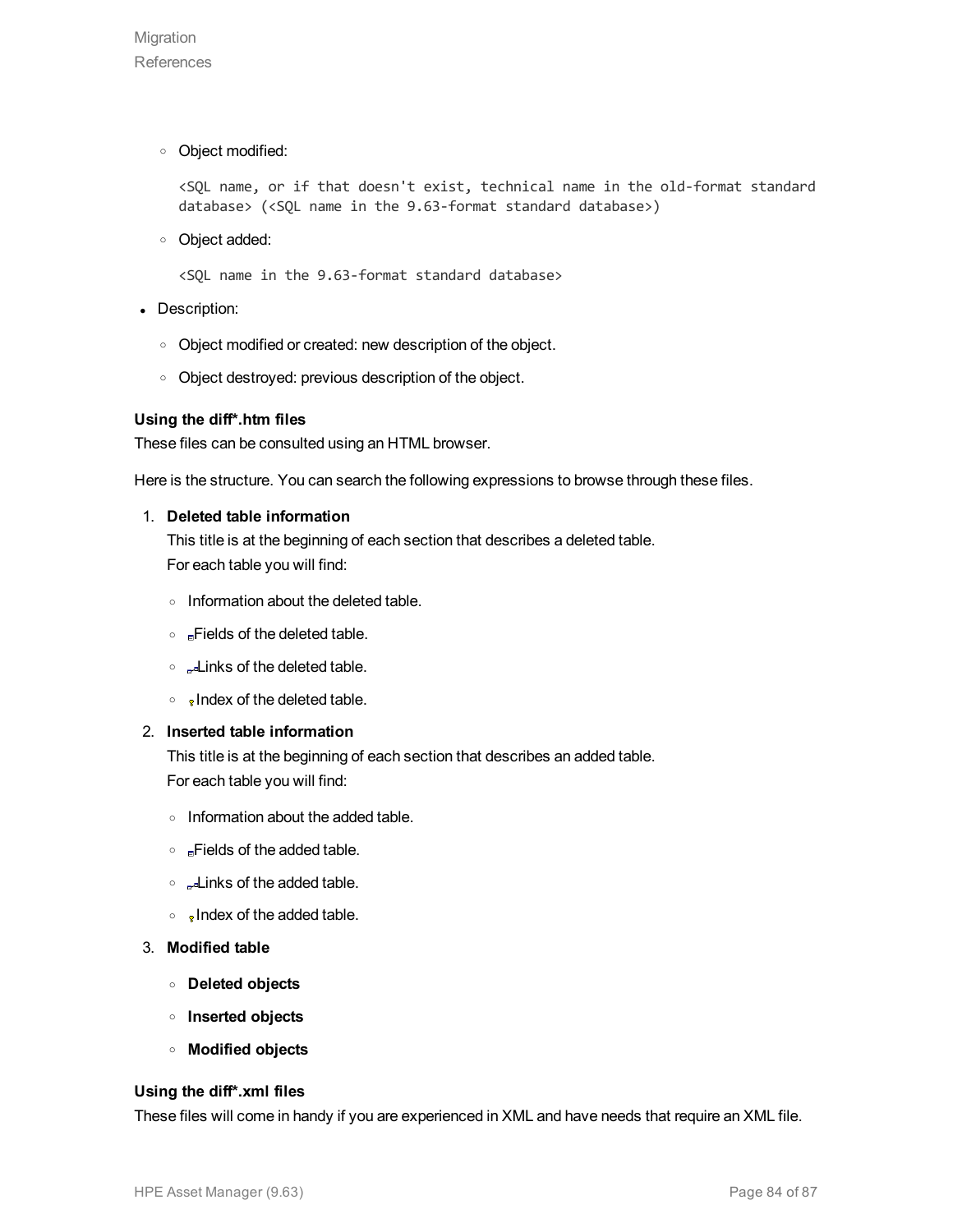Examine these files yourself to determine what needs you might have for them.

# Other documentation

This guide only deals with information directly linked to the migration process.

To obtain associated information not covered in this guide, we recommend that you read the following documents:

| <b>Document</b>                                                         | <b>Information</b>                                                                                                                                                                                                                                                                  | <b>Location in the Asset Manager</b><br>installation folder                                                    |
|-------------------------------------------------------------------------|-------------------------------------------------------------------------------------------------------------------------------------------------------------------------------------------------------------------------------------------------------------------------------------|----------------------------------------------------------------------------------------------------------------|
| Readme                                                                  | Last-minute information.                                                                                                                                                                                                                                                            | Text: readme.txt                                                                                               |
| <b>Release Notes</b>                                                    | • List of documents provided<br>with Asset Manager<br>Overview of new functions                                                                                                                                                                                                     | • Printed:<br>\doc\pdf\ReleaseNotes*.pdf<br>Online:<br>\doc\pdf\ReleaseNotes*.pdf                              |
| Installation                                                            | • List of Asset Manager<br>programs<br>• Supported operating<br>systems and minimum<br>configuration<br><b>Supported DBMSs</b><br>$\bullet$<br><b>Installing Asset Manager</b><br>$\bullet$<br>Simple upgrade of Asset<br>$\bullet$<br>Manager version 4.2.x,<br>$4.3.x$ or $4.4.x$ | Printed:<br>$\bullet$<br>\doc\pdf\Installation*.pdf<br>Online:<br>\doc\chm\install*.chm                        |
| Structure of the database                                               | List of the database's<br>tables, fields, links and<br>indexes<br>• Agents automatically<br>triggered by Asset Manager                                                                                                                                                              | $\blacksquare$ Text:<br>\doc\infos\database.txt<br>/\doc\infos\tables.txt<br>Online:<br>\doc\chm\dbstruct*.chm |
| <b>Structural differences</b><br>between different database<br>versions | • List of tables, fields, links<br>and indexes that have<br>changed.                                                                                                                                                                                                                | Html: \doc\infos\diff*.html                                                                                    |
| <b>Administering Asset Manager</b>                                      | • Asset Manager Application<br>Designer<br>Import                                                                                                                                                                                                                                   | • Printed:<br>\doc\pdf\Administration*.pd<br>f                                                                 |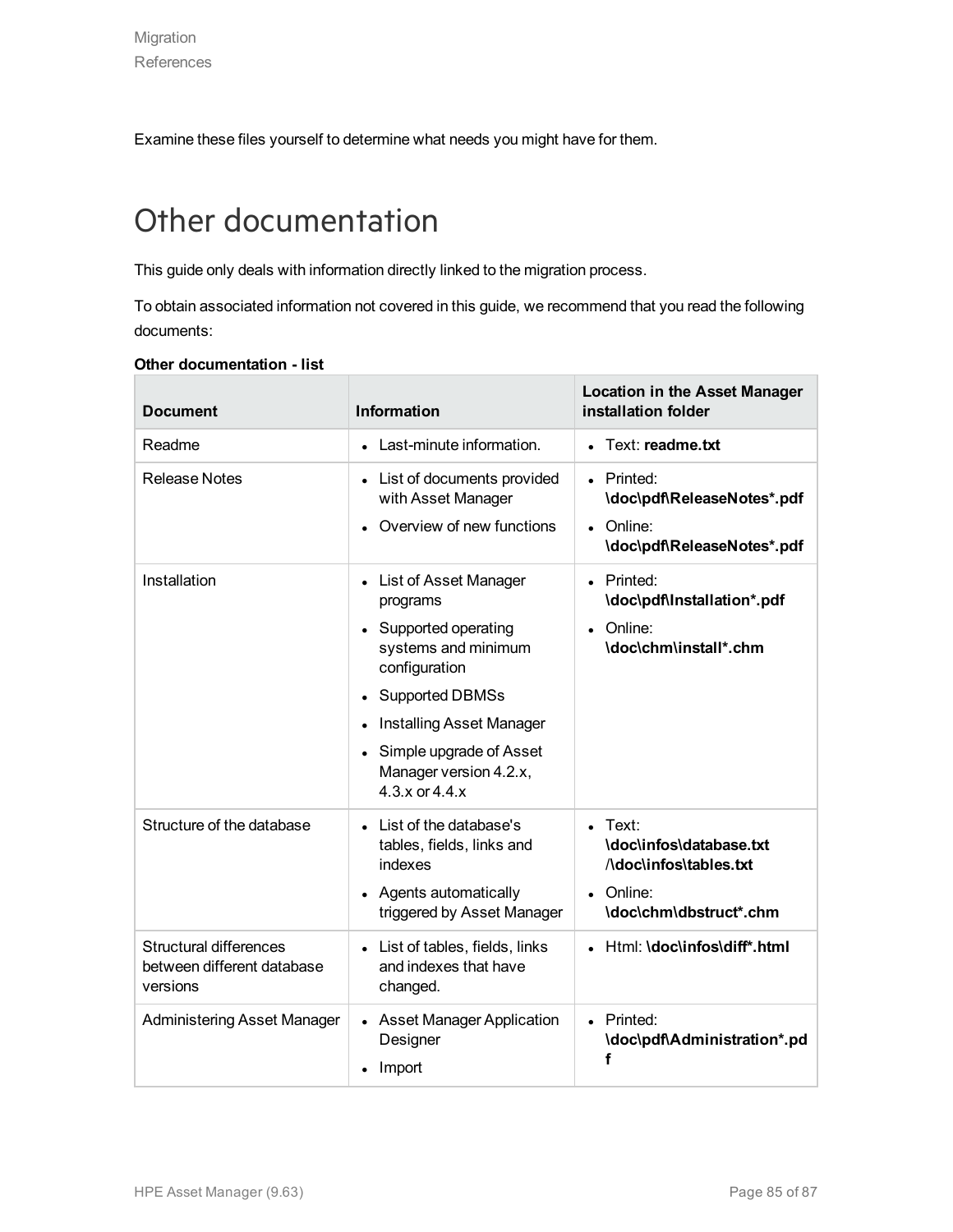### **Other documentation - list, continued**

|              |               | Online:<br>\doc\chm\admin*.chm        |
|--------------|---------------|---------------------------------------|
| Advanced use | • Data export | Printed:<br>\doc\pdf\AdvancedUse*.pdf |
|              |               | Online:<br>\doc\chm\advanced*.chm     |

For more information about XML, consult the Web site: <http://www.w3.org/XML/>.